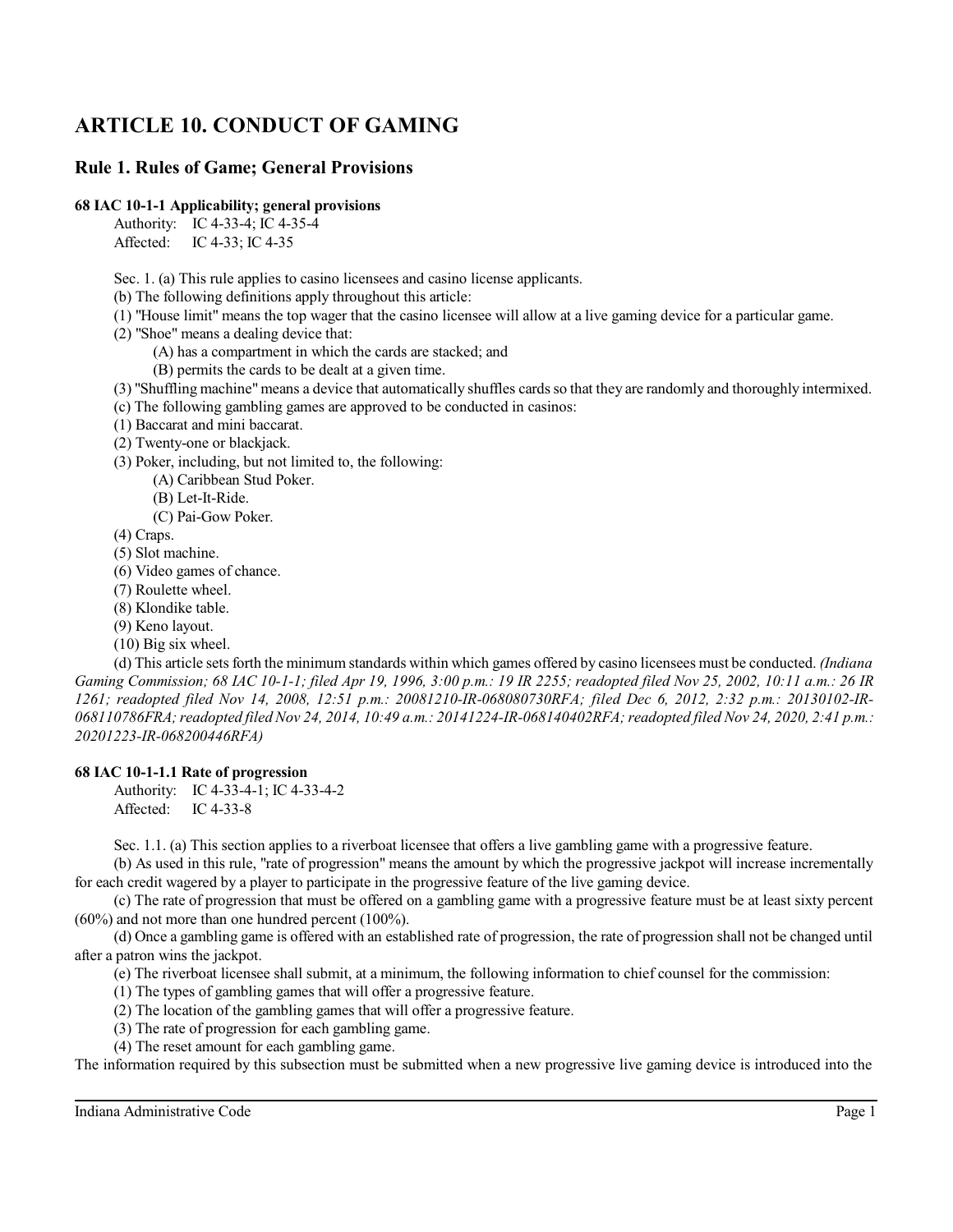### CONDUCT OF GAMING

casino or the riverboat licensee changes the rate of progression on an existing progressive live gaming device. *(Indiana Gaming Commission; 68 IAC 10-1-1.1; filed Jun 1, 1998, 2:27 p.m.: 21 IR 3708; readopted filed Nov 25, 2002, 10:11 a.m.: 26 IR 1261;* readopted filed Nov 14, 2008, 12:51 p.m.: 20081210-IR-068080730RFA; readopted filed Nov 24, 2014, 10:49 a.m.: 20141224-IR-*068140402RFA; filed Nov 13, 2015, 2:37 p.m.: 20151209-IR-068150113FRA;readopted filed Nov 24, 2020, 2:41 p.m.: 20201223- IR-068200446RFA)*

#### **68 IAC 10-1-1.2 Holding gaming positions; responsibility for patron assets**

Authority: IC 4-33-4; IC 4-35-4

Affected: IC 4-33; IC 4-35

Sec. 1.2. (a) A casino licensee may hold a patron's seat at a live gaming device or an electronic gaming device only in accordance with this section.

(b) A casino licensee or an occupational licensee, or both, shall not hold a seat at a live gaming device or hold an electronic gaming device for a patron for a period of time that exceeds twenty (20) minutes.

(c) A casino licensee must mark the seat of a live gaming device or an electronic gaming device that is being held for a patron with a sign that indicates the seat is being held for a patron and the length of time for which the seat is being held.

(d) If a casino licensee will hold seats for a patron, the casino licensee must post a sign in a conspicuous area on each floor of the casino indicating the casino licensee's policy of holding seats.

(e) An employee of a casino licensee shall not accept responsibility for protecting a patron's assets in the form of any of the following:

(1) Cash.

(2) Cash equivalents.

(3) Chips.

(4) Credits on an electronic gaming device.

(5) TITOs.

*(Indiana Gaming Commission; 68 IAC 10-1-1.2; filed Jul 10, 2000, 4:48 p.m.: 23 IR 3069; readopted filed Nov 25, 2002, 10:11 a.m.: 26 IR 1261;readopted filed Nov 14, 2008, 12:51 p.m.: 20081210-IR-068080730RFA; filed Dec 6, 2012, 2:32 p.m.: 20130102- IR-068110786FRA; readopted filed Nov 24, 2014, 10:49 a.m.: 20141224-IR-068140402RFA; filed Nov 13, 2015, 2:37 p.m.: 20151209-IR-068150113FRA; readopted filed Nov 24, 2020, 2:41 p.m.: 20201223-IR-068200446RFA)*

### **68 IAC 10-1-2 Purpose**

Authority: IC 4-33-4; IC 4-35-4 Affected: IC 4-33; IC 4-35

Sec. 2. The purpose of requiring submission of rules of the game is to ensure the following:

(1) The games offered by casino licensees are performed only in accordance with IC 4-33, IC 4-35, and this article.

(2) The functions, duties, and responsibilities are appropriately segregated and performed in accordance with sound practices by competent, qualified personnel, and no employee of the casino licensee is in a position to perpetuate and conceal errors or irregularities in the normal course of his or her duties.

(3) The games offered by casino licensees in Indiana have rules of play that meet uniform minimum standards.

(4) Gaming is conducted with integrity and in accordance with IC 4-33, IC 4-35, and this title.

*(Indiana Gaming Commission; 68 IAC 10-1-2; filed Apr 19, 1996, 3:00 p.m.: 19 IR 2255; readopted filed Nov 25, 2002, 10:11 a.m.: 26 IR 1261; readopted filed Nov 14, 2008, 12:51 p.m.: 20081210-IR-068080730RFA; filed Dec 6, 2012, 2:32 p.m.: 20130102-IR-068110786FRA;readopted filed Nov 24, 2014, 10:49 a.m.: 20141224-IR-068140402RFA;readopted filed Nov 24, 2020, 2:41 p.m.: 20201223-IR-068200446RFA)*

### **68 IAC 10-1-3 Submission and approval of rules of the game**

Authority: IC 4-33-4; IC 4-35-4 Affected: IC 4-33; IC 4-35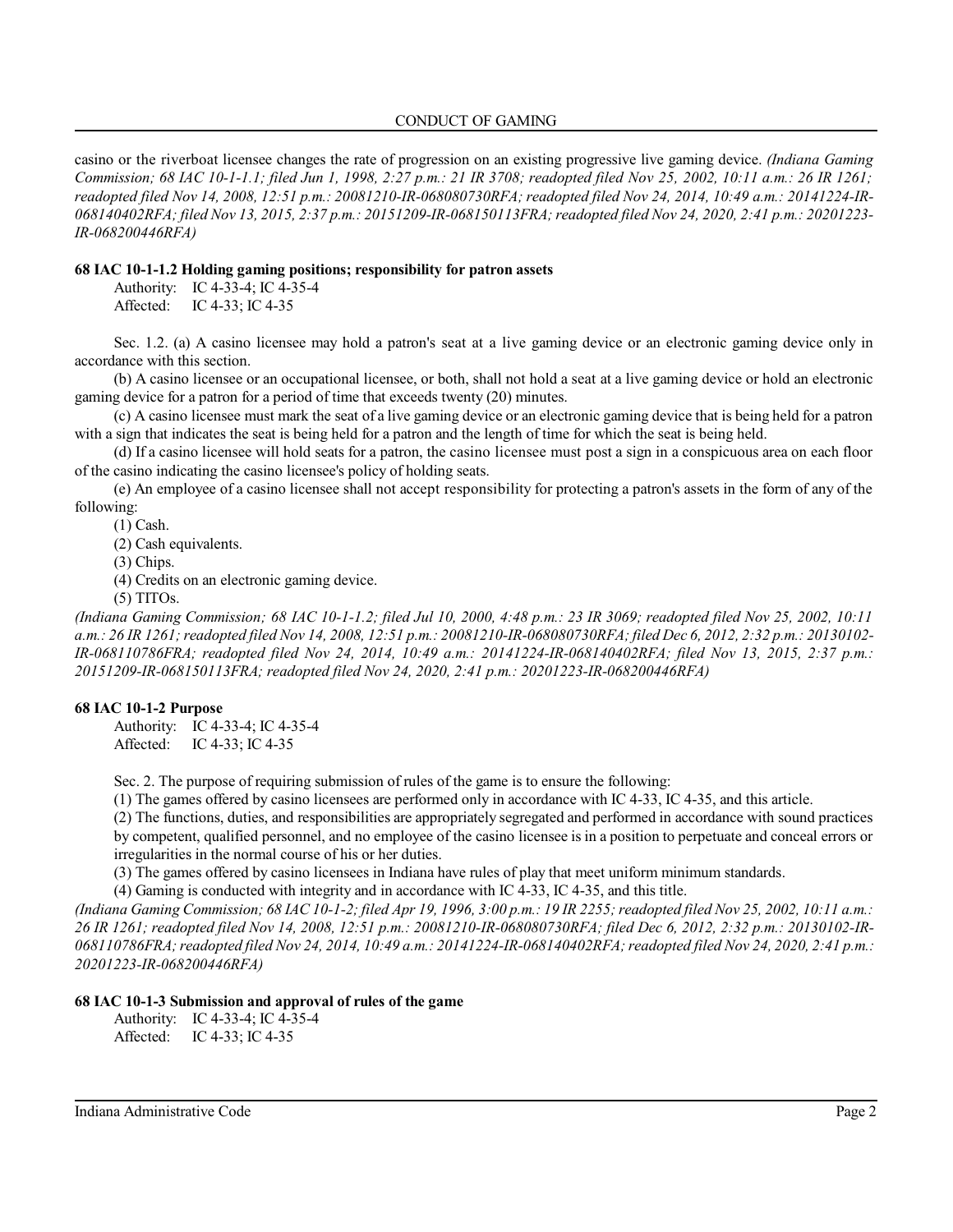Sec. 3. (a) At various times throughout this article, the casino licensee or casino license applicant will be required to submit rules of the game to the commission. The rules of the game must be submitted in accordance with this rule.

(b) The rules of the game must comply with the provisions of IC 4-33, IC 4-35, and this title.

(c) Submission of rules of the game shall be handled in the following manner:

(1) When called for in this article, the casino licensee or casino license applicant shall submit rules ofthe game to the executive

director at least sixty (60) days prior to the commencement of gaming operations or the play of that game, or both.

(2) The executive director shall, in writing, approve or disapprove the rules of the game, in total or in part.

(3) Any portion of the rules of the game not approved by the executive director shall be revised and resubmitted by the casino licensee or the casino license applicant within the time period established by the executive director. This method shall be followed until all portions of the rules of the game have been approved or approval cannot be obtained.

(4) A casino licensee or casino license applicant may not use rules of the game unless the executive director has approved the rules of the game.

(d) If the executive director determines, at any time, that approved rules of the game are not adequate to ensure compliance with IC 4-33, IC 4-35, and this title or the integrity of the game, the executive director may direct the casino licensee, in writing, to amend its rules of the game in accordance with section 4 of this rule. *(Indiana Gaming Commission; 68 IAC 10-1-3; filed Apr 19, 1996, 3:00 p.m.: 19 IR 2256; readopted filed Nov 25, 2002, 10:11 a.m.: 26 IR 1261; readopted filed Nov 14, 2008, 12:51 p.m.: 20081210-IR-068080730RFA; filed Dec 6, 2012, 2:32 p.m.: 20130102-IR-068110786FRA; readopted filed Nov 24, 2014, 10:49 a.m.: 20141224-IR-068140402RFA; readopted filed Nov 24, 2020, 2:41 p.m.: 20201223-IR-068200446RFA)*

## **68 IAC 10-1-4 Amendments to rules of game**

Authority: IC 4-33-4; IC 4-35-4 Affected: IC 4-33; IC 4-35

Sec. 4. Amendments to rules of the game shall be handled in the following manner:

(1) Unless otherwise provided by the executive director, an amendment to any portion ofthe rules ofgame, including variations of games, must be submitted to the executive director at least thirty (30) days prior to the utilization of the rules of the game. (2) The executive director shall, in writing, approve or disapprove the amendment to the rules of the game.

(3) No casino licensee may use an amendment to rules of the game unless the executive director has approved the amendment to the rules of the game.

*(Indiana Gaming Commission; 68 IAC 10-1-4; filed Apr 19, 1996, 3:00 p.m.: 19 IR 2256;readopted filed Nov 25, 2002, 10:11 a.m.: 26 IR 1261; readopted filed Nov 14, 2008, 12:51 p.m.: 20081210-IR-068080730RFA; filed Dec 6, 2012, 2:32 p.m.: 20130102-IR-068110786FRA;readopted filed Nov 24, 2014, 10:49 a.m.: 20141224-IR-068140402RFA;readopted filed Nov 24, 2020, 2:41 p.m.: 20201223-IR-068200446RFA)*

## **68 IAC 10-1-5 Table limits**

Authority: IC 4-33-4-1; IC 4-33-4-2; IC 4-33-4-3 Affected: IC 4-33

Sec. 5. (a) The rules of the game submitted by the riverboat licensee or riverboat license applicant will require an indication of the table limits that will be established by the riverboat licensee for each table.

(b) A riverboat licensee may amend the minimum and maximum wager at any table, so long as the new maximum wager is not above the house maximum wager for that game. The minimum and maximum wagers of a table shall be amended by taking the following actions:

(1) Posting a sign at the gaming table advising patrons of the new minimum and maximum wagers in effect for that table.

(2) Advising patrons at the table of the change.

(c) A riverboat licensee may raise the house limit for individual patrons by following procedures for lifting such limits that have been submitted with the rules of the game and approved in accordance with this rule.

(d) A riverboat licensee may only limit live gaming maximum jackpots by limiting wager amount. *(Indiana Gaming Commission; 68 IAC 10-1-5; filed Apr 19, 1996, 3:00 p.m.: 19 IR 2256; errata filed Jun 20, 1996, 1:15 p.m.: 19 IR 3114; readopted filed Nov 25, 2002, 10:11 a.m.: 26 IR 1261; filed Sep 30, 2004, 11:05 a.m.: 28 IR 527; readopted filed Nov 14, 2008, 12:51 p.m.:*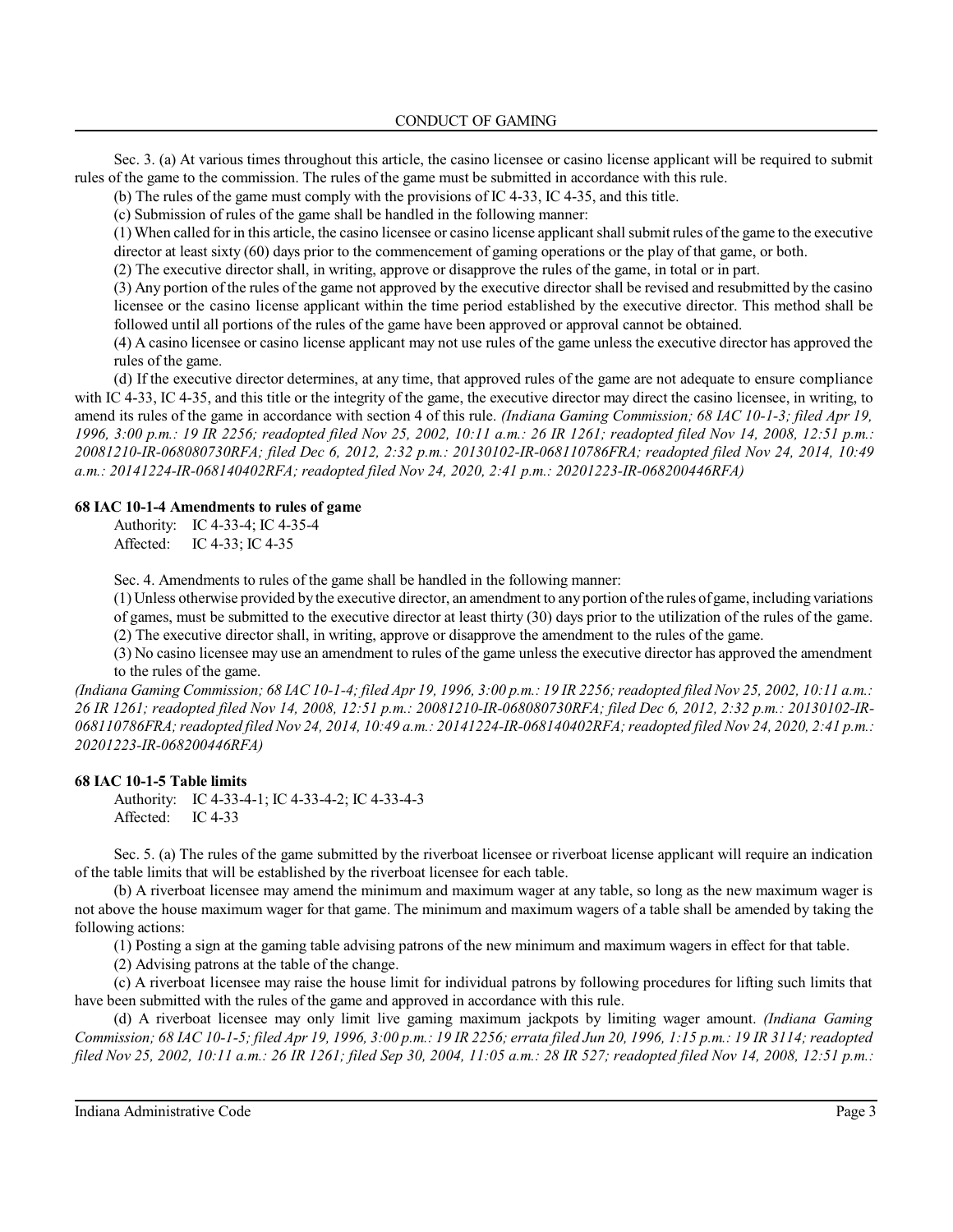*20081210-IR-068080730RFA; readopted filed Nov 24, 2014, 10:49 a.m.: 20141224-IR-068140402RFA; readopted filed Nov 24, 2020, 2:41 p.m.: 20201223-IR-068200446RFA)*

## **68 IAC 10-1-6 Availability of rules of the game**

| Authority: | IC $4-33-4$ ; IC $4-35-4$ |
|------------|---------------------------|
| Affected:  | IC 4-33; IC 4-35          |

Sec. 6. Upon the request of a player, a casino licensee must provide a complete, typed, and legible set of approved rules of the game for any game offered by the casino licensee. *(Indiana Gaming Commission; 68 IAC 10-1-6; filed Apr 19, 1996, 3:00 p.m.: 19 IR 2256; readopted filed Nov 25, 2002, 10:11 a.m.: 26 IR 1261; readopted filed Nov 14, 2008, 12:51 p.m.: 20081210-IR-068080730RFA; filed Dec 6, 2012, 2:32 p.m.: 20130102-IR-068110786FRA;readopted filed Nov 24, 2014, 10:49 a.m.: 20141224- IR-068140402RFA; readopted filed Nov 24, 2020, 2:41 p.m.: 20201223-IR-068200446RFA)*

## **68 IAC 10-1-6.1 Conduct of live gaming device tournaments**

Authority: IC 4-33-4-1; IC 4-33-4-2; IC 4-33-4-3 Affected: IC 4-33

Sec. 6.1. (a) Live gaming device tournaments may be conducted by riverboat licensees.

(b) At least thirty (30) business days before a riverboat licensee plans to offer a live gaming device tournament, the riverboat licensee mustsubmit the rules of tournament play to the commission for approval. No live gaming device tournament may be offered until approved by the commission. The rules of tournament play shall include, at a minimum, the following information:

(1) The amount of the entry fee for participating in the tournament.

(2) The game that will be played.

(3) The qualification or selection criteria that will be used to limit the eligibility of players in a tournament. Any criteria or qualification utilized must be reasonably related to gaming activity.

(4) Any rules of play that differ from the rules submitted by the riverboat licensee in accordance with section 3 of this rule.

- (5) The amount of chips or credits, or both, that a player will begin with.
- (6) The manner in which players will receive seat and table assignments and how reassignments are to be handled.

(7) How players are eliminated from the tournament and how the winner or winners are determined.

(8) The manner in which ties will be handled.

(9) The number of prizes to be awarded.

(10) The actual cost of the prizes to be awarded.

(11) Whether the patron will have an option of taking the prize or requesting a cash alternative. Ifsuch an alternative is offered, the amount of cash the patron may receive.

(12) An exact description of each prize to be awarded.

(13) If the entire pot of entry fees is awarded as prizes, the percentage of the pot that each place will receive.

(14) Whether or not the riverboat licensee will guarantee the dollar value of the prizes if insufficient entry fees are collected.

(c) The executive director or the executive director's designee shall approve or disapprove the rules within thirty (30) business days of the receipt of the rules.

(d) The riverboat licensee may deduct only the amount of prizes awarded at cost basis to the extent allowed by subsection (e). The riverboat licensee must document the amount of money expended on prizes awarded in a tournament.

(e) The riverboat licensee may take a deduction for the prizes awarded in accordance with 68 IAC 15-5-3 in an amount equal to or less than the total amount of the entry fees collected.

(f) Once rules of tournament play have been approved by the commission for a specified table game, the riverboat licensee may offer a tournament utilizing identical approved rules at any time upon a ten (10) day notification to the commission and a request for approval of the proposed tournament.

(g) Amendments to approved rules of tournament play must be submitted to the commission at least thirty (30) business days prior to the utilization of the amendments. The executive director or the executive director's designee shall approve or disapprove amendments to rules of tournament play within thirty (30) days of receipt of the amendments. No amendments to rules of tournament play shall be utilized by the riverboat licensee until approved by the commission. *(Indiana Gaming Commission; 68 IAC 10-1-6.1;*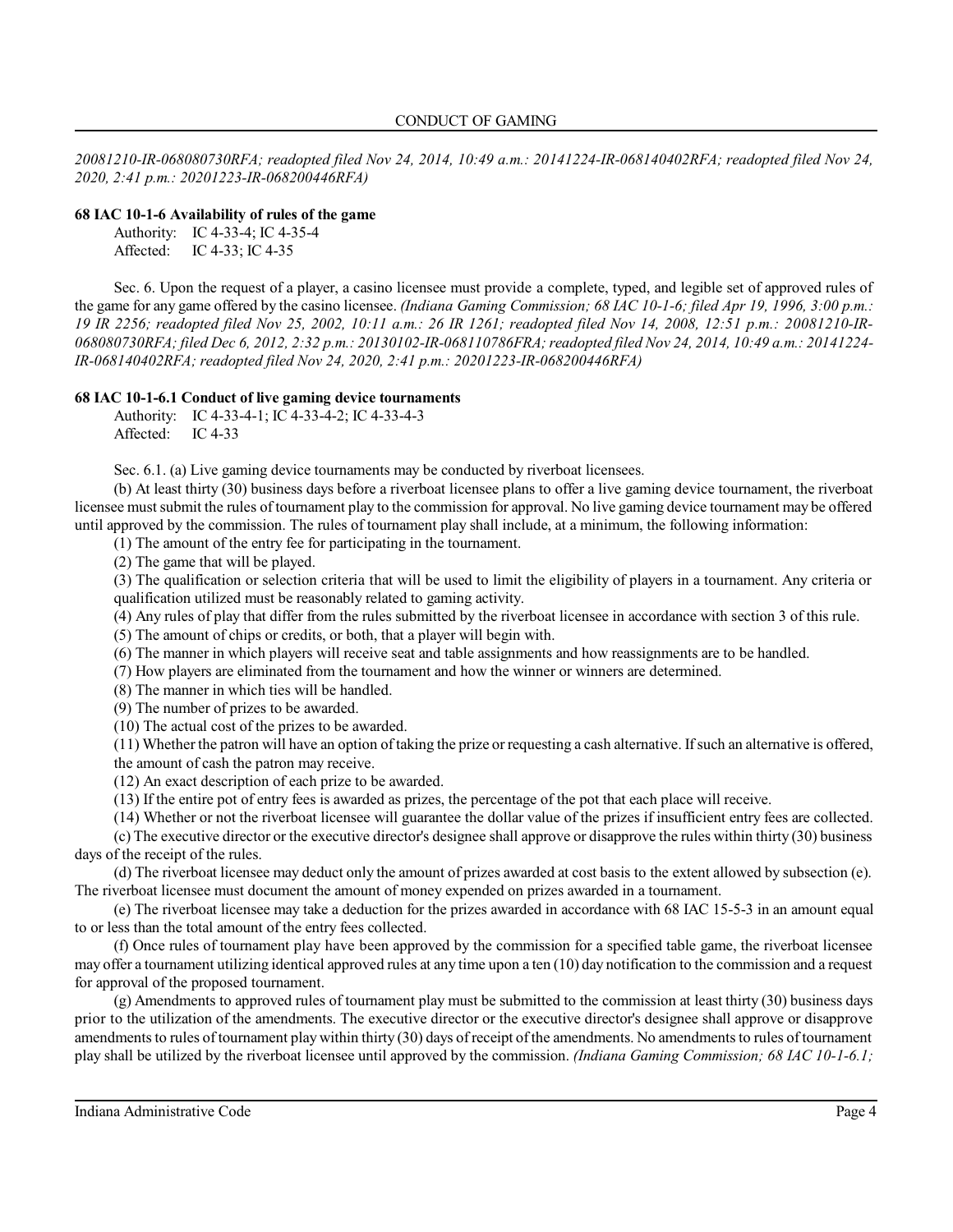## CONDUCT OF GAMING

*filed Aug 20, 1997, 7:11 a.m.: 21 IR 15; errata, 21 IR 399; readopted filed Nov 25, 2002, 10:11 a.m.: 26 IR 1261; readopted filed Nov 14, 2008, 12:51 p.m.: 20081210-IR-068080730RFA;readopted filed Nov 24, 2014, 10:49 a.m.: 20141224-IR-068140402RFA; filed Nov 13, 2015, 2:37 p.m.: 20151209-IR-068150113FRA; readopted filed Nov 24, 2020, 2:41 p.m.: 20201223-IR-068200446RFA)*

## **68 IAC 10-1-6.2 Integrity of live gaming device**

Authority: IC 4-33-4-1; IC 4-33-4-2

Affected: IC 4-33-8

Sec. 6.2. (a) If the integrity of any live gaming device has been legitimately questioned, the riverboat licensee shall run the appropriate diagnostic tests on the device.Ifthe riverboat licensee determinesthat the device is malfunctioning, the riverboat licensee shall remove the device from play until:

(1) the device has been repaired; and

(2) it has been determined that the device meets the requirements of the Act and this title.

(b) The riverboat licensee shall record the following information with respect to a live gaming device that has been removed from play:

(1) The date and time that the integrity of the live gaming device was questioned.

(2) The type of device that was questioned.

(3) The:

(A) serial number, if any, issued by the manufacturer; and

(B) registration number issued by the commission.

(4) The length of time that the device was removed from play.

(5) The reason that the device was not functioning properly.

(6) The remedial action taken to ensure that the device conforms to the requirements of the Act and this title.

(7) The printed name, signature, and occupational license number of all employees taking the remedial action.

(8) If an outside company takes remedial action on the device, the following information must be maintained:

(A) The:

(i) name;

(ii) address; and

(iii) telephone number;

of the company.

(B) The names of any individuals who performed remedial action on the device.

(9) A verification that the device meets the requirements of the Act and this title after the remedial action was taken.

(10) The:

(A) name, address, and telephone number of the individual who complained about the device; and

(B) nature of the complaint.

The riverboat licensee must notify the enforcement agent, in writing, of each electronic gaming device that has been removed from play.

(c) The records described in subsection (b) shall be:

(1) maintained by the riverboat licensee for a period of one (1) year; and

(2) available for commission review upon request.

*(Indiana Gaming Commission; 68 IAC 10-1-6.2; filed Jun 1, 1998, 3:38 p.m.: 21 IR 3711;readopted filed Nov 25, 2002, 10:11 a.m.: 26 IR 1261; filed Dec 6, 2006, 2:52 p.m.: 20070103-IR-068060191FRA; readopted filed Nov 14, 2008, 12:51 p.m.: 20081210-IR-068080730RFA;readopted filed Nov 24, 2014, 10:49 a.m.: 20141224-IR-068140402RFA;readopted filed Nov 24, 2020, 2:41 p.m.: 20201223-IR-068200446RFA)*

## **68 IAC 10-1-7 Compliance; failure to comply with rules of the game** *(Repealed)*

Sec. 7. *(Repealed by Indiana Gaming Commission; filed Oct 21, 2016, 10:19 a.m.: 20161116-IR-068160052FRA)*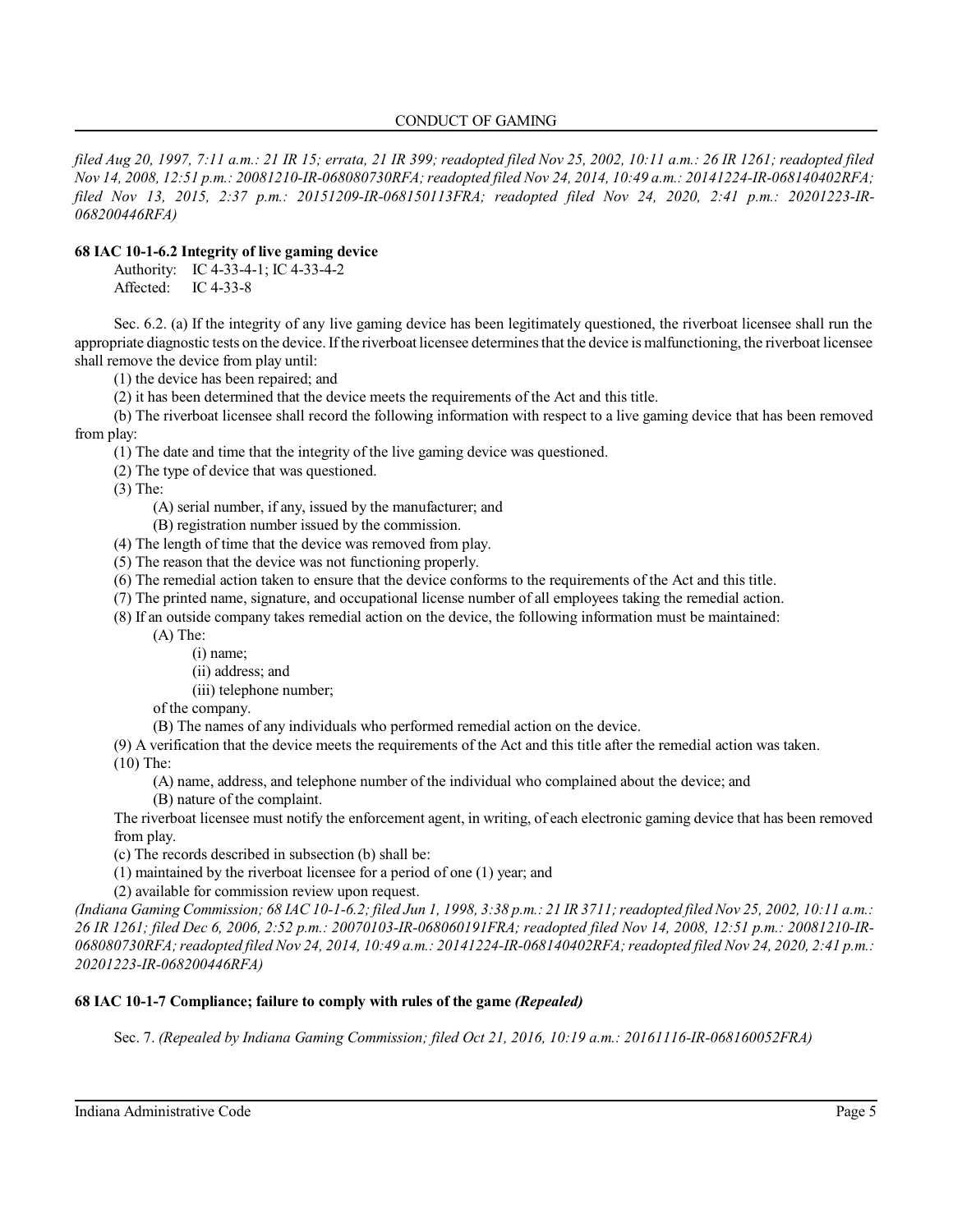### **68 IAC 10-1-8 Deviation from provisions** *(Repealed)*

Sec. 8. *(Repealed by Indiana Gaming Commission; filed Oct 21, 2016, 10:19 a.m.: 20161116-IR-068160052FRA)*

## **68 IAC 10-1-9 Reports by the executive director**

Authority: IC 4-33-4-1; IC 4-33-4-2; IC 4-33-4-3 Affected: IC 4-33

Sec. 9. The executive director shall report any action he or she has taken or contemplates taking under this article with respect to rules of the game to the commission at the next meeting held under 68 IAC 1-2-5. The commission may direct the executive director to take additional or different action. *(Indiana Gaming Commission; 68 IAC 10-1-9; filed Apr 19, 1996, 3:00 p.m.: 19 IR 2257; readopted filed Nov 25, 2002, 10:11 a.m.: 26 IR 1261; readopted filed Nov 14, 2008, 12:51 p.m.: 20081210-IR-068080730RFA;readopted filed Nov 24, 2014, 10:49 a.m.: 20141224-IR-068140402RFA;readopted filed Nov 24, 2020, 2:41 p.m.: 20201223-IR-068200446RFA)*

# **Rule 2. Blackjack**

## **68 IAC 10-2-1 General provisions**

Authority: IC 4-33-4-1; IC 4-33-4-2; IC 4-33-4-3 Affected: IC 4-33

Sec. 1. (a) This rule applies to all riverboat licensees.

(b) Blackjack shall be conducted in conformance with this rule.

(c) Riverboat licensees may only offer the game of blackjack on a table and layout that are in compliance with 68 IAC 14.

(d) The following definitions apply throughout this rule:

(1) "Blackjack" means an ace and second card with a point value of ten (10) dealt as the initial two (2) cards to a player or the dealer. Blackjack may not include an ace and card with a point value of ten (10) dealt to a player who has split the first two (2) cards dealt to the player.

(2) "Burn" means the act of placing a card face downward in the discard rack if it is not to be utilized in play in accordance with this rule.

(3) "Deal" means the distribution of the playing cards among the players and the dealer.

(4) "Dealer"means the occupational licensee of the riverboat licensee who is responsible for dealing the cards at the blackjack table.

(5) "Doubling down" means to make an additional wager, identical to or less than the player's original wager, on the first two (2) cards dealt to the player or the first two (2) cards of any split pair.

(6) "Even money wager" means a bet placed by a player when the player has a blackjack and the exposed card dealt to the dealer is an ace. A player who makes an even money wager shall be paid at odds of at least one (1) to one (1).

(7) "Exposed card" means the card held by a dealer that is seen by the other players.

(8) "Hard total" means the total point count of a hand that contains no aces or that contains aces that are counted as a value of one (1).

(9) "Hole card" means a card held by the dealer or player that is unseen by the other players or the dealer unless otherwise authorized by this rule.

(10) "Insurance wager"means a bet placed by a player when the exposed card dealt to the dealer is an ace. The insurance wager wins if the dealer's hole card is a king, queen, jack, or ten (10). An insurance wager loses if the dealer's hole card is an ace or a two (2) through nine (9).

(11) "Peek machine" means a device that allows the dealer to see the hole card to determine if the dealer has a blackjack.

(12) "Soft total" means the total point count of a hand that contains an ace that is counted as a value of eleven (11).

(13) "Splitting pairs" means a wager in which the first two (2) cards a player receives are identical in value. The player must make a wager on the second hand in an amount equal to the player's original wager.

(14) "Surrender" means an option whereby the player surrenders the player's hand by forfeiting one-half  $(\frac{1}{2})$  of the player's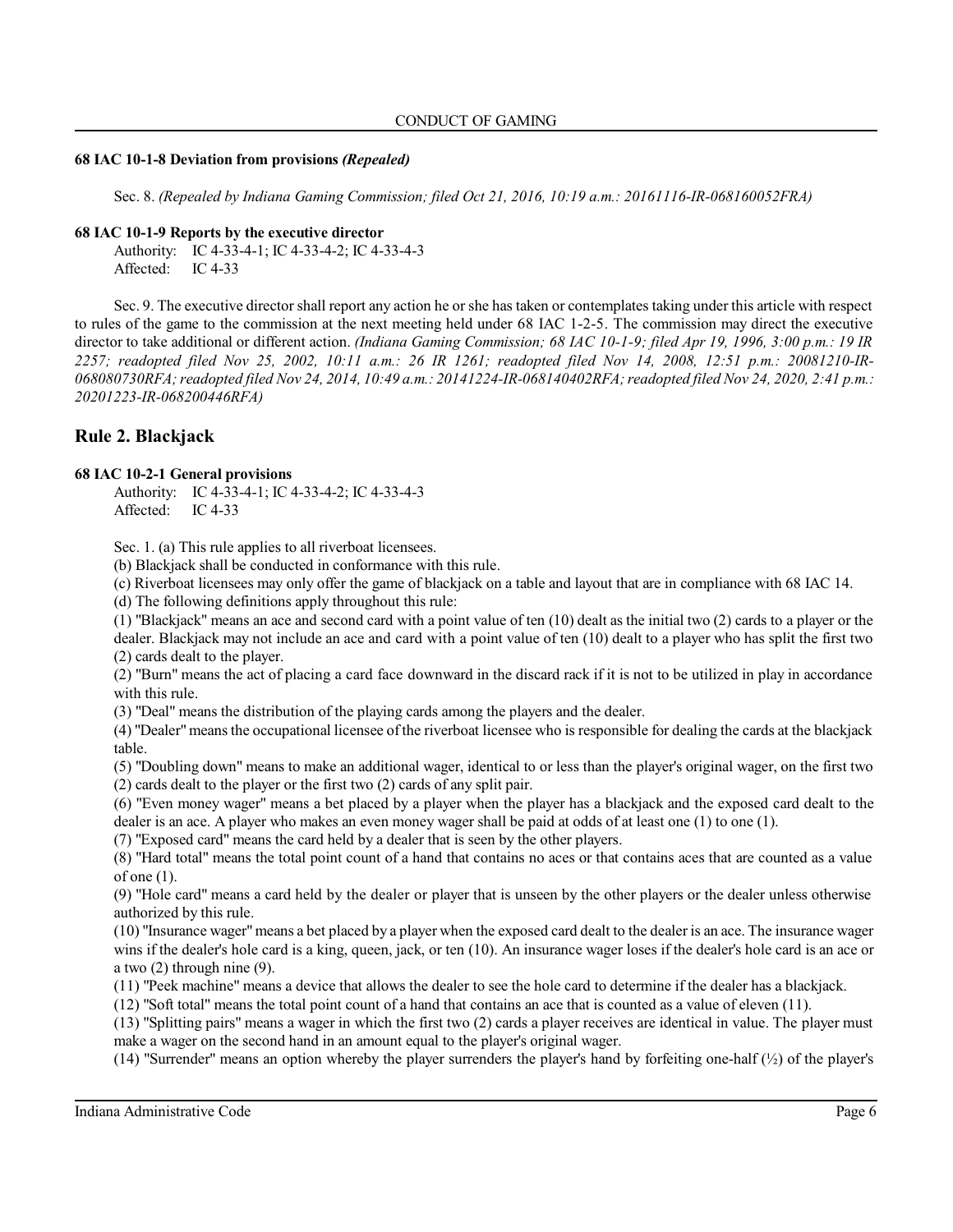original wager if the dealer does not have a blackjack.

*(Indiana Gaming Commission; 68 IAC 10-2-1; filed Apr 19, 1996, 3:00 p.m.: 19 IR 2257; errata filed Jun 20, 1996, 1:15 p.m.: 19 IR 3114; filed Dec 2, 2001, 12:35 p.m.: 25 IR 1065; readopted filed Nov 25, 2002, 10:11 a.m.: 26 IR 1261; readopted filed Nov 14, 2008, 12:51 p.m.: 20081210-IR-068080730RFA; readopted filed Nov 24, 2014, 10:49 a.m.: 20141224-IR-068140402RFA; readopted filed Nov 24, 2020, 2:41 p.m.: 20201223-IR-068200446RFA)*

## **68 IAC 10-2-2 Submission of rules of game**

Authority: IC 4-33-4-1; IC 4-33-4-2; IC 4-33-4-3 Affected: IC 4-33

Sec. 2. (a) In accordance with 68 IAC 10-1, the riverboat licensee or riverboat license applicant shall submit rules of the game covering blackjack if the riverboat licensee will offer the game of blackjack.

(b) The rules of the game for blackjack shall include, but are not limited to, the following:

(1) The options that will be offered by the riverboat licensee, including, but not limited to, the following options:

(A) Doubling down.

(B) Insurance wager.

(C) Even money wager.

(D) Splitting pairs.

(E) Surrender.

(F) Any variation of blackjack not covered by this rule that the riverboat licensee would like to offer, and the rules by which the variation of blackjack will be conducted.

(G) Any other option the riverboat licensee or riverboat license applicant would like to utilize.

(2) Whether the riverboat licensee will utilize an automatic shuffling machine that has been approved as associated equipment in accordance with 68 IAC 2-7.

(3) Whether the riverboat licensee will utilize a shoe or the cards will be dealt by hand, or both.

(4) Whether the riverboat licensee will allow patrons to touch the cards.

(5) The clearly visible hand signals that a player must utilize to indicate the player wantsto receive an additional card or wants to stand.

(6) The number of blackjack tables that will be on the riverboat.

(7) The minimum and maximum wagers that will be allowed.

(8) The procedures that will be utilized by the riverboat licensee to raise the house limit for individual patrons.

(9) The location of the blackjack tables on the riverboat.

(10) The number of decks of cards that will be utilized during a round of play.

(11) The manner in which the riverboat licensee will handle any irregularities not covered in section 18 of this rule.

(12) Any additional rules of the game the riverboat licensee wants to impose that are in compliance with this article.

(13) Any other information deemed necessary by the executive director, the commission, or the riverboat licensee to ensure compliance with the Act and this title and to ensure the integrity of the game.

*(Indiana Gaming Commission; 68 IAC 10-2-2; filed Apr 19, 1996, 3:00 p.m.: 19 IR 2258;readopted filed Nov 25, 2002, 10:11 a.m.: 26 IR 1261; readopted filed Nov 14, 2008, 12:51 p.m.: 20081210-IR-068080730RFA; readopted filed Nov 24, 2014, 10:49 a.m.: 20141224-IR-068140402RFA; readopted filed Nov 24, 2020, 2:41 p.m.: 20201223-IR-068200446RFA)*

## **68 IAC 10-2-3 Cards**

Authority: IC 4-33-4-1; IC 4-33-4-2; IC 4-33-4-3 Affected: IC 4-33

Sec. 3. (a) Playing cards used in blackjack games shall comply with 68 IAC 14-3.

(b) The riverboat licensee may use one (1) to eight (8) decks of cards in the game of blackjack.

(c) Except as provided in section 16 of this rule, the value of the cards contained in a deck of cards is as follows:

(1) A card from two (2) to ten (10) has its face value.

(2) A jack, queen, or king has a value of ten (10).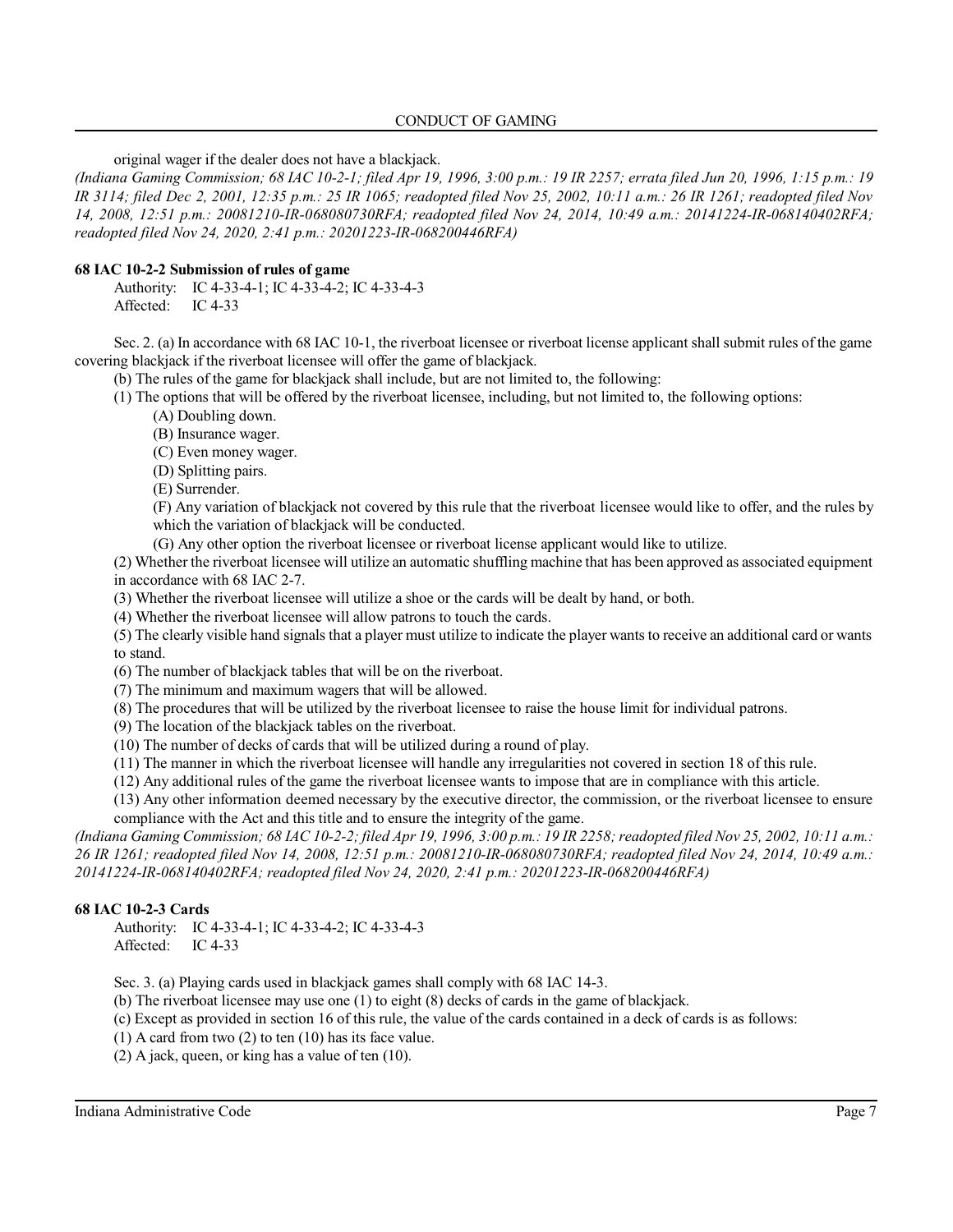(3) An ace has a value of either eleven (11) or one (1).

(d) Either the first or second card dealt to the dealer will be the dealer's hole card. If the dealer normally utilizes the first card dealt as the hole card, but the first card dealt to the dealer is accidentally exposed, the dealer may use the second card dealt to the dealer as the hole card. *(Indiana Gaming Commission; 68 IAC 10-2-3; filed Apr 19, 1996, 3:00 p.m.: 19 IR 2258; readopted filed Nov 25, 2002, 10:11 a.m.: 26 IR 1261; readopted filed Nov 14, 2008, 12:51 p.m.: 20081210-IR-068080730RFA; readopted filed Nov 24, 2014, 10:49 a.m.: 20141224-IR-068140402RFA; readopted filed Nov 24, 2020, 2:41 p.m.: 20201223-IR-068200446RFA)*

#### **68 IAC 10-2-4 Wagers; wagering rules; outcomes**

Authority: IC 4-33-4-1; IC 4-33-4-2; IC 4-33-4-3 Affected: IC 4-33

Sec. 4. (a) Except as provided in subsection (c), before the first card is dealt for a round of play, a player may make a wager in an amount not less than the minimum nor more than the maximum amount set for the table by the riverboat licensee. All wagers must be made by placing gaming chips on the appropriate areas of the blackjack layout. The player wins an amount as determined in accordance with section 5 of this rule if any of the following events occur:

(1) The sum of the player's cards is twenty-one (21) or less, and the sum of the dealer's cards is more than twenty-one (21).

(2) The sum of the player's cards exceeds that of the dealer without exceeding twenty-one (21).

(3) The player has a blackjack, and the dealer does not.

(4) Other cards or combinations of cards based on promotions offered by the riverboat licensee if the executive director has approved the promotion.

(b) A wager is void and returned to the player when the sum of the player's cards is the same as the dealer or where both the dealer and the player have a blackjack. A player's wager is lost if the dealer has a blackjack and the sum of the player's cards is twenty-one (21), but is not a blackjack.

(c) Except when splitting pairs, doubling down, surrendering, making an insurance wager, or making an even money wager, no wager may be made, increased, or withdrawn after the first card of the round has been dealt.

(d) Except for splitting pairs, doubling down, surrendering, making an insurance wager, or making an even money wager, no player may handle, remove, or alter any wagers that have been made once the first card of the hand has been dealt by the dealer until the hand has been completed.

(e) After a wager on the insurance line, an even money wager, a surrender, a wager to double down, or a wager to split pairs has been confirmed by the dealer, no player may handle, remove, or alter any wager until the hand is completed.

(f) No dealer or other riverboat licensee employee may permit a player to violate this section. *(Indiana Gaming Commission; 68 IAC 10-2-4; filed Apr 19, 1996, 3:00 p.m.: 19 IR 2258; readopted filed Nov 25, 2002, 10:11 a.m.: 26 IR 1261; readopted filed Nov 14, 2008, 12:51 p.m.: 20081210-IR-068080730RFA;readopted filed Nov 24, 2014, 10:49 a.m.: 20141224-IR-068140402RFA; filed Nov 13, 2015, 2:37 p.m.: 20151209-IR-068150113FRA; readopted filed Nov 24, 2020, 2:41 p.m.: 20201223-IR-068200446RFA)*

#### **68 IAC 10-2-5 Payment of wagers**

Authority: IC 4-33-4-1; IC 4-33-4-2; IC 4-33-4-3 Affected: IC 4-33

Sec. 5. (a) Winning wagers must be paid at odds of at least one (1) to one (1).

(b) The winning wager for a blackjack must be paid at odds of at least three (3) to two (2).

(c) All winning insurance wagers must be paid at odds of at least two (2) to one (1).

(d) All winning even money wagers must be paid at odds of at least one (1) to one (1).

(e) Promotional wagers must be paid at odds approved by the executive director. *(Indiana Gaming Commission; 68 IAC 10-2- 5; filed Apr 19, 1996, 3:00 p.m.: 19 IR 2259; readopted filed Nov 25, 2002, 10:11 a.m.: 26 IR 1261; readopted filed Nov 14, 2008, 12:51 p.m.: 20081210-IR-068080730RFA; readopted filed Nov 24, 2014, 10:49 a.m.: 20141224-IR-068140402RFA; readopted filed Nov 24, 2020, 2:41 p.m.: 20201223-IR-068200446RFA)*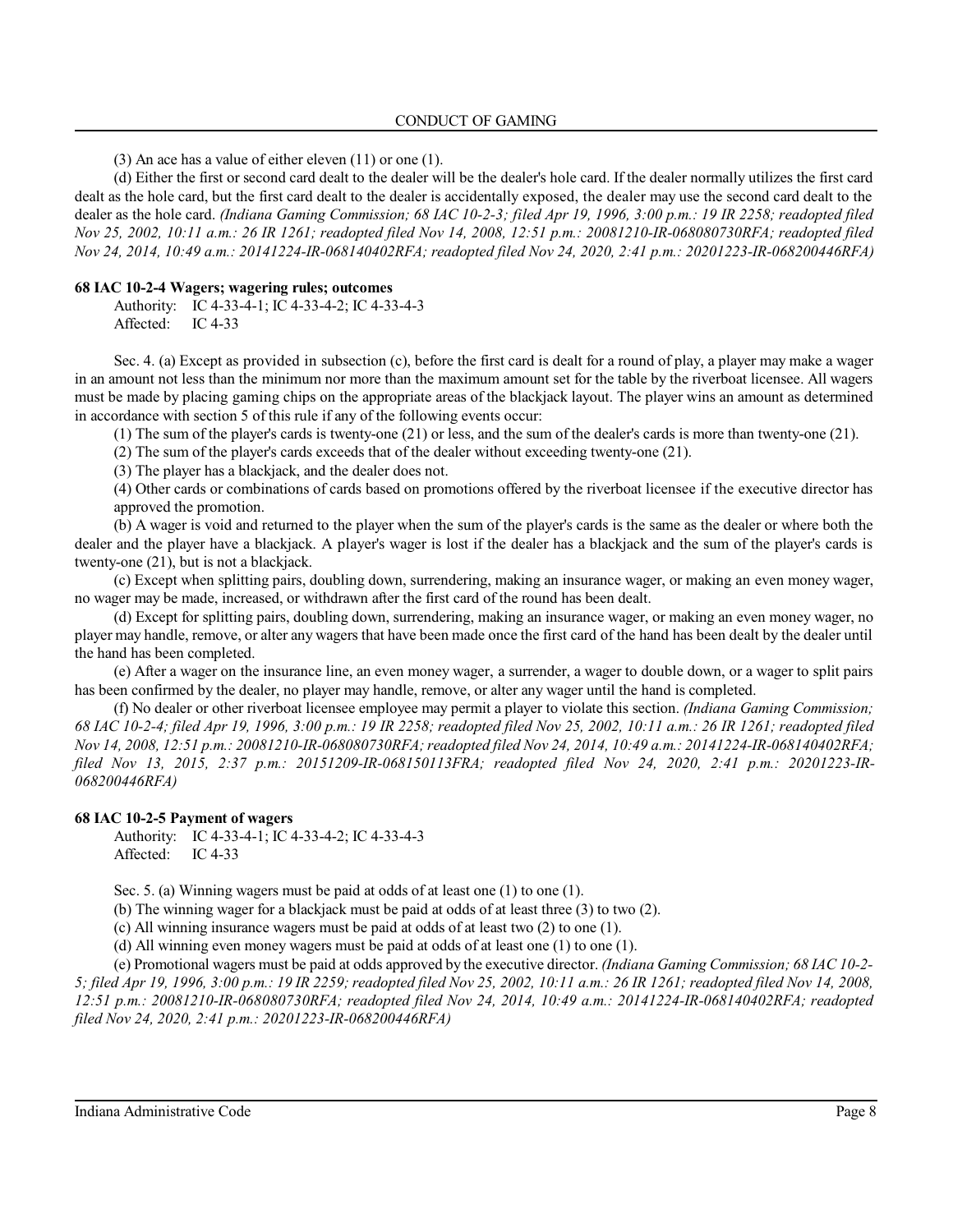#### **68 IAC 10-2-6 Presentation of cards; shuffle and reshuffle**

Authority: IC 4-33-4-1; IC 4-33-4-2; IC 4-33-4-3 Affected: IC 4-33

Sec. 6. (a) When a new deck is put into play, the cards should be sorted and inspected in accordance with 68 IAC 14-3. After the cards are sorted and inspected, the dealer mustspread the cards out, face upward on the table, for visual inspection by the players.

(b) After the cards are visually inspected by the players, the cards must be placed face down on the table and randomly intermixed so that the cards are no longer in sequential order.

(c) After the cards have been randomly intermixed in accordance with subsection (b), the cards must be:

(1) turned face downward on the table;

(2) shuffled so that they are randomly intermixed; and

(3) stacked.

(d) Cards may be shuffled utilizing an automatic card shuffler that has been approved in accordance with 68 IAC 2-7.

(e) The riverboat licensee may allow an occupational licensee to complete the steps set forth in subsections (a) and (b), in the presence of a supervisor, before the initial embarkation period of the gaming day.

(f) After each stack of cards is dealt, the dealer must reshuffle the cards so that they are randomly intermixed. A reshuffle of cards must take place after the cutting card is reached.

(g) The riverboat licensee may reshuffle the cards, in accordance with this section, at its discretion at any time before the cutting card is reached. *(Indiana Gaming Commission; 68 IAC 10-2-6; filed Apr 19, 1996, 3:00 p.m.: 19 IR 2259; readopted filed Nov 25, 2002, 10:11 a.m.: 26 IR 1261; readopted filed Nov 14, 2008, 12:51 p.m.: 20081210-IR-068080730RFA; readopted filed Nov 24, 2014, 10:49 a.m.: 20141224-IR-068140402RFA; readopted filed Nov 24, 2020, 2:41 p.m.: 20201223-IR-068200446RFA)*

#### **68 IAC 10-2-7 Cut**

Authority: IC 4-33-4-1; IC 4-33-4-2; IC 4-33-4-3 Affected: IC 4-33

Sec. 7. (a) After the cards have been shuffled, the dealer must offer the stack of cards with the backs facing away from the dealer to the cutting player to be cut in a manner that does not expose the value of any cards to a player or a spectator.

(b) The dealer must make a reasonable attempt to alternate the cut among all players.

(c) The cutting player must cut the cards by placing the cutting card in the stack at least five (5) cards from either end of the stack of cards. Once the cutting card has been inserted by the player, the dealer must take all cards in front of the cutting card and place them on the back of the stack after which the dealer must insert the cutting card in a position approximately a quarter of the distance from the back of the stack.

(d) If a shoe is used, the stack of cards must then be inserted into the shoe for the beginning of play. If a shoe is not used, the cards must be dealt from the hand of the dealer. *(Indiana Gaming Commission; 68 IAC 10-2-7; filed Apr 19, 1996, 3:00 p.m.: 19 IR 2259; readopted filed Nov 25, 2002, 10:11 a.m.: 26 IR 1261; readopted filed Nov 14, 2008, 12:51 p.m.: 20081210-IR-068080730RFA;readopted filed Nov 24, 2014, 10:49 a.m.: 20141224-IR-068140402RFA;readopted filed Nov 24, 2020, 2:41 p.m.: 20201223-IR-068200446RFA)*

#### **68 IAC 10-2-8 Procedure for dealing cards**

Authority: IC 4-33-4-1; IC 4-33-4-2; IC 4-33-4-3 Affected: IC 4-33

Sec. 8. (a) Cards used at a blackjack game must be dealt from the hand or from a dealing shoe specifically designed for the purpose and located on the table to the left of the dealer.

(b) If the dealer deals the cards by hand, the dealer may not turn the deck upside down and must keep the deck flat. The cards must be held and dealt in a manner that does not expose the value of any card to a player or a spectator.

(c) If a shoe is used, it must be attached to the table by means of a chain or another mechanism to prevent it from being removed from the table. *(Indiana Gaming Commission; 68 IAC 10-2-8; filed Apr 19, 1996, 3:00 p.m.: 19 IR 2259; readopted filed Nov 25, 2002, 10:11 a.m.: 26 IR 1261; readopted filed Nov 14, 2008, 12:51 p.m.: 20081210-IR-068080730RFA; readopted filed*

Indiana Administrative Code Page 9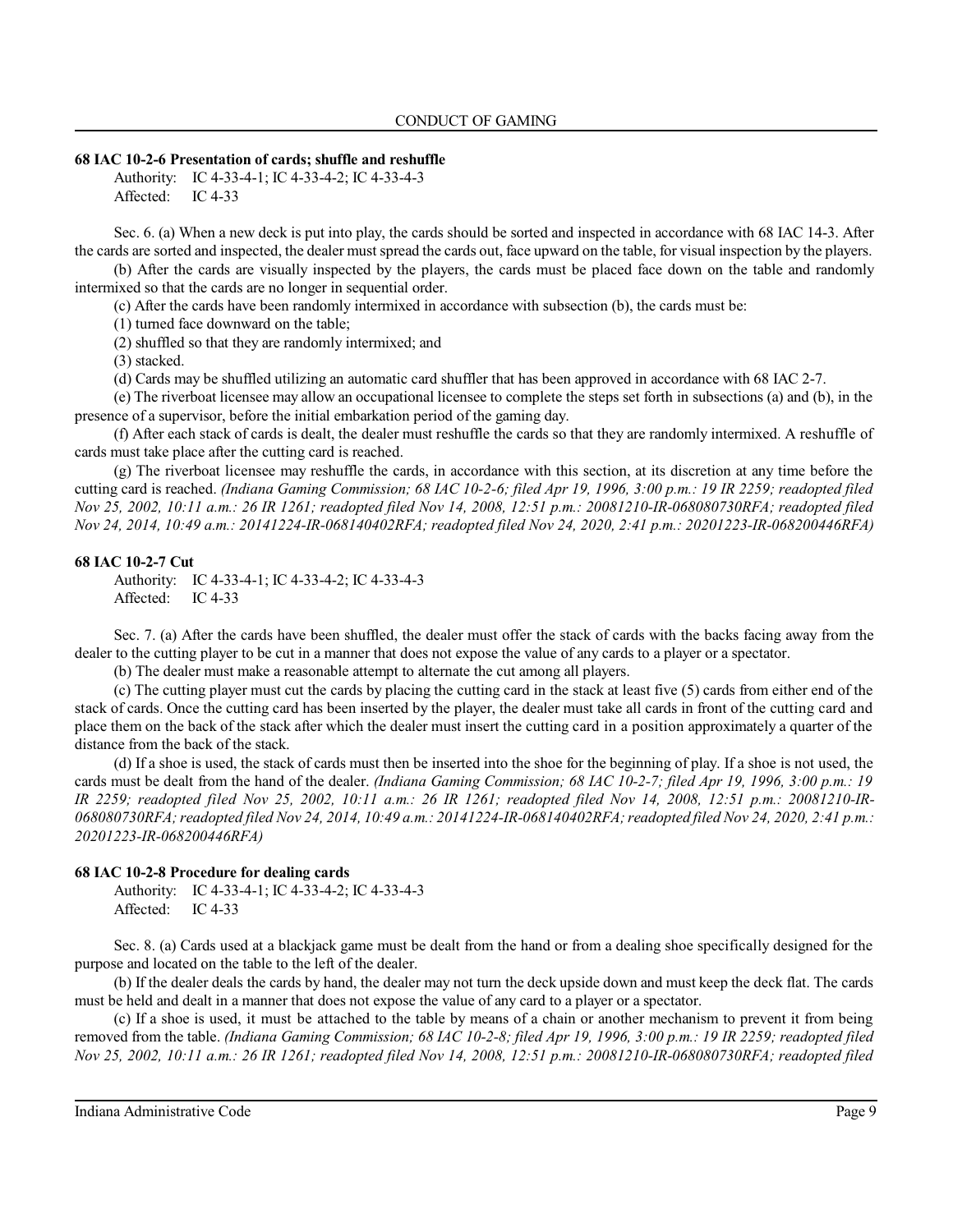*Nov 24, 2014, 10:49 a.m.: 20141224-IR-068140402RFA; readopted filed Nov 24, 2020, 2:41 p.m.: 20201223-IR-068200446RFA)*

#### **68 IAC 10-2-9 Player touching cards**

Authority: IC 4-33-4-1; IC 4-33-4-2; IC 4-33-4-3 Affected: IC 4-33

Sec. 9. (a) The riverboat licensee may allow the players to touch or hold, or both, the cards dealt to the player.

(b) Only the player to whom the cards have been dealt may touch that player's cards.

(c) The player may not touch the cards with the player's person or any instrument in any manner that would alter, mark, bend, or otherwise allow any card to be distinguished from any other card. *(Indiana Gaming Commission; 68 IAC 10-2-9; filed Apr 19, 1996, 3:00 p.m.: 19 IR 2260; readopted filed Nov 25, 2002, 10:11 a.m.: 26 IR 1261; readopted filed Nov 14, 2008, 12:51 p.m.: 20081210-IR-068080730RFA; readopted filed Nov 24, 2014, 10:49 a.m.: 20141224-IR-068140402RFA; readopted filed Nov 24, 2020, 2:41 p.m.: 20201223-IR-068200446RFA)*

### **68 IAC 10-2-10 Burn procedure**

Authority: IC 4-33-4-1; IC 4-33-4-2; IC 4-33-4-3 Affected: IC 4-33

Sec. 10. (a) At the discretion of the riverboat licensee, the dealer may deal the first card face downward and place it in the discard rack, which must be located on the table immediately in front of or to the right of the dealer.

(b) A new dealer who comes to the table may also burn one (1) card before the new dealer deals cards to the player.

(c) At the discretion of the riverboat licensee, the burn card may be disclosed upon request. *(Indiana Gaming Commission; 68 IAC 10-2-10; filed Apr 19, 1996, 3:00 p.m.: 19 IR 2260; readopted filed Nov 25, 2002, 10:11 a.m.: 26 IR 1261; readopted filed Nov 14, 2008, 12:51 p.m.: 20081210-IR-068080730RFA;readopted filed Nov 24, 2014, 10:49 a.m.: 20141224-IR-068140402RFA; readopted filed Nov 24, 2020, 2:41 p.m.: 20201223-IR-068200446RFA)*

### **68 IAC 10-2-11 The deal and play**

Authority: IC 4-33-4-1; IC 4-33-4-2; IC 4-33-4-3 Affected: IC 4-33

Sec. 11. (a) After two (2) cards have been dealt to each player and to the dealer, each player must double down, surrender, split pairs, stand, draw, make an insurance wager, or make an even money wager. As each player indicates the player's decision, the dealer must deal additional cards as necessary.

(b) The dealer may not look at the face of the dealer's hole card until all cards requested by the players are dealt to them or unless the dealer's exposed card is an ace or has the value of ten (10).

(c) If the cutting card is reached during the deal of the cards, the dealer must continue dealing until that round of play is completed. *(Indiana Gaming Commission; 68 IAC 10-2-11; filed Apr 19, 1996, 3:00 p.m.: 19 IR 2260;readopted filed Nov 25, 2002, 10:11 a.m.: 26 IR 1261; readopted filed Nov 14, 2008, 12:51 p.m.: 20081210-IR-068080730RFA; readopted filed Nov 24, 2014, 10:49 a.m.: 20141224-IR-068140402RFA; readopted filed Nov 24, 2020, 2:41 p.m.: 20201223-IR-068200446RFA)*

#### **68 IAC 10-2-12 Peeking procedure**

Authority: IC 4-33-4-1; IC 4-33-4-2; IC 4-33-4-3 Affected: IC 4-33

Sec. 12. (a) A riverboat licensee must use a peek procedure when the card received by the dealer, face up, is an ace to determine if the dealer has a blackjack. If the dealer has a blackjack, that round shall end.

(b) A riverboat licensee may use a peek procedure when the card received by the dealer, face up, has a face value of ten (10) to determine if the dealer has a blackjack. If the dealer has a blackjack, that round shall end.

(c) The dealer may peek at the hole card through the use of a peek machine or by lifting the hole card in a manner that reveals the value of the hole card to the dealer but does not reveal the value of the hole card to any player or spectator of the game. *(Indiana*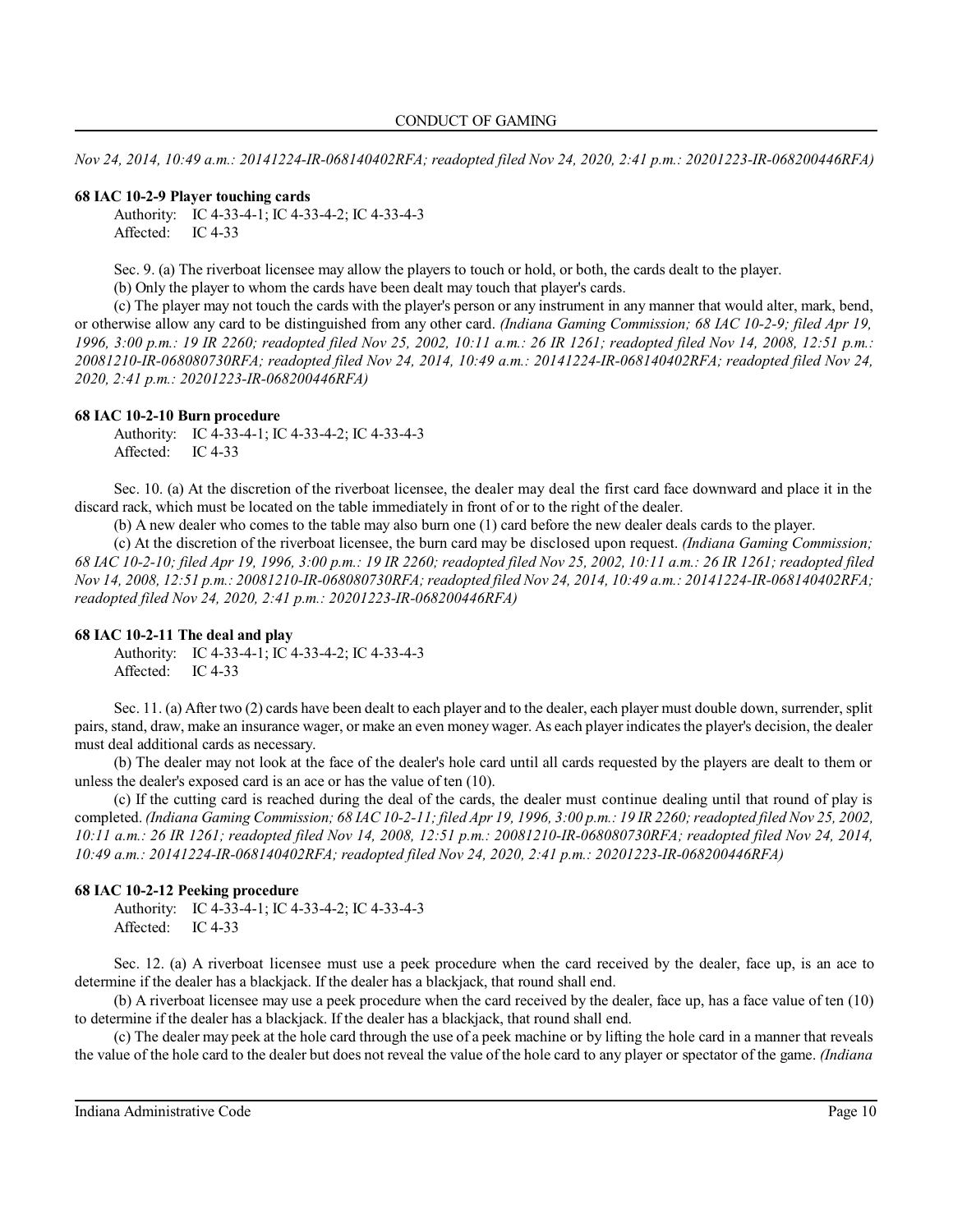*Gaming Commission; 68 IAC 10-2-12; filed Apr 19, 1996, 3:00 p.m.: 19 IR 2260; readopted filed Nov 25, 2002, 10:11 a.m.: 26 IR 1261; readopted filed Nov 14, 2008, 12:51 p.m.: 20081210-IR-068080730RFA; readopted filed Nov 24, 2014, 10:49 a.m.: 20141224-IR-068140402RFA; readopted filed Nov 24, 2020, 2:41 p.m.: 20201223-IR-068200446RFA)*

#### **68 IAC 10-2-13 Hand signals**

Authority: IC 4-33-4-1; IC 4-33-4-2; IC 4-33-4-3 Affected: IC 4-33

Sec. 13. (a) A player shall indicate that the player wants an additional card by making a clearly visible hand motion as directed by the riverboat licensee.

(b) A player shall indicate that the player wants to stand and not receive additional cards by making a clearly visible hand motion as directed by the riverboat licensee.

(c) The riverboat licensee shall ensure that all players are aware of the correct hand motions that are to be utilized to signify the player wants to receive an additional card or wants to stand. *(Indiana Gaming Commission; 68 IAC 10-2-13; filed Apr 19, 1996, 3:00 p.m.: 19 IR 2260; readopted filed Nov 25, 2002, 10:11 a.m.: 26 IR 1261;readopted filed Nov 14, 2008, 12:51 p.m.: 20081210- IR-068080730RFA; readopted filed Nov 24, 2014, 10:49 a.m.: 20141224-IR-068140402RFA; readopted filed Nov 24, 2020, 2:41 p.m.: 20201223-IR-068200446RFA)*

#### **68 IAC 10-2-14 Prohibited acts**

Authority: IC 4-33-4-1; IC 4-33-4-2; IC 4-33-4-3 Affected: IC 4-33

Sec. 14. (a) A player may touch cards only as provided in this rule.

(b) A spectator may never touch the cards.

(c) A dealer may not touch the cards with the dealer's person or any instrument in any manner that would alter, mark, bend, or otherwise allow any card to be distinguished from any other card.

(d) No dealer or other riverboat licensee employee may permit player or spectator to engage in any activity that violates this rule. *(Indiana Gaming Commission; 68 IAC 10-2-14; filed Apr 19, 1996, 3:00 p.m.: 19 IR 2260;readopted filed Nov 25, 2002, 10:11 a.m.: 26 IR 1261; readopted filed Nov 14, 2008, 12:51 p.m.: 20081210-IR-068080730RFA; readopted filed Nov 24, 2014, 10:49 a.m.: 20141224-IR-068140402RFA; readopted filed Nov 24, 2020, 2:41 p.m.: 20201223-IR-068200446RFA)*

### **68 IAC 10-2-15 Point counts**

Authority: IC 4-33-4-1; IC 4-33-4-2; IC 4-33-4-3 Affected: IC 4-33

Sec. 15. A player is responsible for correctly computing the point count of the player's hand. A player may not rely on the point counts announced by the dealer. *(Indiana Gaming Commission; 68 IAC 10-2-15; filed Apr 19, 1996, 3:00 p.m.: 19 IR 2261; readopted filed Nov 25, 2002, 10:11 a.m.: 26 IR 1261; readopted filed Nov 14, 2008, 12:51 p.m.: 20081210-IR-068080730RFA; readopted filed Nov 24, 2014, 10:49 a.m.: 20141224-IR-068140402RFA; readopted filed Nov 24, 2020, 2:41 p.m.: 20201223-IR-068200446RFA)*

#### **68 IAC 10-2-16 Drawing additional cards**

Authority: IC 4-33-4 Affected: IC 4-33

Sec. 16. (a) A player may elect to draw additional cards if the player's count total is less than twenty-one (21). A player with a blackjack or a hard or soft total of twenty-one (21) may not draw additional cards.

(b) A dealer must draw additional cards to the dealer's hand until the dealer has one (1) of the following, as determined by the riverboat licensee:

(1) A hard or soft total of seventeen (17) or above.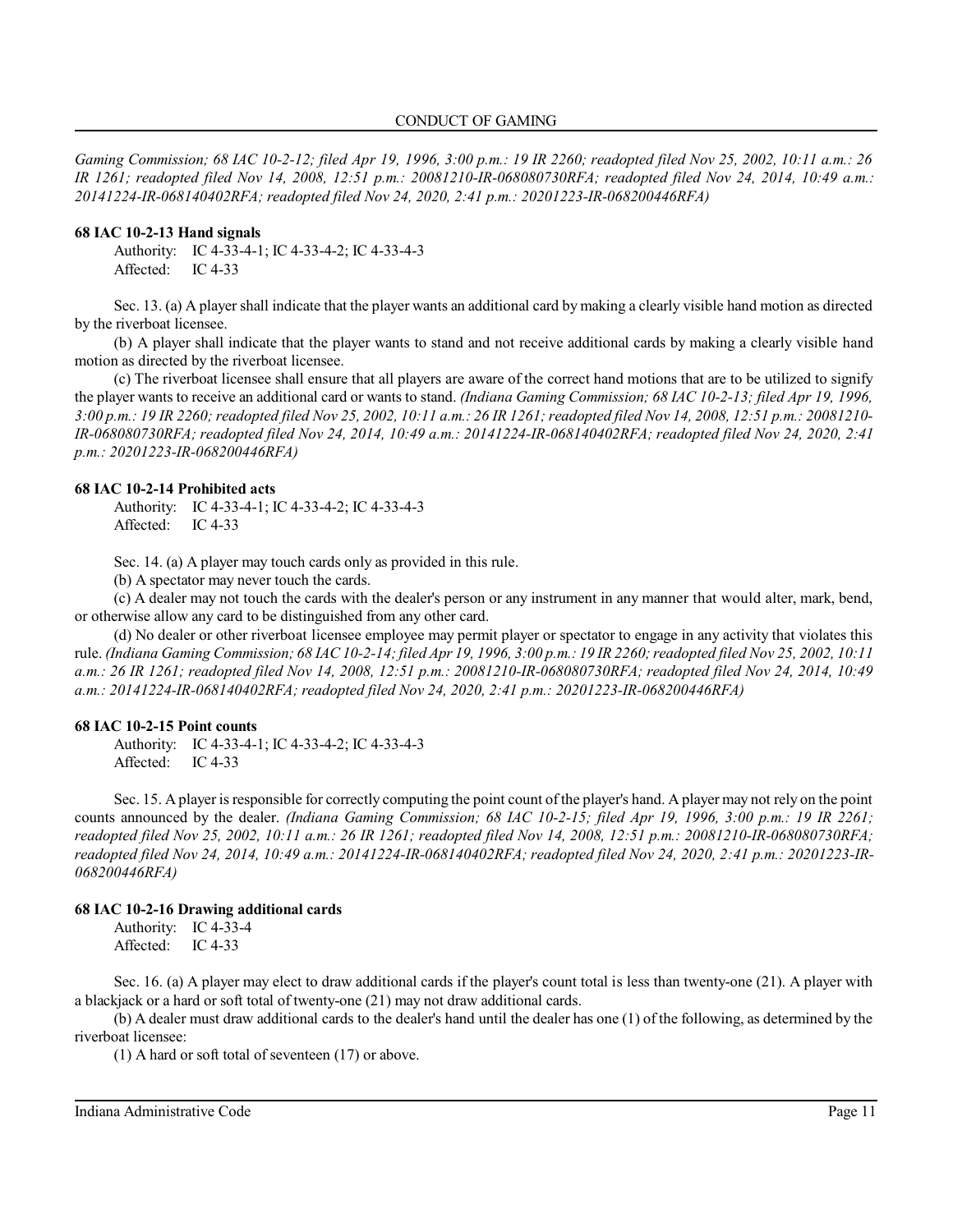(2) A hard total of seventeen (17) or above.

A dealer may not draw additional cards to the dealer's hand once a point total as listed in this subsection has been reached.

(c) A dealer may not draw additional cards to the dealer's hand, regardless of the point total, if decisions have been made on all of the players' hands and the point count of the dealer's hand will have no effect on the outcome. *(Indiana Gaming Commission; 68 IAC 10-2-16; filed Apr 19, 1996, 3:00 p.m.: 19 IR 2261; readopted filed Nov 25, 2002, 10:11 a.m.: 26 IR 1261; readopted filed Nov 14, 2008, 12:51 p.m.: 20081210-IR-068080730RFA; filed Apr 25, 2012, 3:47 p.m.: 20120523-IR-068110275FRA; errata filed Jun 15, 2012, 11:56 a.m.: 20120711-IR-068110275ACA;readopted filed Nov 24, 2014, 10:49 a.m.: 20141224-IR-068140402RFA; readopted filed Nov 24, 2020, 2:41 p.m.: 20201223-IR-068200446RFA)*

#### **68 IAC 10-2-17 Players wagering on multiple boxes of layout**

Authority: IC 4-33-4-1; IC 4-33-4-2; IC 4-33-4-3 Affected: IC 4-33

Sec. 17. A riverboat licensee may permit a player to wager on more than one (1) box or may limit multiple play during hours when there are insufficient seatsin an establishment to accommodate patron demand. *(Indiana Gaming Commission; 68 IAC10-2-17; filed Apr 19, 1996, 3:00 p.m.: 19 IR 2261; readopted filed Nov 25, 2002, 10:11 a.m.: 26 IR 1261; readopted filed Nov 14, 2008, 12:51 p.m.: 20081210-IR-068080730RFA; readopted filed Nov 24, 2014, 10:49 a.m.: 20141224-IR-068140402RFA; readopted filed Nov 24, 2020, 2:41 p.m.: 20201223-IR-068200446RFA)*

### **68 IAC 10-2-18 Irregularities**

Authority: IC 4-33-4-1; IC 4-33-4-2; IC 4-33-4-3 Affected: IC 4-33

Sec. 18. (a) A card found turned face upward in the shoe or deck may not be used in the game and must be burned.

(b) After the initial two (2) cards have been dealt to each player and a card is drawn in error and exposed to the players, the card must be dealt to the players or the dealer. Additional cards may not be dealt to any player who has previously refused to accept a card during the round. If the card is refused by the player and the dealer has a point total of seventeen (17) or above and a card was exposed in error, the card must be burned. If the dealer does not have a point total ofseventeen (17) or above, the dealer must accept the exposed card.

(c) If no players choose to receive additional cards and the dealer has a point total of seventeen (17) or above and the dealer exposes a card in error, the card must be burned.

(d) A card cannot be backed up or given to a player who has previously been offered a card once the card has been exposed.

(e) If the dealer misses dealing the first or second card to the dealer, the dealer must continue dealing the first two (2) cards to each player, and then deal the correct number of cards to the dealer.

(f) If there are insufficient cards remaining in the shoe or deck to complete a round of play, the cards in the discard rack must be shuffled and cut. The dealer must then complete the round of play.

(g) If no cards are dealt to a player's hand, the player's wager is returned and the player may be included in the next deal.

(h) If only one (1) card is dealt to the player's hand, the dealer must deal the second card to the player after all other players have received a second card. *(Indiana Gaming Commission; 68 IAC 10-2-18; filed Apr 19, 1996, 3:00 p.m.: 19 IR 2261; readopted filed Nov 25, 2002, 10:11 a.m.: 26 IR 1261; readopted filed Nov 14, 2008, 12:51 p.m.: 20081210-IR-068080730RFA; readopted filed Nov 24, 2014, 10:49 a.m.: 20141224-IR-068140402RFA; readopted filed Nov 24, 2020, 2:41 p.m.: 20201223-IR-068200446RFA)*

### **68 IAC 10-2-19 Surrender**

Authority: IC 4-33-4-1; IC 4-33-4-2; IC 4-33-4-3 Affected: IC 4-33

Sec. 19. (a) The riverboat licensee may permit the player the option of surrendering the player's cards by forfeiting one-half (½) of the player's original wager if the dealer does not have a blackjack.

(b) Aplayer mustsurrender before receiving additional cards to the player's hand. *(Indiana Gaming Commission; 68 IAC10-2-*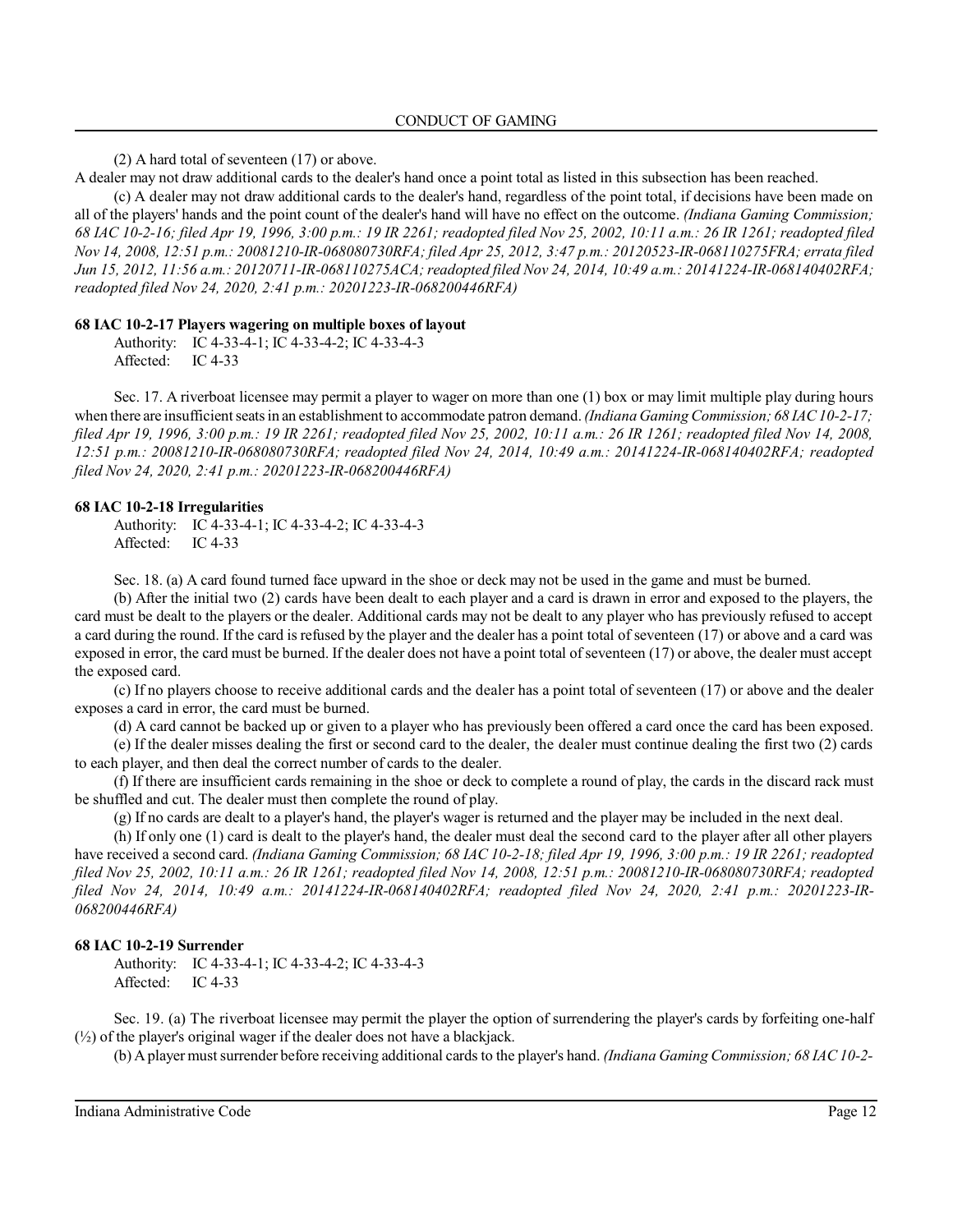*19; filed Apr 19, 1996, 3:00 p.m.: 19 IR 2261;readopted filed Nov 25, 2002, 10:11 a.m.: 26 IR 1261; readopted filed Nov 14, 2008, 12:51 p.m.: 20081210-IR-068080730RFA; readopted filed Nov 24, 2014, 10:49 a.m.: 20141224-IR-068140402RFA; readopted filed Nov 24, 2020, 2:41 p.m.: 20201223-IR-068200446RFA)*

# **Rule 3. Roulette**

## **68 IAC 10-3-1 General provisions**

Authority: IC 4-33-4-1; IC 4-33-4-2; IC 4-33-4-3 Affected: IC 4-33

Sec. 1. (a) This rule applies to all riverboat licensees.

(b) Riverboat licensees may only offer the game of roulette on a table and layout that are in compliance with 68 IAC 14.

(c) No patron shall be issued or permitted to play with nonvalue chips that are identical in color and design to value chips or to nonvalue chips being used by another patron at the same roulette table. When a patron purchases nonvalue chips, a nonvalue chip of the same color shall be placed in a slot or receptacle attached to the outer rim of the roulette wheel. At the same time, a marker or the equivalent denoting the value of a stack of twenty (20) nonvalue chips of that color shall be placed in the same slot or receptacle.

(d) The following definitions apply throughout this rule:

(1) "Black bet" means a wager placed on the numbers that are black.

(2) "Cash out" means the act of the patron exchanging nonvalue chips for value chips prior to leaving the roulette table.

(3) "Column bet" means a wager placed on all twelve (12) numbers in one (1) column.

(4) "Corner bet" means a wager placed on the four (4) numbers which form a corner.

(5) "Crown or dolly" means the point marker that is placed on the layout to indicate the compartment in which the roulette ball came to rest.

(6) "Dealer" means an occupational licensee of the riverboat licensee who is conducting the roulette game.

(7) "Dozen bet" means a wager placed on any of the following:

- (A) The numbers one (1) through twelve (12).
- (B) The numbers thirteen (13) through twenty-four (24).
- (C) The numbers twenty-five (25) through thirty-six (36).
- (8) "Eighteen number bet" means a wager placed on one (1) of the following:
	- (A) The numbers one (1) through eighteen (18).
	- (B) The numbers nineteen (19) through thirty-six (36).

(9) "Even bet" means a wager placed on the even numbers of the roulette wheel.

(10) "Five number bet" means a wager placed on the following five (5) numbers:

- (A) Zero (0).
- (B) Double zero (00).
- (C) One (1).
- (D) Two (2).
- (E) Three (3).

(11) "Inside bet" means a wager within the field of thirty-eight (38) numbers corresponding with the numbers on the roulette wheel, including the following:

- (A) Corner bet.
- (B) Five number bet.
- (C) Line bet.
- (D) Row bet.
- (E) Split bet.
- (F) Straight up bet.
- (12) "Line bet" means a wager placed on the six (6) numbers contained in two (2) rows.
- (13) "Odd bet" means a wager placed on the odd numbers of the roulette wheel.
- (14) "Outside bet" means a wager that is placed outside the field of thirty-eight (38) numbers, including the following: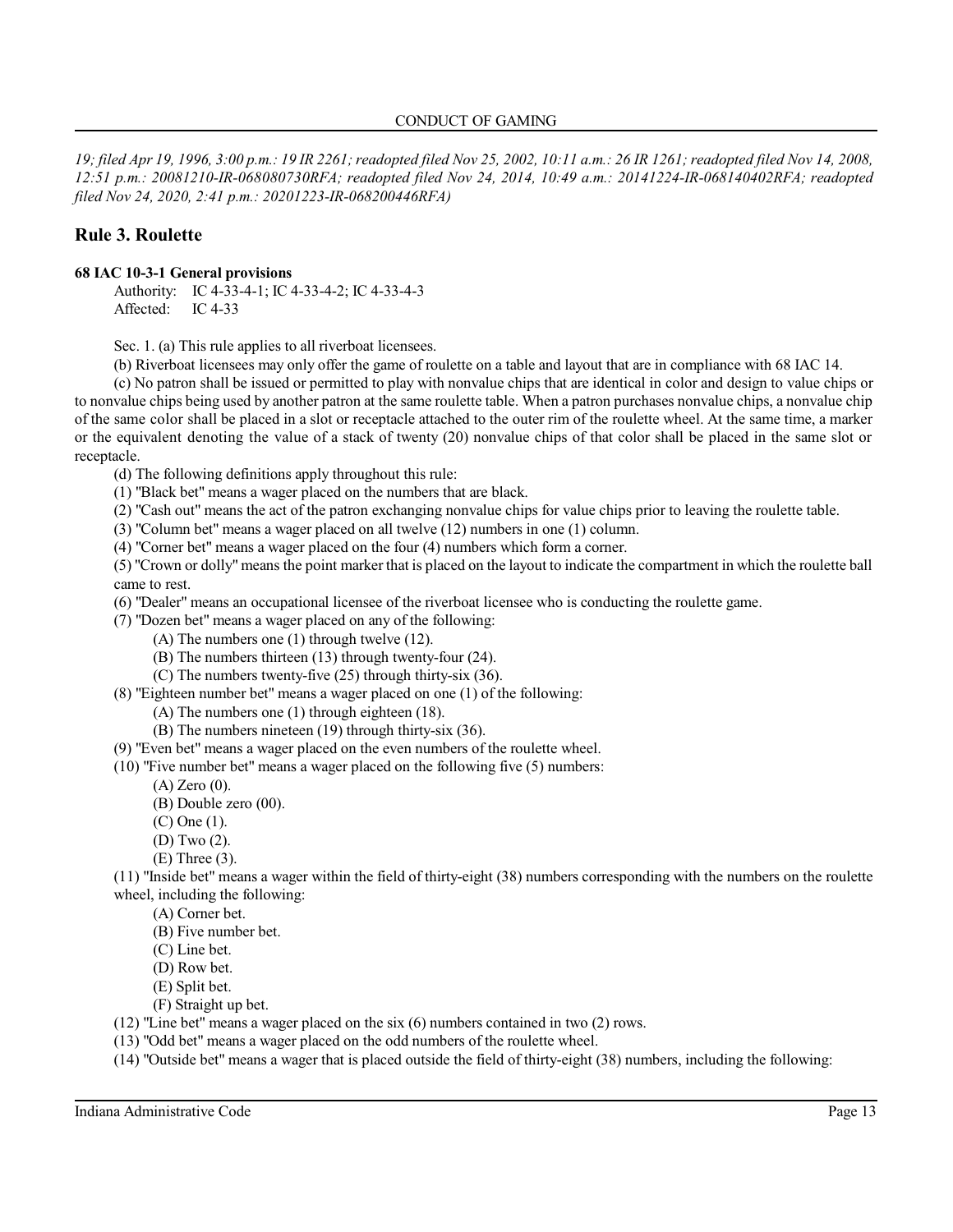- (A) Black bet.
- (B) Column bet.
- (C) Dozen bet.
- (D) Eighteen number bet.
- (E) Even bet.
- (F) Odd bet.
- (G) Red bet.
- (15) "Red bet" means a wager placed on the numbers that are red.
- (16) "Row or street bet" means a wager placed on the three (3) numbers in a row.
- (17) "Split bet" means a wager placed on two (2) numbers.
- (18) "Straight up bet" means a wager on the following:
	- (A) Single number from one (1) to thirty-six (36).
	- (B) Zero (0).
	- (C) Double zero (00).

*(Indiana Gaming Commission; 68 IAC 10-3-1; filed Jul 18, 1996, 8:45 a.m.: 19 IR 3319; readopted filed Nov 25, 2002, 10:11 a.m.: 26 IR 1261; readopted filed Nov 14, 2008, 12:51 p.m.: 20081210-IR-068080730RFA; readopted filed Nov 24, 2014, 10:49 a.m.: 20141224-IR-068140402RFA; readopted filed Nov 24, 2020, 2:41 p.m.: 20201223-IR-068200446RFA)*

## **68 IAC 10-3-2 Submission of rules of the game**

Authority: IC 4-33-4-1; IC 4-33-4-2; IC 4-33-4-3 Affected: IC 4-33

Sec. 2. (a) In accordance with 68 IAC 10-1, the riverboat licensee or riverboat license applicant shall submit rules of the game covering roulette if the riverboat licensee will offer the game of roulette.

(b) The rules of the game for roulette shall include, but are not limited to, the following:

(1) Whether or not each roulette wheel will be a single zero  $(0)$  wheel or a double zero  $(00)$  wheel.

(2) The number of roulette wheels that will be on the riverboat.

(3) The location of the roulette wheels on the riverboat.

(4) The minimum and maximum wagers that will be allowed.

(5) The procedures that will be utilized by the riverboat licensee to raise the house limit for individual patrons.

(6) The manner in which the riverboat licensee will handle any irregularities not covered in section 6 of this rule.

(7) Any additional rules of the game the riverboat licensee wants to impose that are in compliance with this article.

(8) Any other information deemed necessary by the executive director, the commission, or the riverboat licensee or the riverboat license applicant to ensure compliance with the Act and this title and to ensure the integrity of the game.

*(Indiana Gaming Commission; 68 IAC 10-3-2; filed Jul 18, 1996, 8:45 a.m.: 19 IR 3320; readopted filed Nov 25, 2002, 10:11 a.m.: 26 IR 1261; readopted filed Nov 14, 2008, 12:51 p.m.: 20081210-IR-068080730RFA; readopted filed Nov 24, 2014, 10:49 a.m.: 20141224-IR-068140402RFA; readopted filed Nov 24, 2020, 2:41 p.m.: 20201223-IR-068200446RFA)*

## **68 IAC 10-3-3 Rotation of wheel and ball**

Authority: IC 4-33-4-1; IC 4-33-4-2; IC 4-33-4-3 Affected: IC 4-33

Sec. 3. (a) The dealer shall spin the roulette ball in a direction opposite to the rotation of the wheel. To constitute a valid spin, the ball must complete at least four (4) revolutions around the track of the wheel.

(b) While the ball is still rotating around the wheel in the track, the dealer shall announce "No more bets" to the patrons at the table. The dealer shall not accept any bets after the dealer announces "No more bets".

(c) When the ball comes to rest in a compartment around the wheel, the dealershall announce the number of the compartment and place a crown on that number of the roulette layout.

(d) After placing the crown on the appropriate number of the layout, the dealer shall:

(1) collect all losing wagers; and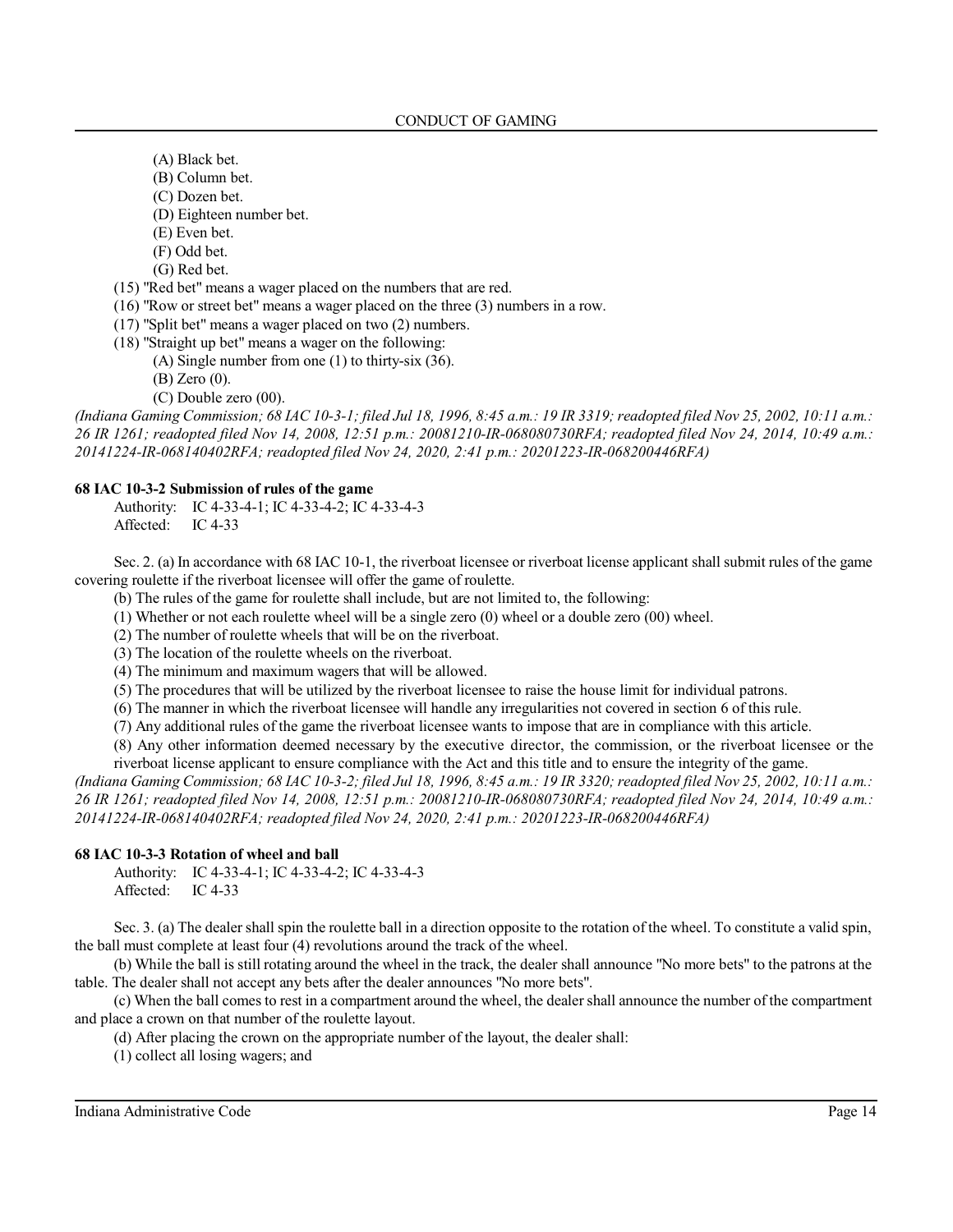(2) pay off all winning wagers.

*(Indiana Gaming Commission; 68 IAC 10-3-3; filed Jul 18, 1996, 8:45 a.m.: 19 IR 3320;readopted filed Nov 25, 2002, 10:11 a.m.: 26 IR 1261; readopted filed Nov 14, 2008, 12:51 p.m.: 20081210-IR-068080730RFA; readopted filed Nov 24, 2014, 10:49 a.m.: 20141224-IR-068140402RFA; readopted filed Nov 24, 2020, 2:41 p.m.: 20201223-IR-068200446RFA)*

### **68 IAC 10-3-4 Wagers; wagering rules; outcome**

Authority: IC 4-33-4-1; IC 4-33-4-2; IC 4-33-4-3 Affected: IC 4-33

Sec. 4. (a) Before the dealer announces "No more bets", a player may make a wager in an amount not less than the minimum nor more than the maximum amount set for the roulette table by the riverboat licensee.

(b) All wagers must be made by placing value or nonvalue chips in the appropriate area of the roulette layout. The player is responsible for ensuring that the player's wagers are placed on the appropriate area of the layout. Winning wagers are determined by the location on the layout of the value chips and nonvalue chips.

(c) The riverboat licensee may permit a player to wager with value chips or may require the player to purchase nonvalue chips. (d) No dealer or other riverboat licensee employee may permit a player to violate this section.

(e) If the roulette ball drops in zero (0) or double zero (00), all outside bets are lost. *(Indiana Gaming Commission; 68 IAC 10-3-4; filed Jul 18, 1996, 8:45 a.m.: 19 IR 3321; readopted filed Nov 25, 2002, 10:11 a.m.: 26 IR 1261; readopted filed Nov 14, 2008, 12:51 p.m.: 20081210-IR-068080730RFA; readopted filed Nov 24, 2014, 10:49 a.m.: 20141224-IR-068140402RFA; readopted filed Nov 24, 2020, 2:41 p.m.: 20201223-IR-068200446RFA)*

## **68 IAC 10-3-5 Payment of wagers**

Authority: IC 4-33-4-1; IC 4-33-4-2; IC 4-33-4-3 Affected: IC 4-33

Sec. 5. (a) Winning wagers must be paid at the following odds:

(1) Straight up bets must be paid at odds of at least thirty-five (35) to one (1).

(2) Split bets must be paid at odds of at least seventeen (17) to one (1).

(3) Row or street bets must be paid at odds of at least eleven (11) to one (1).

(4) Corner bets must be paid at odds at least eight (8) to one (1).

(5) Five number bets must be paid at odds at least six (6) to one (1).

(6) Line bets must be paid at odds at least five (5) to one (1).

(7) Dozen bets must be paid at odds at least two (2) to one (1).

(8) Column bets must be paid at odds at least two (2) to one (1).

(9) Eighteen number bets must pay odds at least one (1) to one (1).

(10) Red or black bets must pay odds at least one (1) to one (1).

(11) Odd or even bets must pay odds at least one (1) to one (1).

(b) Promotional wagers must be paid at odds approved by the executive director and which are reasonable in the industry. *(Indiana Gaming Commission; 68 IAC 10-3-5; filed Jul 18, 1996, 8:45 a.m.: 19 IR 3321; readopted filed Nov 25, 2002, 10:11 a.m.: 26 IR 1261; readopted filed Nov 14, 2008, 12:51 p.m.: 20081210-IR-068080730RFA; readopted filed Nov 24, 2014, 10:49 a.m.: 20141224-IR-068140402RFA; readopted filed Nov 24, 2020, 2:41 p.m.: 20201223-IR-068200446RFA)*

## **68 IAC 10-3-6 Irregularities**

Authority: IC 4-33-4-1; IC 4-33-4-2; IC 4-33-4-3 Affected: IC 4-33

Sec. 6. (a) If the dealer spins the ball in the same direction as the rotation of the wheel, the dealer shall announce "No spin" and shall attempt to remove the ball from the wheel prior to its coming to rest in one (1) of the compartments.

(b) If the roulette ball does not complete four (4) revolutions around the track of the roulette wheel, the dealer shall announce "No spin" and shall attempt to remove the roulette ball from the wheel prior to the ball coming to rest in one (1) of the compartments.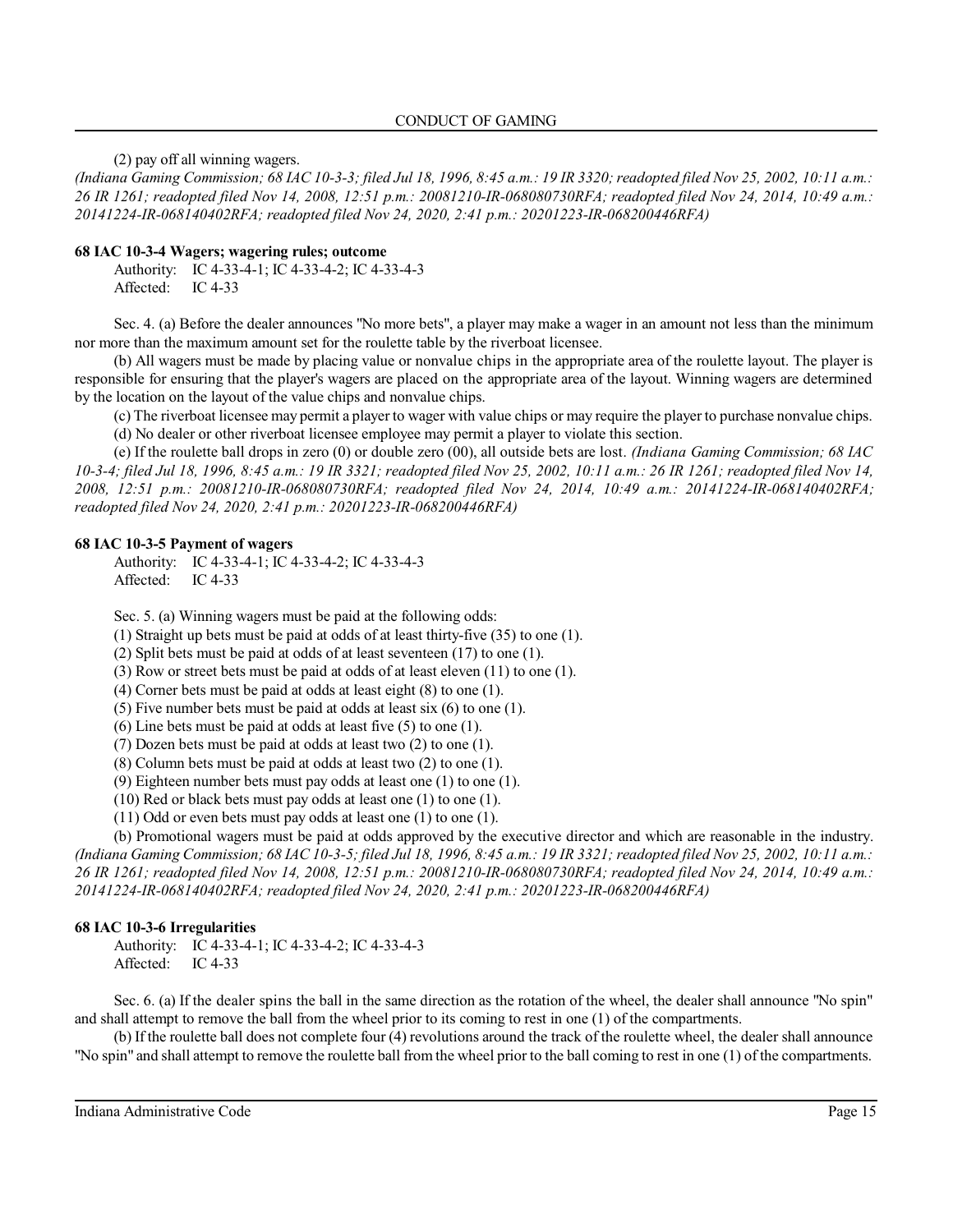(c) If the roulette ball leaves the surface area of the roulette wheel, the dealer shall announce "No spin" and shall retrieve the roulette ball. If the roulette ball is damaged, it shall be removed from play and replaced with an undamaged roulette ball.

(d) If a foreign object enters the roulette wheel prior to the roulette ball coming to rest, the dealer shall announce "No spin" and shall attempt to remove the roulette ball from the roulette wheel prior to its coming to rest in one (1) of the compartments. *(Indiana Gaming Commission; 68 IAC 10-3-6; filed Jul 18, 1996, 8:45 a.m.: 19 IR 3321; readopted filed Nov 25, 2002, 10:11 a.m.: 26 IR 1261; readopted filed Nov 14, 2008, 12:51 p.m.: 20081210-IR-068080730RFA; readopted filed Nov 24, 2014, 10:49 a.m.: 20141224-IR-068140402RFA; readopted filed Nov 24, 2020, 2:41 p.m.: 20201223-IR-068200446RFA)*

#### **68 IAC 10-3-7 Utilization of double wheel as single wheel**

Authority: IC 4-33-4-1; IC 4-33-4-2; IC 4-33-4-3 Affected: IC 4-33

Sec. 7. When roulette is played on a double zero (00) wheel that is being used as single zero (0) roulette wheel game, the following shall be required:

(1) Notice shall be provided in accordance with 68 IAC 14-7.

(2) If the roulette ball comes to rest in the compartment marked double zero (00), the dealer shall announce "No spin". (Indiana Gaming Commission; 68 IAC 10-3-7; filed Jul 18, 1996, 8:45 a.m.: 19 IR 3321; readopted filed Nov 25, 2002, 10:11 a.m.: *26 IR 1261; readopted filed Nov 14, 2008, 12:51 p.m.: 20081210-IR-068080730RFA; readopted filed Nov 24, 2014, 10:49 a.m.: 20141224-IR-068140402RFA; readopted filed Nov 24, 2020, 2:41 p.m.: 20201223-IR-068200446RFA)*

## **Rule 4. Craps**

### **68 IAC 10-4-1 General provisions**

Authority: IC 4-33-4-1; IC 4-33-4-2; IC 4-33-4-3 Affected: IC 4-33

Sec. 1. (a) This rule applies to all riverboat licensees.

(b) Riverboat licensees may only offer the game of craps on a table and layout that is in compliance with 68 IAC 14.

(c) The following definitions apply throughout this rule:

(1) "Base dealer" means the two (2) occupational licensees of the riverboat licensee who are located on each end of the inside of the craps table. The base dealers are responsible for taking, paying, booking all bets on the appropriate end of the craps table, making change for patrons, booking and paying proposition bets on the appropriate end of the craps table, and marking the point after each come-out roll.

(2) "Boxperson" means the occupational licensee of the riverboat licensee who is the supervisor of the craps game being conducted and who assists booking and paying proposition bets at the craps table at which the boxperson is located.

(3) "Come-out point" means one (1) of the following point totals is thrown by the shooter on the come-out roll:

- (A) Four (4).
- (B) Five (5).
- (C) Six (6).
- (D) Eight (8).
- (E) Nine (9).
- (F) Ten (10).

(4) "Come-out roll" means one (1) of the following:

(A) The first roll of the dice at the opening of the game.

(B) The first roll of the dice after a decision with respect to a pass bet and don't pass bet has been effected.

(5) "Come point" means one (1) of the following point totals thrown by the shooter on the next roll following placement of a come bet or a don't come bet:

(A) Four (4).

(B) Five (5).

(C) Six (6).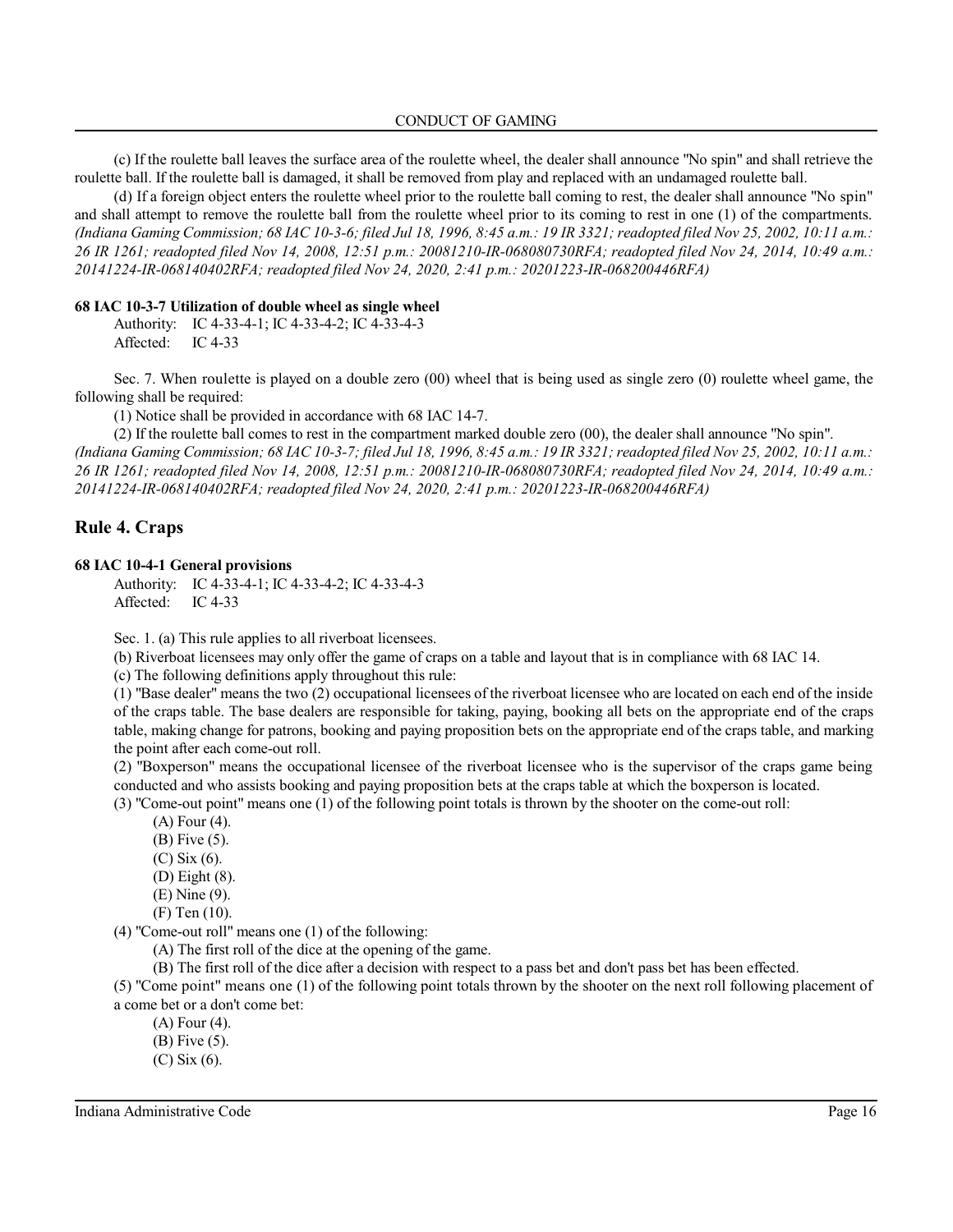(D) Eight (8).

(E) Nine (9).

(F) Ten (10).

(6) "Hard way" means a roll of the dice that results in the same number appearing on each die and that results in a point total of one (1) of the following:

(A) Four (4).

(B) Six (6).

(C) Eight (8).

(D) Ten (10).

(7) "Roll" means the throw of the dice by the shooter.

(8) "Seven out" means a total of seven (7) thrown by the shooter subsequent to the establishment of a come-out point.

(9) "Shooter" means the patron who throws the dice.

(10) "Stickperson" means the occupational licensee of the riverboat licensee who is positioned at the center of the outside of the craps table who is responsible for booking and announcing the payoffs of winning proposition bets and who establishes the pace of the game. The stickperson is responsible for dice security.

(11) "Total" means the sum of the number shown on the high or uppermost sides of the two (2) dice on any given roll.

(12) "True odds" means odds that are paid based upon the number of times the point total of the number on which the wager is placed can be thrown as compared to the number of times a seven (7) can be thrown when utilizing two (2) die.

(13) "Vigorish" or "commission" means a charge which constitutes a percentage charged by the riverboat licensee on either the amount placed as a wager or the amount won on a wager made by a patron on a lay or buy bet.

(d) Unless otherwise approved by the executive director, riverboat licensees may not charge a vigorish of more than five percent (5%) of the wager that is placed on a bet.

(e) Craps games may only be conducted when, at a minimum, the following individuals are present:

(1) One (1) boxperson.

(2) One (1) stickperson.

(3) Two (2) base dealers.

*(Indiana Gaming Commission; 68 IAC 10-4-1; filed Oct 30, 1997, 12:40 p.m.: 21 IR 923; errata filed Feb 6, 1998, 10:30 a.m.: 21 IR 2128; readopted filed Nov 25, 2002, 10:11 a.m.: 26 IR 1261; readopted filed Nov 14, 2008, 12:51 p.m.: 20081210-IR-068080730RFA;readopted filed Nov 24, 2014, 10:49 a.m.: 20141224-IR-068140402RFA;readopted filed Nov 24, 2020, 2:41 p.m.: 20201223-IR-068200446RFA)*

## **68 IAC 10-4-2 Submission of rules of the game**

Authority: IC 4-33-4-1; IC 4-33-4-2; IC 4-33-4-3<br>Affected: IC 4-33 Affected:

Sec. 2. (a) In accordance with 68 IAC 10-1, the riverboat licensee or riverboat license applicant shall submit rules of the game covering craps if the riverboat licensee will offer the game of craps.

(b) The rules of the game shall include, but are not limited to, the following:

(1) The number of craps tables that will be on the riverboat.

(2) The location of the craps tables on the riverboat.

(3) The minimum and maximum wagers that will be allowed for all wagers allowed in section 7 of this rule and for all supplemental wagers allowed in section 8 of this rule.

(4) The procedures that will be utilized by the riverboat licensee to raise the house limits for individual patrons.

(5) The wagers that the riverboat licensee will allow patrons to place at the craps table. Only those wagers listed in sections 7 and 8 of this rule may be offered by the riverboat licensee. If the riverboat licensee would like to allow patrons to place additional wagers, the riverboat licensee must request that ability. The ability to allow additional wagers must be included in the submittal of the internal control procedures and in a separate submittal addressed to the chief counsel for the commission. The additional wagers must be approved by the commission, in writing, before a riverboat licensee may allow a patron to place such a wager.

(6) Those bets that will be considered inactive during the come-out roll. The manner in which the patron may make the bet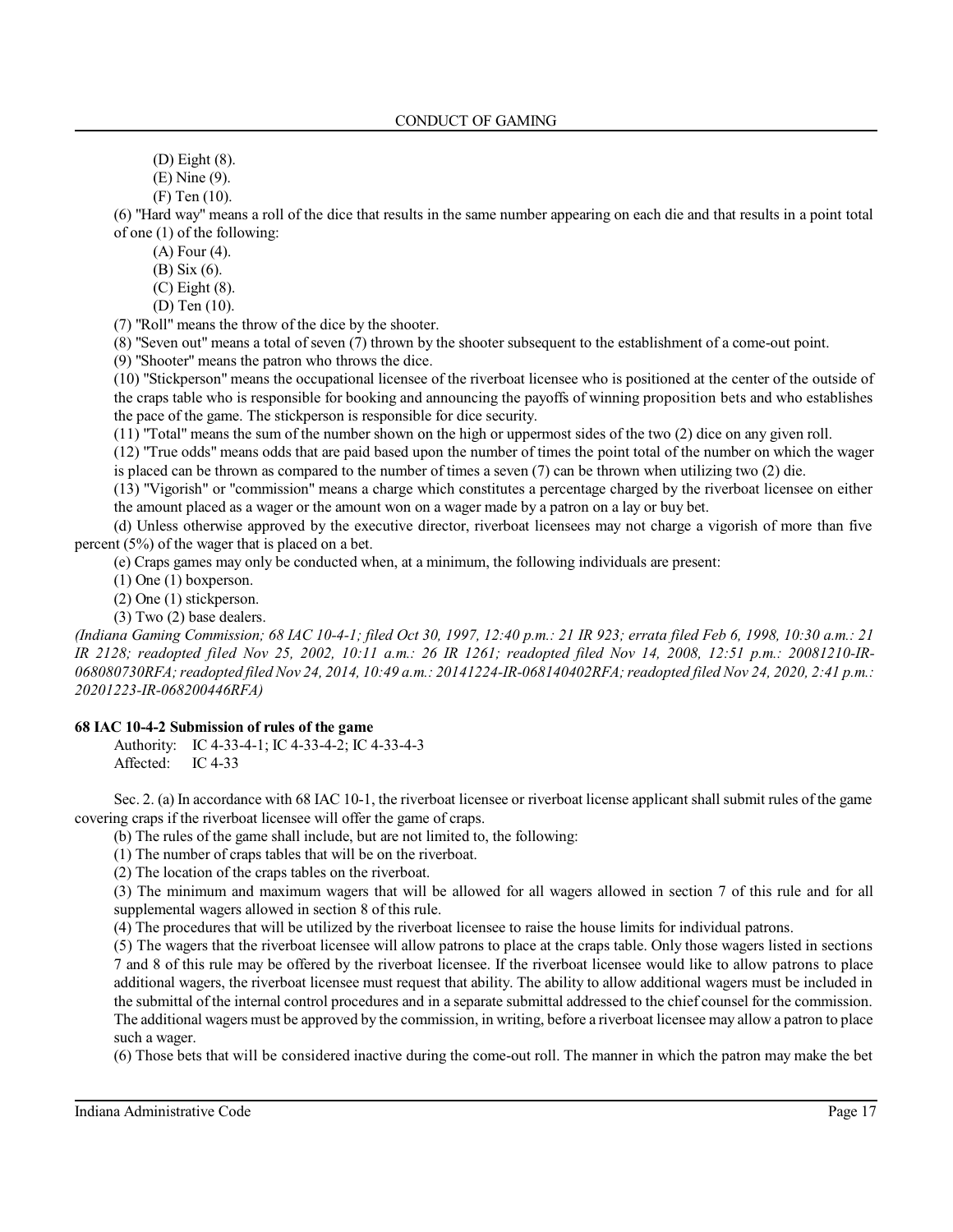### CONDUCT OF GAMING

active, and how that will be noted on the craps table by the riverboat licensee.

(7) The odds that the riverboat licensee will offer for the various bets that may be placed in the game of craps in accordance with section 7 of this rule. If the riverboat licensee wants to change the odds in any manner, the changes must be submitted, in writing, to the chief counsel for the commission at least thirty (30) days prior to the utilization of the odds. The changes to the odds must be approved by the commission, in writing, before a riverboat licensee may offer the changed odds.

(8) The odds that the riverboat licensee will offer for the supplemental bets that may be placed in the game of craps in accordance with section 8 of this rule. If the riverboat licensee wants to change the odds in any manner, the change must be submitted, in writing, to the chief counsel for the commission at least thirty (30) days prior to the utilization of the odds. The changes to the odds must be approved by the commission, in writing, before a riverboat licensee may offer the changed odds. (9) The amount of vigorish that the riverboat licensee will charge the patron to place a buy bet or a lay bet in return for true odds.

(10) The manner in which the riverboat licensee will handle any situations not covered in this rule.

(11) Any additional rules of the game the riverboat licensee wants to impose that are in compliance with this article.

(12) Any other information deemed necessary by the executive director, the commission, or the riverboat licensee to ensure compliance with the Act and this title and to ensure the integrity of the game.

*(Indiana Gaming Commission; 68 IAC 10-4-2; filed Oct 30, 1997, 12:40 p.m.: 21 IR 923; readopted filed Nov 25, 2002, 10:11 a.m.: 26 IR 1261; readopted filed Nov 14, 2008, 12:51 p.m.: 20081210-IR-068080730RFA; readopted filed Nov 24, 2014, 10:49 a.m.: 20141224-IR-068140402RFA; readopted filed Nov 24, 2020, 2:41 p.m.: 20201223-IR-068200446RFA)*

### **68 IAC 10-4-3 Dice; selection of the shooter**

Authority: IC 4-33-4-1; IC 4-33-4-2; IC 4-33-4-3 Affected: IC 4-33

Sec. 3. (a) Dice used in craps games shall comply with 68 IAC 14-3. The riverboat licensee shall offer the shooter at least five (5) dice from which the shooter shall select two (2) dice to roll.

(b) The stickperson shall select the shooter by offering the selection of dice to the patron immediately to the left of the boxperson. If that patron rejects the dice, the stickperson shall offer the dice to each patron in turn, located clockwise to the left of the boxperson until one (1) of the players selects the dice. The shooter shall select two (2) of the die offered to roll. The remaining dice are returned to the dice bowl which shall be located in close proximity to the stickperson.

(c) To serve as a shooter, a patron must have placed a pass or don't pass bet on the craps table.

(d) The patron shall continue to serve as the shooter unless one (1) of the following occurs:

(1) The shooter throws a seven (7) after the come-out point has been established.

(2) The stickperson or boxperson has determined that the patron does one (1) of the following:

(A) Continually rolls the dice in an invalid manner in accordance with section 4 of this rule.

- (B) The patron unreasonably delays the play of the game.
- (C) The patron violates the Act or this title.

The patron may voluntarily relinquish control of the dice.

(e) When a new shooter is to be selected, selection shall proceed in accordance with subsection (b). *(Indiana Gaming Commission; 68 IAC 10-4-3; filed Oct 30, 1997, 12:40 p.m.: 21 IR 924; readopted filed Nov 25, 2002, 10:11 a.m.: 26 IR 1261;* readopted filed Nov 14, 2008, 12:51 p.m.: 20081210-IR-068080730RFA; readopted filed Nov 24, 2014, 10:49 a.m.: 20141224-IR-*068140402RFA; readopted filed Nov 24, 2020, 2:41 p.m.: 20201223-IR-068200446RFA)*

### **68 IAC 10-4-4 Proper and invalid rolls of dice**

Authority: IC 4-33-4-1; IC 4-33-4-2; IC 4-33-4-3 Affected: IC 4-33

Sec. 4. (a) The shootershall throw the two (2) selected dice to the far end of the table for the purpose of bouncing the dice off the backboard of the craps table. The shooter must make a good faith attempt to bounce the dice off the backboard of the craps table. (b) A roll of the dice shall be deemed invalid if one (1) of the following occurs:

(1) One (1) or both of the dice go off of the craps table.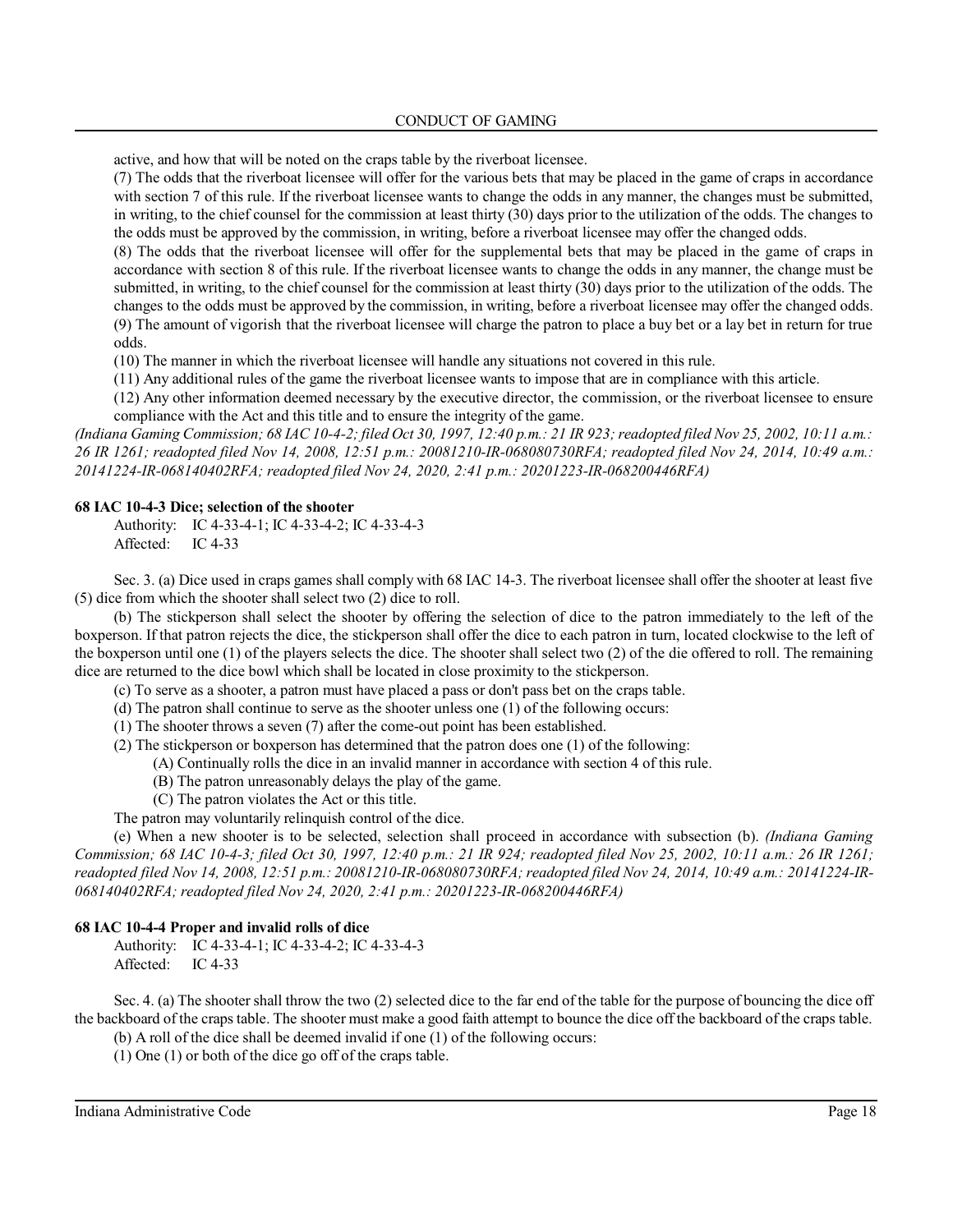(2) If more than two (2) dice are thrown.

(c) The stickperson may declare the following rolls invalid:

(1) If one (1) of the die comes to rest on top of the other die.

(2) If a patron other than the shooter throws the dice.

(3) If the dice do not leave the shooter's hand simultaneously.

(4) If one (1) or both dice come to rest in the dice bowl.

(5) If one (1) or both dice come to rest on the rail of the craps table.

(6) If the shooter has not placed a pass bet or don't pass bet.

(7) If the shooter throws the dice in the wrong direction on the craps table.

(8) If the shooter slides the dice across the table so that one (1) or both of the dice do not roll or tumble.

(9) If one (1) or both dice do not fall flat on the craps table, but rest on the chips stacked on the craps table.

(10) If the shooter does not make a good faith attempt to bounce the dice off the backboard and the dice are not thrown at least one-half (1/2) the length of the craps table.

(11) If the dice come to rest in a manner that it cannot be determined which face of the die is uppermost.

The stickperson's declaration of an invalid roll may be overturned in accordance with section 5 of this rule. *(Indiana Gaming Commission; 68 IAC 10-4-4; filed Oct 30, 1997, 12:40 p.m.: 21 IR 924; errata filed Feb 6, 1998, 10:30 a.m.: 21 IR 2128; filed Dec 29, 1998, 10:43 a.m.: 22 IR 1423; readopted filed Nov 25, 2002, 10:11 a.m.: 26 IR 1261;readopted filed Nov 14, 2008, 12:51 p.m.: 20081210-IR-068080730RFA; readopted filed Nov 24, 2014, 10:49 a.m.: 20141224-IR-068140402RFA; filed Nov 13, 2015, 2:37 p.m.: 20151209-IR-068150113FRA; readopted filed Nov 24, 2020, 2:41 p.m.: 20201223-IR-068200446RFA)*

#### **68 IAC 10-4-5 Point total announcement**

Authority: IC 4-33-4-1; IC 4-33-4-2; IC 4-33-4-3 Affected: IC 4-33

Sec. 5. (a) After the dice come to rest, the stickperson shall clearly and audibly announce the point total based on the uppermost face of each die. If there is a dispute as to which face of a die is uppermost, the boxperson shall make the final decision. The boxperson may declare the roll invalid in accordance with section  $4(c)(11)$  of this rule. Supervisory personnel of the riverboat licensee may overrule the decision of the boxperson and may declare the roll invalid in accordance with section  $4(c)(11)$  of this rule.

(b) After the stickperson has announced the point total of the throw, the stickperson shall rake the dice with the appropriate stick to the center of the table in an area of the craps layout located in front of the stickperson. The stickperson shall make a good faith effort to ensure that the uppermost face of the dice continues to reflect the point total announced by the stickperson until all wagers for that roll have been settled.

(c) The dice shall not be returned to the shooter until all wagers made on a roll have been settled. *(Indiana Gaming Commission; 68 IAC 10-4-5; filed Oct 30, 1997, 12:40 p.m.: 21 IR 925; errata filed Feb 6, 1998, 10:30 a.m.: 21 IR 2128; filed Dec 29, 1998, 10:43 a.m.: 22 IR 1424; readopted filed Nov 25, 2002, 10:11 a.m.: 26 IR 1261;readopted filed Nov 14, 2008, 12:51 p.m.: 20081210-IR-068080730RFA; readopted filed Nov 24, 2014, 10:49 a.m.: 20141224-IR-068140402RFA; readopted filed Nov 24, 2020, 2:41 p.m.: 20201223-IR-068200446RFA)*

### **68 IAC 10-4-6 Permissible wagers**

Authority: IC 4-33-4-1; IC 4-33-4-2; IC 4-33-4-3 Affected: IC 4-33

Sec. 6. (a) Riverboat licensees may allow patrons to place the following wagers:

(1) Pass bet.

(2) Don't pass bet.

(3) Come bet.

(4) Don't come bet.

(5) Any craps bet.

(6) Craps two bet.

(7) Craps three bet.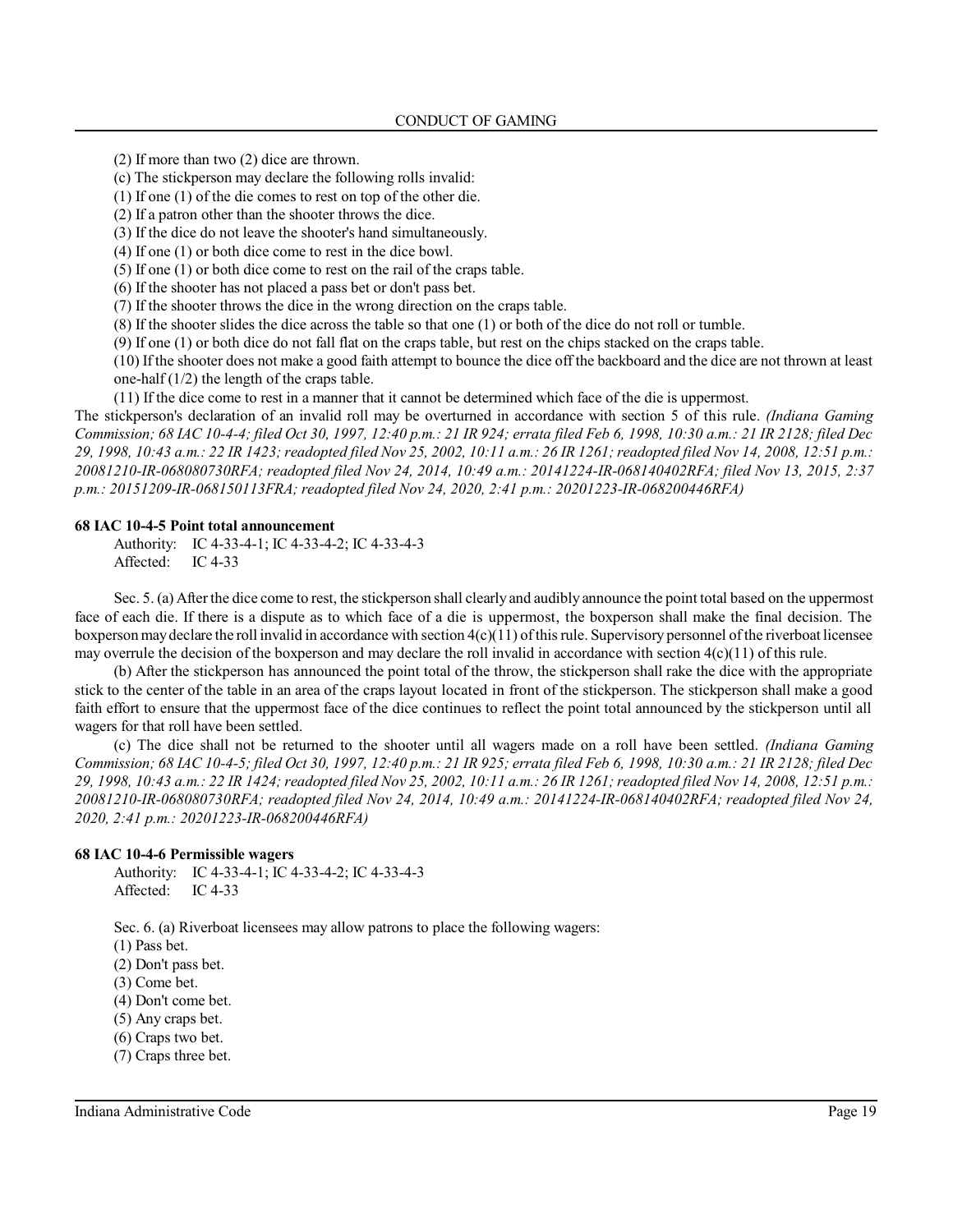(8) Craps twelve bet.

- (9) Craps and eleven bet.
- (10) Any seven bet.
- (11) Eleven bet.
- (12) Four the hard way bet.
- (13) Six the hard way bet.
- (14) Eight the hard way bet.
- (15) Ten the hard way bet.
- (16) Big six bet.
- (17) Big eight bet.
- (18) Field bet.
- (19) Horn bet.
- (20) Horn high bet.
- (21) Place bet.
- (22) Buy bet.
- (23) Lay bet.
- (24) World bet.
- (25) High low bet.

(b) Riverboat licensees may not allow patrons to place any other wagers unless approved by the commission in accordance with section 2(b)(5) of this rule. *(Indiana Gaming Commission; 68 IAC 10-4-6; filed Oct 30, 1997, 12:40 p.m.: 21 IR 925; errata filed Feb 6, 1998, 10:30 a.m.: 21 IR 2128; readopted filed Nov 25, 2002, 10:11 a.m.: 26 IR 1261; readopted filed Nov 14, 2008, 12:51 p.m.: 20081210-IR-068080730RFA; readopted filed Nov 24, 2014, 10:49 a.m.: 20141224-IR-068140402RFA; readopted filed Nov 24, 2020, 2:41 p.m.: 20201223-IR-068200446RFA)*

#### **68 IAC 10-4-7 Wagers; wagering rules; outcomes**

Authority: IC 4-33-4-1; IC 4-33-4-2; IC 4-33-4-3 Affected: IC 4-33

Sec. 7. (a) A pass bet is a wager that is placed on the pass line of the craps layout and that may be placed at any time. The following are the outcomes of the pass bet:

(1) The pass bet shall win if one (1) of the following occurs:

(A) One (1) of the following totals is thrown on the come-out roll:

(i) Seven (7).

(ii) Eleven (11).

- (B) One (1) of the following point totals is thrown and that same total is thrown again before a seven (7) appears:
	- (i) Four (4).
	- (ii) Five (5).
	- (iii) Six (6).
	- (iv) Eight (8).
	- (v) Nine (9).
	- (vi) Ten (10).

(2) The pass bet shall lose if one (1) of the following occurs:

(A) One (1) of the following point totals is thrown on the come-out roll:

(i) Two (2).

 $(ii)$  Three  $(3)$ .

- (iii) Twelve (12).
- (B) One (1) of the following point totals is thrown and a seven (7) subsequently appears before that same point total is thrown:
	- (i) Four (4). (ii) Five (5).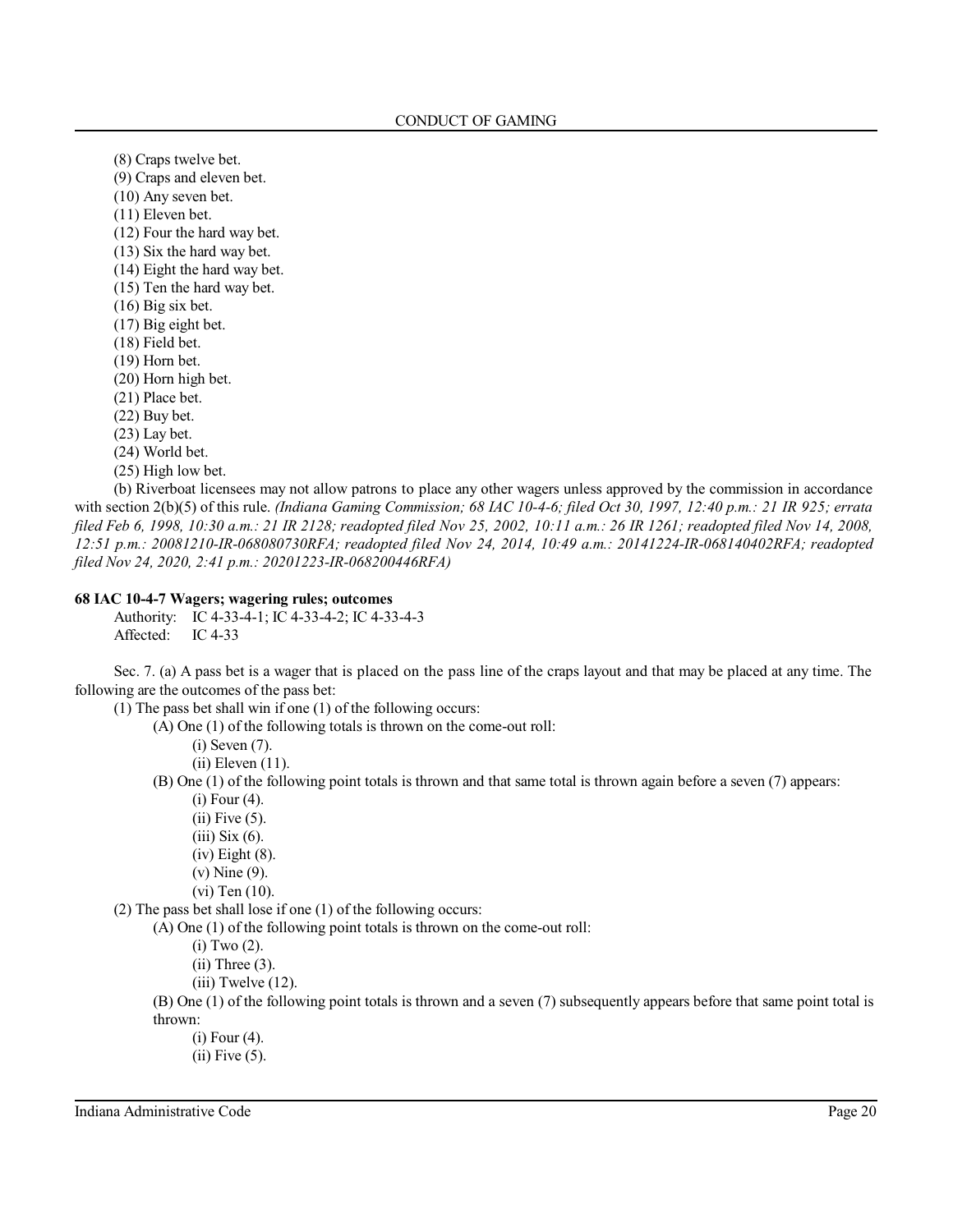- (iii) Six (6).
- (iv) Eight (8).
- (v) Nine (9).
- (vi) Ten (10).

(b) A don't pass bet is a wager that is placed on the don't pass line of the craps layout. A don't pass bet may only be placed before the come-out roll is thrown. The following are the outcomes of the don't pass bet:

(1) The don't pass bet shall win if one (1) of the following occurs:

(A) One (1) of the following point totals is thrown on the come-out roll:

(i) Two (2).

 $(ii)$  Three  $(3)$ .

(B) One (1) of the following point totals is thrown and a seven (7) subsequently appears before that same point total is thrown again:

- (i) Four (4).  $(ii)$  Five  $(5)$ .
- 
- $(iii)$  Six  $(6)$ .
- (iv) Eight (8).
- (v) Nine (9).
- (vi) Ten (10).

(2) The don't pass bet shall lose if one (1) of the following occurs:

(A) One (1) of the following point totals is thrown on the come-out roll:

(i) Seven (7).

(ii) Eleven (11).

- (B) One (1) of the following point totals is thrown and that point total is thrown again before a seven (7) is thrown: (i) Four (4).
	- (ii) Five (5).
	- (iii) Six (6).
	- (iv) Eight (8).
	- (v) Nine (9).
	- (vi) Ten (10).

(3) The don't pass bet is void and returned to the patron if a point total of twelve (12) is thrown on the come-out roll.

(c) The come bet is a wager that is placed on the come area of the craps layout and may be placed at any time after the comeout roll has been thrown. The following are the outcomes of the come bet:

(1) The come bet shall win if one (1) of the following occurs:

- (A) One (1) of the following point totals is thrown on the roll immediately following the placement of the come bet:
	- (i) Seven (7).
	- (ii) Eleven (11).

(B) One (1) of the following point totals is thrown and that total is thrown again before a seven (7) appears:

- (i) Four (4).
- (ii) Five (5).
- $(iii)$  Six  $(6)$ .
- (iv) Eight (8).
- (v) Nine (9).
- (vi) Ten (10).

(2) The come bet shall lose if one (1) of the following occurs:

(A) One (1) of the following point totals is thrown immediately after the placement of the come bet:

(i) Two (2).

 $(ii)$  Three  $(3)$ .

 $(iii)$  Twelve  $(12)$ .

(B) One (1) ofthe following point totalsisthrown and a seven (7)subsequently appears before that point total is thrown again:

Indiana Administrative Code Page 21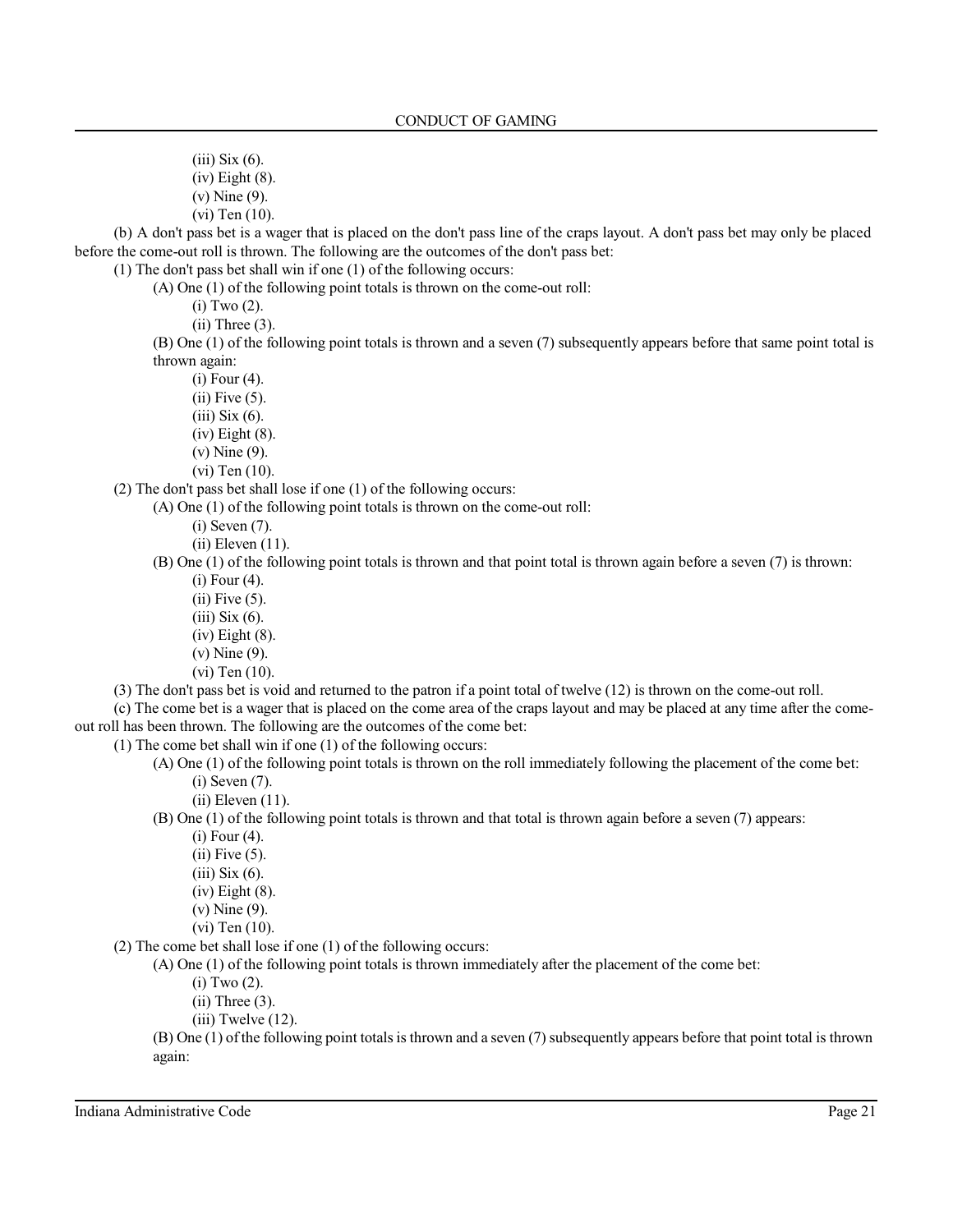- (i) Four (4). (ii) Five (5). (iii) Six (6).
- (iv) Eight (8).
- (v) Nine (9).
- (vi) Ten (10).

(d) The don't come bet is a wager that is placed on the don't come area of the craps layout and that may be placed at any time after the come-out roll has been thrown. The following are the outcomes of the don't come bet:

(1) The don't come bet shall win if one (1) of the following occurs:

(A) One (1) of the following point totals is thrown on the roll immediately following the placement of the don't come bet:

- (i) Two (2).
- $(ii)$  Three  $(3)$ .

(B) One (1) ofthe following point totalsisthrown and a seven (7)subsequently appears before that point total is thrown again:

(i) Four (4).

- (ii) Five (5).
- (iii) Six (6).
- (iv) Eight (8).
- (v) Nine (9).
- (vi) Ten (10).

(2) The don't come bet shall lose if one (1) of the following occurs:

(A) One (1) of the following point totals is thrown on the roll immediately following the placement of the don't come bet:

- (i) Seven (7).
- (ii) Eleven (11).

(B) One (1) of the following point totals is thrown and that point total is thrown again before a seven (7) appears:

- (i) Four (4).
- $(ii)$  Five  $(5)$ .
- (iii) Six (6).
- (iv) Eight (8).
- (v) Nine (9).
- (vi) Ten (10).

(3) The don't come bet is void and the wager returned to the patron if a point total of twelve (12) is thrown on the roll immediately following the placement of the don't come bet.

(e) The any craps bet is a one (1) roll wager that may be made at any time and that will win if one (1) of the following point totals is thrown on the roll immediately following the placement of the any craps bet:

(1) Two (2).

- (2) Three (3).
- (3) Twelve (12).

The any craps bet will lose if any other point total is thrown on the roll immediately following the placement of the any craps bet.

(f) The craps two bet is a one (1) roll wager that may be made at any time. The craps two wager will win if a point total of two (2) is thrown on the roll immediately following the placement of the craps two bet and loses if any other point total is thrown on the roll immediately following the placement of the craps two bet.

(g) The craps three bet is a one (1) roll wager that may be made at any time. The craps three wager will win if a point total of three (3) is thrown on the roll immediately following the placement of the craps three bet and loses if any other point total is thrown on the roll immediately following the placement of the craps three bet.

(h) The craps twelve bet is a one (1) roll wager that may be made at any time. The craps twelve wager will win if a point total of twelve (12) is thrown on the roll immediately following the placement of the craps twelve bet and loses if any other point total is thrown on the roll immediately following the placement of the craps twelve bet.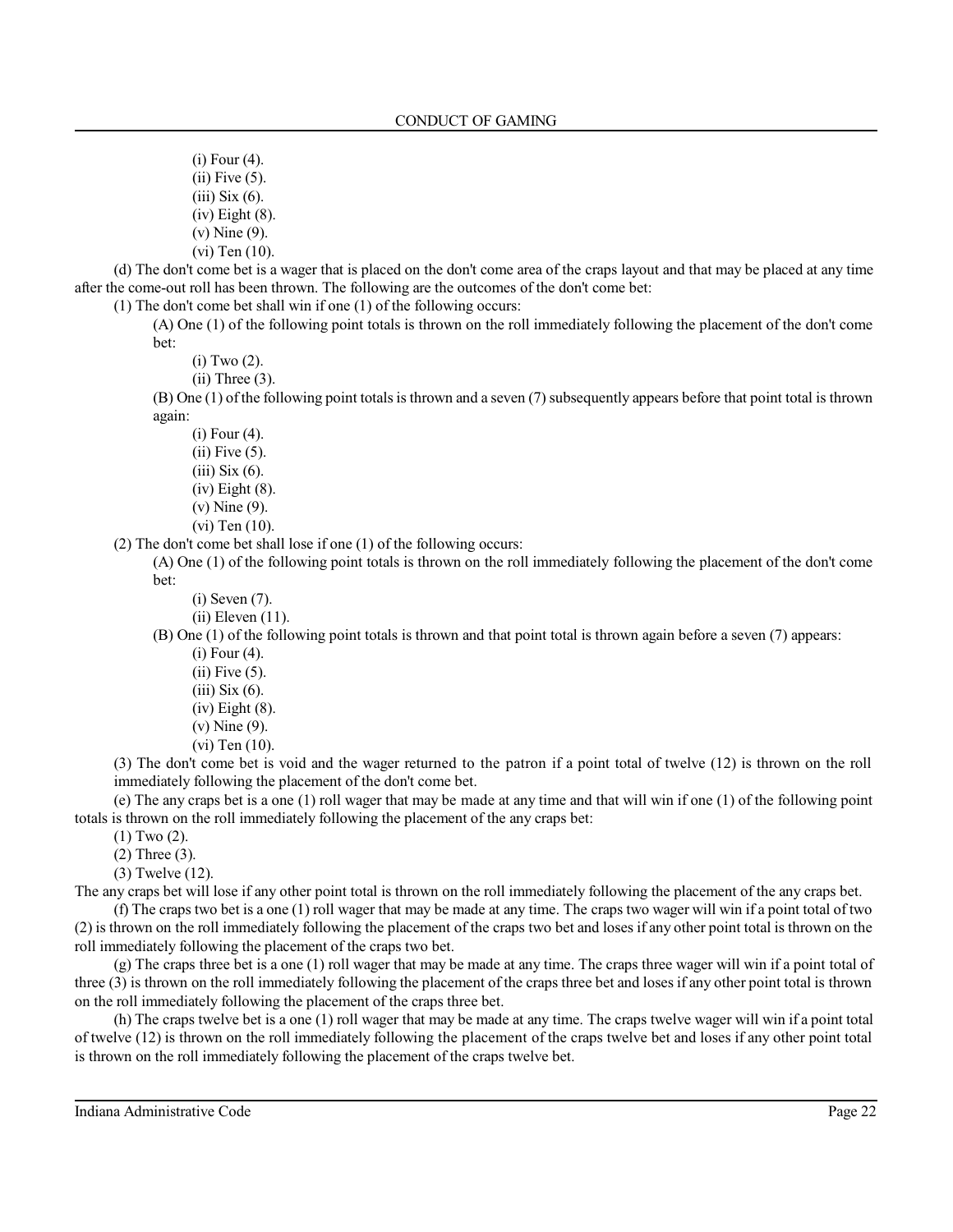CONDUCT OF GAMING

(i) The craps and eleven bet is a one (1) roll split wager that may be made at any time. The craps and eleven bet will be split in one-half  $\langle \frac{1}{2} \rangle$  with equal portions being placed on the craps and the eleven (11). The craps and eleven bet will win if one (1) of the following totals is thrown on the roll immediately following the placement of the wager:

(1) Two (2).

(2) Three (3).

(3) Eleven (11).

(4) Twelve (12).

The craps and eleven bet is paid off based upon only that one-half  $(\frac{1}{2})$  of the wager that is placed on the craps and a two (2), three (3), or a twelve (12) is thrown resulting in a winning wager or based upon only that one-half (½) of the wager that is placed on the eleven (11) and the eleven (11) is thrown resulting in a winning wager. The other one-half  $\binom{1}{2}$  of the wager is lost.

(j) The any seven wager is a one (1) roll wager that may be made at any time and that will win if a point total of seven (7) is thrown on the roll immediately following the placement of the any seven bet and shall lose if any other point total is thrown on the roll immediately following the placement of the any seven bet. The any seven wager will lose if any other point total is thrown on the roll immediately following the placement of the any seven wager.

(k) The eleven bet is a one (1) roll wager that may be made at any time and that wins if a total of eleven (11) is thrown on the roll immediately following the placement of the wager.

(l) The four the hard way bet is a wager that may be made at any time and that wins if a total of four (4) is thrown the hard way before a four (4) is thrown in any other way and before a seven (7) is thrown.

(m) The six the hard way bet is a wager that may be made at any time and that wins if a total of six (6) is thrown the hard way before a six (6) is thrown in any other way and before a seven (7) is thrown.

(n) The eight the hard way bet is a wager that may be made at any time and that wins if a total of eight (8) is thrown the hard way before an eight (8) is thrown in any other way and before a seven (7) is thrown.

(o) The ten the hard way bet is a wager that may be made at any time and that wins if a total of ten (10) is thrown the hard way before a ten (10) is thrown in any other way and before a seven (7) is thrown.

(p) The big six bet is a wager that may be made at any time and that wins if a six (6) is thrown before a seven (7) is thrown.

(q) The big eight bet is a wager that may be made at any time and that wins if an eight (8) is thrown before a seven (7) is thrown.

(r) The field bet is a one (1) roll wager that may be made at any time and that wins if one (1) of the following totals is thrown on the roll immediately following the placement of the field bet:

(1) Two (2).

- (2) Three (3).
- (3) Four (4).
- (4) Nine (9).
- (5) Ten (10).
- (6) Eleven (11).
- (7) Twelve (12).

The field bet loses if any other point total is thrown on the roll immediately following the placement of the field bet.

(s) The horn bet is a one (1) roll wager that may be made at any time and that wins if any of the following totals are thrown immediately following the placement of the horn bet:

(1) Two (2).

(2) Three (3).

(3) Eleven (11).

(4) Twelve (12).

The horn bet will lose if any other number is thrown on the roll immediately following the placement of the wager.

(t) The horn high bet is a one (1) roll split wager that may be made at any time. The following horn high wagers may be placed: (1) Horn high aces.

- (2) Horn high three.
- (3) Horn high eleven. (4) Horn high twelve.

Horn high bets must be placed in units of five (5). Four-fifths (4/5) of the wager is allocated to the horn bet with the remaining one-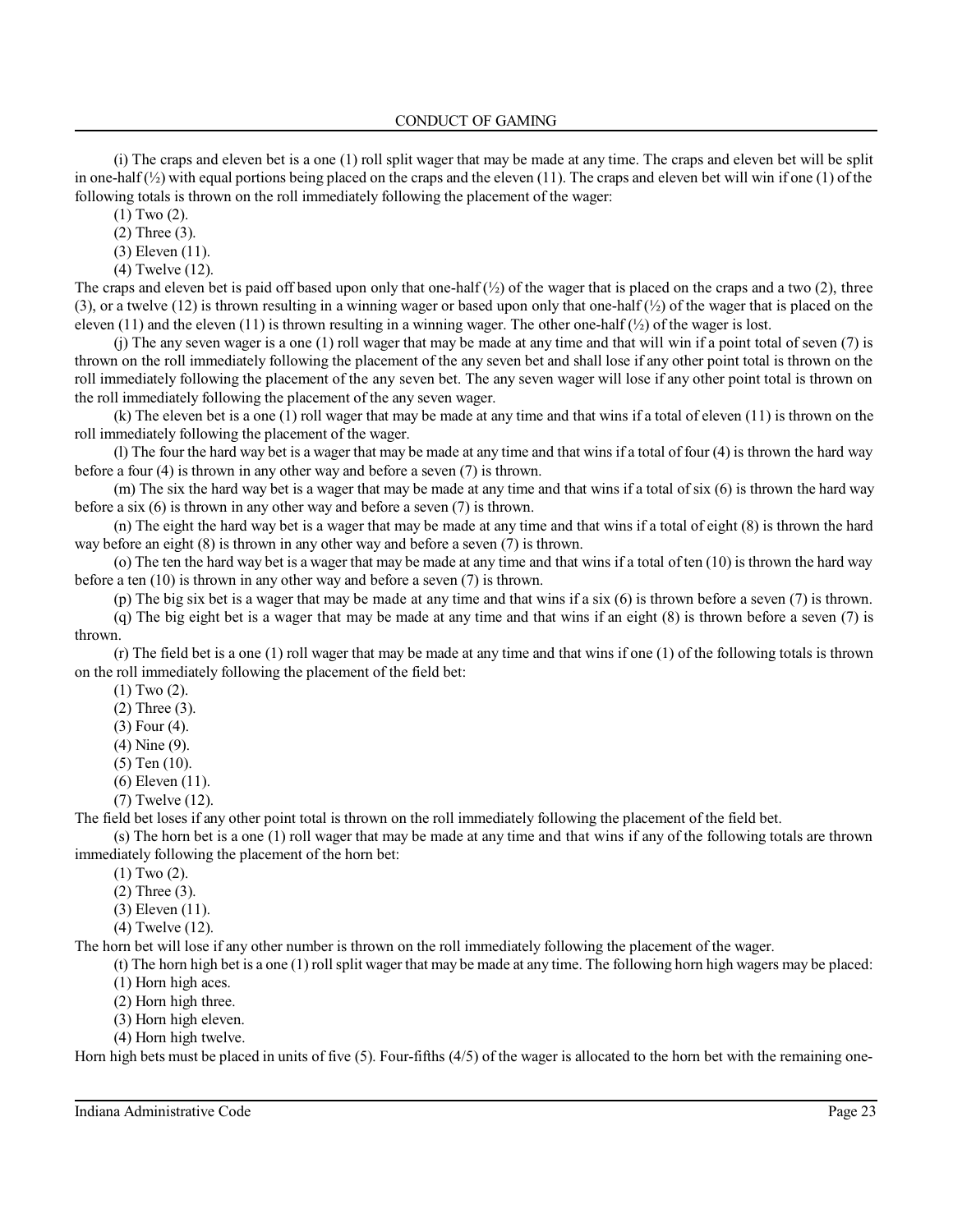fifth (1/5) being allocated on the number listed in subdivisions (1) through (4) that is designated by the patron. The portion of the wager designated to the horn bet will win if a two (2), three (3), eleven (11), or twelve (12) is thrown on the roll immediately following the placement of the horn high wager. If any other point total is thrown, that portion designated to the horn bet will lose. The remaining one-fifth (1/5) of the wager is designated to the high portion of the bet and will win if the number designated by the player is thrown on the roll immediately following the placement of the horn high wager. If any point total other than the number designated by the player as the high portion of the bet is thrown on the roll immediately following the placement of the horn high bet, the one-fifth (1/5) portion of the bet designated to the high portion is lost.

(u) A place bet means a wager that may be made at any time on the following numbers:

(1) Four (4).

(2) Five (5).

(3) Six (6).

(4) Eight (8).

(5) Nine (9).

(6) Ten (10).

A place bet will win if the number on which the bet is placed is thrown before a seven (7) is thrown. A place bet will lose if the number seven (7) is thrown before the number on which the wager is placed is thrown.

(v) The buy bet is a wager that may be made at any time any of the following numbers:

(1) four (4);

(2) five (5);

(3) six (6);

(4) eight (8);

(5) nine (9); or

(6) ten (10).

The buy bet will win if the number on which the wager was placed is thrown before a seven (7) is thrown. The buy bet will lose if a seven (7) is thrown before the number on which the wager is placed is thrown. The patron may pay a commission when placing a buy bet in return for receiving true odds if the buy bet wins.

(w) A lay bet means a wager that may be placed on any of the following numbers:

(1) Four (4).

(2) Five (5).

(3) Six (6).

(4) Eight (8).

(5) Nine (9).

(6) Ten (10).

The lay bet may be placed at any time and will win if a seven (7) is thrown before the number on which the bet is placed is thrown. The patron may pay a commission when placing the lay bet in return for receiving true odds if the lay bet wins.

(x) The world bet is a one (1) roll split wager that may be made at any time and that must be made in units of five (5). One-fifth (1/5) of the wager is allocated to the following numbers:

(1) Two (2).

(2) Three (3).

(3) Seven (7).

- (4) Eleven (11).
- (5) Twelve (12).

The world bet will win if one (1) of the numbers listed in subdivisions (1) through (5) are thrown on the roll immediately following the placement of the wager. The world bet is paid off based upon only that one-fifth (1/5) portion of the wager that is placed on the number that is thrown and results in a winning wager. The other four-fifths (4/5) of the wager is lost. The world bet loses if any other point total is thrown on the roll immediately following the placement of the world bet.

(y) The high low bet is a one (1) roll split wager that may be made at any time. The high low bet is split in one-half  $\binom{1}{2}$  with equal portions being placed on the two (2) and the twelve (12). The high low bet will win if either a two (2) or a twelve (12) isthrown on the roll immediately following the placement of the bet. The high low bet is paid off based upon only that one-half  $(\frac{1}{2})$  of the wager that is placed on the number that isthrown and resultsin a winning wager. The other one-half(½) of the wager islost. *(Indiana*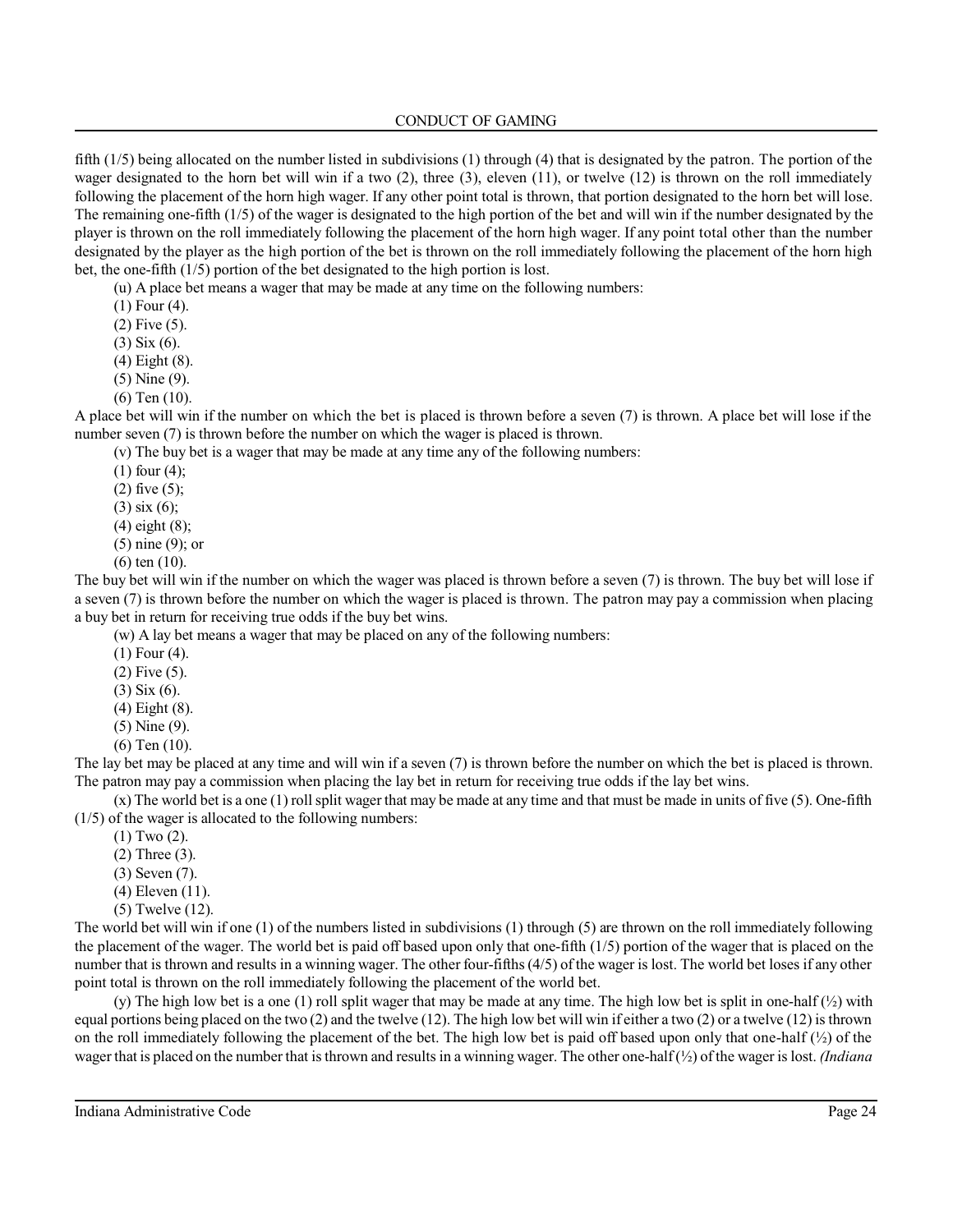*Gaming Commission; 68 IAC 10-4-7; filed Oct 30, 1997, 12:40 p.m.: 21 IR 925; errata filed Feb 6, 1998, 10:30 a.m.: 21 IR 2128; readopted filed Nov 25, 2002, 10:11 a.m.: 26 IR 1261; readopted filed Nov 14, 2008, 12:51 p.m.: 20081210-IR-068080730RFA; readopted filed Nov 24, 2014, 10:49 a.m.: 20141224-IR-068140402RFA; readopted filed Nov 24, 2020, 2:41 p.m.: 20201223-IR-068200446RFA)*

### **68 IAC 10-4-8 Supplemental wagers**

Authority: IC 4-33-4-1; IC 4-33-4-2; IC 4-33-4-3 Affected: IC 4-33

Sec. 8. (a) The riverboat licensee may allow the patron to make supplemental wagers in accordance with subsection (b). The riverboat licensee may limit the amount of the supplemental wager placed by the patron. Supplemental wagers are paid at true odds. Riverboat licensees may require a patron to increase a supplemental wager to the next increment that will allow the payment of true odds.

(b) The riverboat licensee may allow the patron to place the following supplemental wagers:

(1) When a patron makes a pass bet and one (1) of the totals in clauses (A) through (F) is thrown on the come-out roll:

(A) Four (4).

(B) Five (5).

(C) Six (6).

(D) Eight (8).

(E) Nine (9).

(F) Ten (10).

The patron shall have the option of making a supplemental wager in support of the pass bet. If the pass bet wins, the patron shall be paid based on the odds established for the pass bet and the odds established for the supplemental bet in accordance with section 2(b)(8) of this rule.

(2) When a patron makes a don't pass bet and one (1) of the totals in clauses (A) through (F) is thrown on the come-out roll:

(A) Four (4).

(B) Five (5).

(C) Six (6).

(D) Eight (8).

(E) Nine (9).

(F) Ten (10).

The patron shall have the option of making a supplemental wager in support of the don't pass bet. If the don't pass bet wins, the patron shall be paid based on the odds established for the pass bet and the odds established for the supplemental bet in accordance with section 2(b)(8) of this rule.

(3) When a patron makes a come bet and one (1) of the totals in clauses (A) through (F) is thrown on the roll immediately following the placement of the bet:

(A) Four (4). (B) Five (5). (C) Six (6).

(D) Eight (8).

(E) Nine (9).

(F) Ten (10).

The patron shall have the option of making a supplemental wager in support of the come bet. If the come bet wins, the patron shall be paid based on the odds established for the come bet and the odds established for the supplemental bet in accordance with section 2(b)(8) of this rule.

(4) When a patron makes a don't come bet and one (1) of the totals in clauses (A) through (F) isthrown on the roll immediately following the placement of the bet:

(A) Four (4).

(B) Five (5).

(C) Six (6).

Indiana Administrative Code Page 25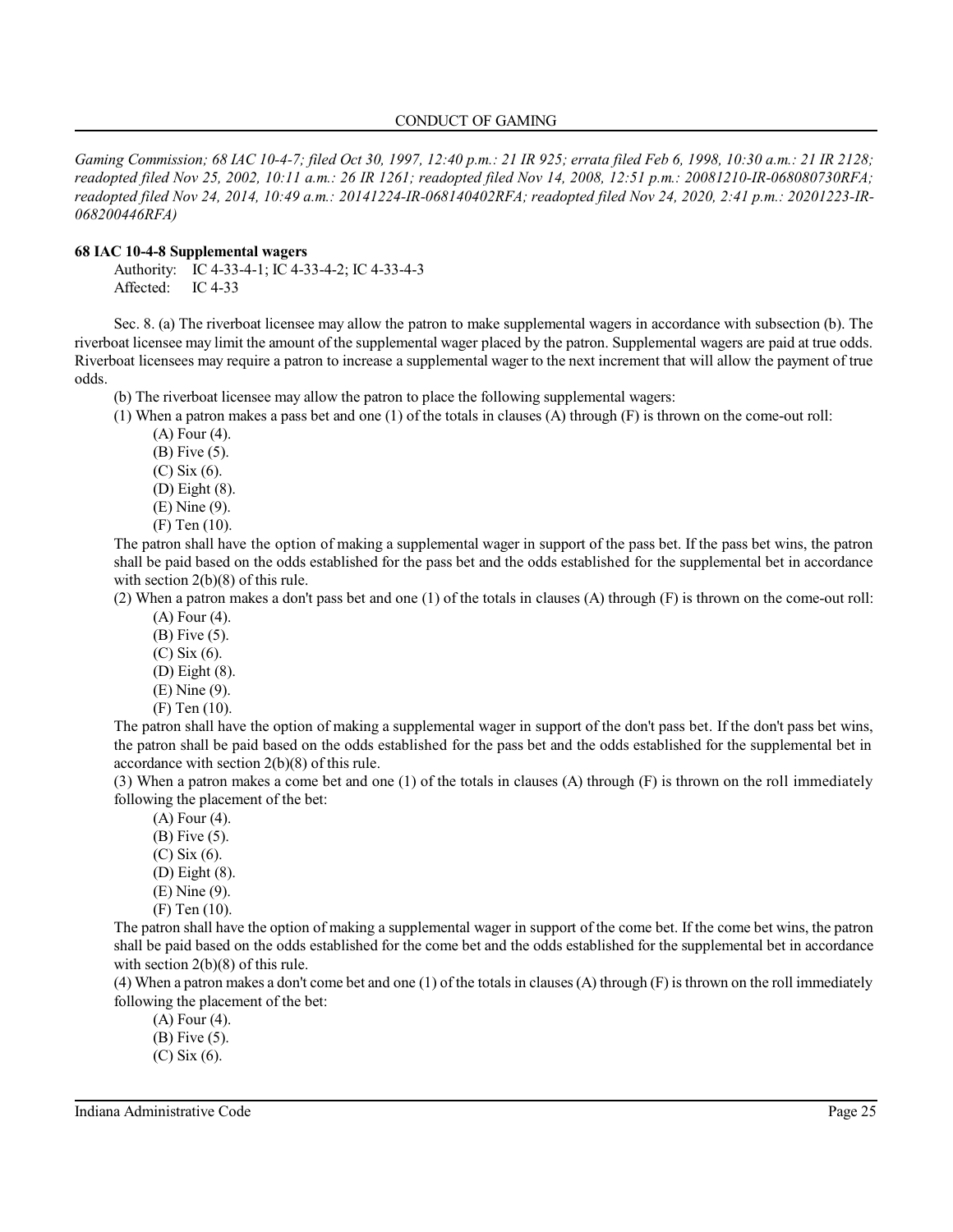(D) Eight (8).

(E) Nine (9).

(F) Ten (10).

The patron shall have the option of making a supplemental wager in support of the don't come bet. If the don't come bet wins, the patron shall be paid based on the odds established for the don't come bet and the odds established for the supplemental bet in accordance with section 2(b)(8) of this rule.

*(Indiana Gaming Commission; 68 IAC 10-4-8; filed Oct 30, 1997, 12:40 p.m.: 21 IR 929; errata filed Feb 6, 1998, 10:30 a.m.: 21 IR 2128; readopted filed Nov 25, 2002, 10:11 a.m.: 26 IR 1261; readopted filed Nov 14, 2008, 12:51 p.m.: 20081210-IR-068080730RFA;readopted filed Nov 24, 2014, 10:49 a.m.: 20141224-IR-068140402RFA;readopted filed Nov 24, 2020, 2:41 p.m.: 20201223-IR-068200446RFA)*

#### **68 IAC 10-4-9 Posting of odds**

Authority: IC 4-33-4-1; IC 4-33-4-2; IC 4-33-4-3 Affected: IC 4-33

Sec. 9. Riverboat licenseesshall have the odds that they will pay winning wagers posted on the layout or on a placard attached to the craps table. *(Indiana Gaming Commission; 68 IAC 10-4-9; filed Oct 30, 1997, 12:40 p.m.: 21 IR 929; readopted filed Nov 25, 2002, 10:11 a.m.: 26 IR 1261; readopted filed Nov 14, 2008, 12:51 p.m.: 20081210-IR-068080730RFA; readopted filed Nov 24, 2014, 10:49 a.m.: 20141224-IR-068140402RFA; readopted filed Nov 24, 2020, 2:41 p.m.: 20201223-IR-068200446RFA)*

#### **68 IAC 10-4-10 Placement and acceptance of wagers**

Authority: IC 4-33-4-1; IC 4-33-4-2; IC 4-33-4-3 Affected: IC 4-33

Sec. 10. (a) Wagers shall be placed before the dice are thrown.

(b) If a patron presents cash to place a wager, the cash must be immediately converted into chips by the dealer or the stickperson before the dice are thrown. If the cash is not converted into chips before the dice are thrown, the wager shall not be considered as having been made.

(c) Except as provided in subsection (d), a wager made on any bet may be removed or reduced by the patron at any time prior to the roll that determines the outcome of the bet.

(d) The patron may not reduce or remove a pass or a come bet placed by the patron after a come-out point or come point is established with respect to the bet.

(e) The patron may increase the amount of the wager the patron has placed on the passline or the come line after the comeout point or come point is established with respect to the bet.

(f) The patron may remove or reduce a wager the patron placed on a don't come bet or a don't pass bet at any time, but the patron may not increase or replace the don't come bet or don't pass bet once it has been decreased or removed.

(g) The patron may not alter or remove any wager after the dice have left the shooter's hands.

(h) The patron is responsible for ensuring that his or her bets are placed on the appropriate area of the craps layout that designates the bet that the patron wants the wager placed on. *(Indiana Gaming Commission; 68 IAC 10-4-10; filed Oct 30, 1997, 12:40 p.m.: 21 IR 929;readopted filed Nov 25, 2002, 10:11 a.m.: 26 IR 1261;readopted filed Nov 14, 2008, 12:51 p.m.: 20081210- IR-068080730RFA; readopted filed Nov 24, 2014, 10:49 a.m.: 20141224-IR-068140402RFA; filed Nov 13, 2015, 2:37 p.m.: 20151209-IR-068150113FRA; readopted filed Nov 24, 2020, 2:41 p.m.: 20201223-IR-068200446RFA)*

## **Rule 5. Big Six**

#### **68 IAC 10-5-1 General provisions**

Authority: IC 4-33-4-1; IC 4-33-4-2; IC 4-33-4-3 Affected: IC 4-33

Sec. 1. (a) This rule applies to all riverboat licensees.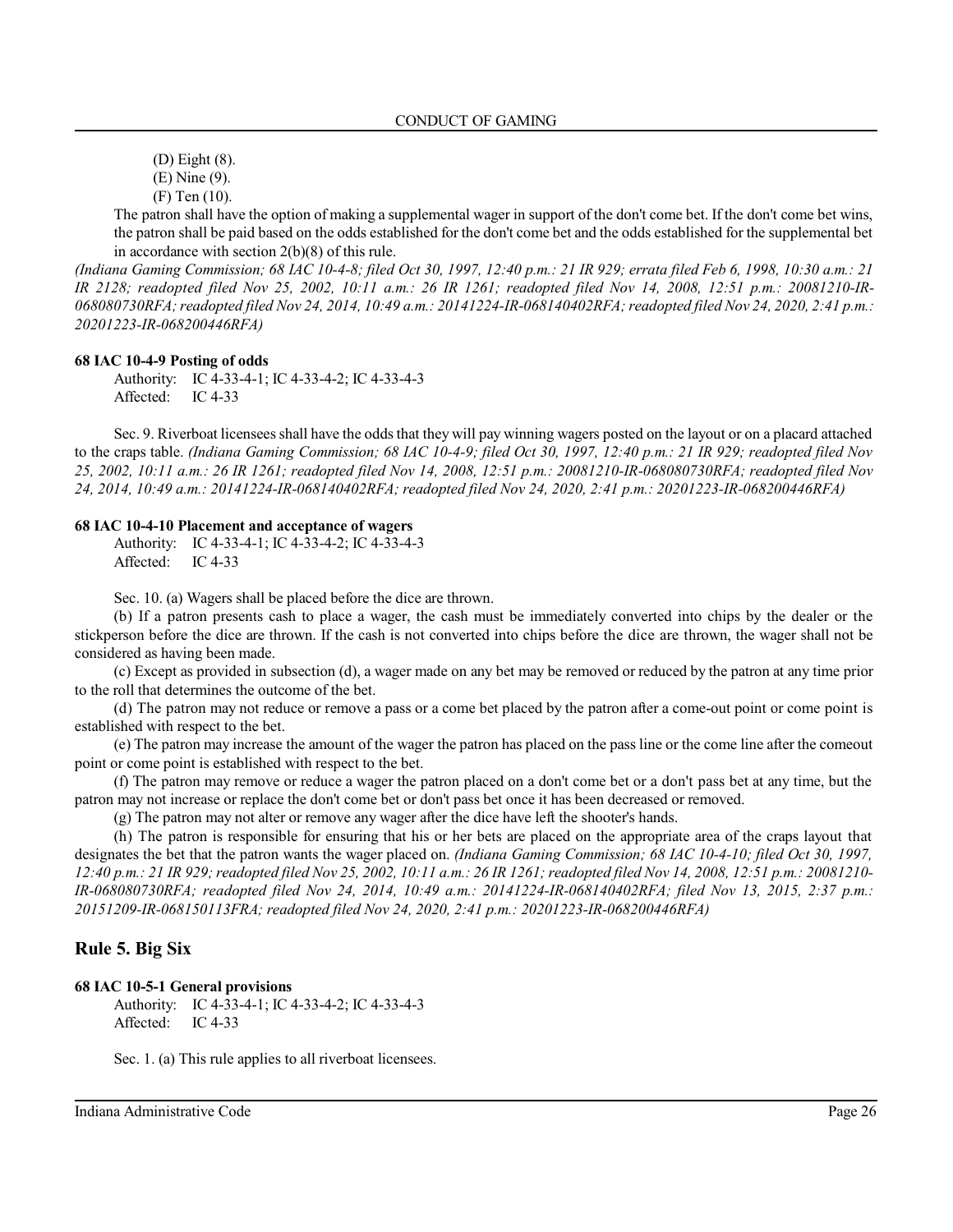(b) The game of Big Six shall be conducted in conformance with this rule.

(c) Riverboat licensees may only offer the game of Big Six on a table and layout that are in compliance with 68 IAC 14.

(d) The following definitions apply throughout this rule:

(1) "Clapper" means the item located on the frame of the wheel that will stop on a number to designate a winner.

(2) "Peg" means the items located on the wheels that protrude from the wheel so that the clapper may stop on a number to designate a winner.

*(Indiana Gaming Commission; 68 IAC 10-5-1; filed Jul 18, 1996, 8:55 a.m.: 19 IR 3301;readopted filed Nov 25, 2002, 10:11 a.m.: 26 IR 1261; readopted filed Nov 14, 2008, 12:51 p.m.: 20081210-IR-068080730RFA; readopted filed Nov 24, 2014, 10:49 a.m.: 20141224-IR-068140402RFA; readopted filed Nov 24, 2020, 2:41 p.m.: 20201223-IR-068200446RFA)*

## **68 IAC 10-5-2 Submission of rules of game**

Authority: IC 4-33-4-1; IC 4-33-4-2; IC 4-33-4-3 Affected: IC 4-33

Sec. 2. (a) In accordance with 68 IAC 1-1, the riverboat licensee or riverboat license applicant shall submit rules of the game covering Big Six if the riverboat licensee will offer the game of Big Six.

(b) The rules of the game for Big Six shall include, but are not limited to, the following:

(1) The number of Big Six tables on the riverboat.

- (2) The location of the Big Six wheels and tables on the riverboat.
- (3) The minimum and maximum wagers that will be allowed. Whether the minimum and maximum wager will be based on: (A) the total bet placed by the patron on one (1) or more numbers; or
	- (B) the minimum or maximum wager will be determined by the amount placed on an individual number by a patron.
- (4) The procedures that will be utilized by the riverboat licensee to raise the house limit for individual patrons.
- (5) The manner in which the winning number will be determined if the clapper stops on a peg rather than a number.
- (6) The manner in which any irregularity not covered by this rule will be handled.
- (7) Any additional rules of the game the riverboat licensee wants to impose that are in compliance with this article.

(8) Any other information deemed necessary by the executive director, the commission, or the riverboat licensee to ensure compliance with the Act and this title and to ensure the integrity of the game.

*(Indiana Gaming Commission; 68 IAC 10-5-2; filed Jul 18, 1996, 8:55 a.m.: 19 IR 3301; readopted filed Nov 25, 2002, 10:11 a.m.: 26 IR 1261; readopted filed Nov 14, 2008, 12:51 p.m.: 20081210-IR-068080730RFA; readopted filed Nov 24, 2014, 10:49 a.m.: 20141224-IR-068140402RFA; readopted filed Nov 24, 2020, 2:41 p.m.: 20201223-IR-068200446RFA)*

### **68 IAC 10-5-3 Game play**

Authority: IC 4-33-4-1; IC 4-33-4-2; IC 4-33-4-3 Affected: IC 4-33

Sec. 3. (a) The dealer shall spin the wheel. The number that the clapper stops on is the winning number.

(b) The riverboat licensee may allow a patron to bet on as many numbers as the patron desires. *(Indiana Gaming Commission; 68 IAC 10-5-3; filed Jul 18, 1996, 8:55 a.m.: 19 IR 3301; readopted filed Nov 25, 2002, 10:11 a.m.: 26 IR 1261; readopted filed Nov 14, 2008, 12:51 p.m.: 20081210-IR-068080730RFA; readopted filed Nov 24, 2014, 10:49 a.m.: 20141224-IR-068140402RFA; readopted filed Nov 24, 2020, 2:41 p.m.: 20201223-IR-068200446RFA)*

## **68 IAC 10-5-4 Wagering rules; payment of wagers**

Authority: IC 4-33-4-1; IC 4-33-4-2; IC 4-33-4-3 Affected: IC 4-33

Sec. 4. (a) All bets must be placed by patrons before the wheel is spun. The patron may make a wager not less than the minimum nor more than the maximum amount set for the Big Six table by the riverboat licensee.

(b) Winning wagers must be paid at the following odds:

(1) A bet on the one dollar  $(\$1)$  insignia must be paid at the odds of at least one (1) to one (1).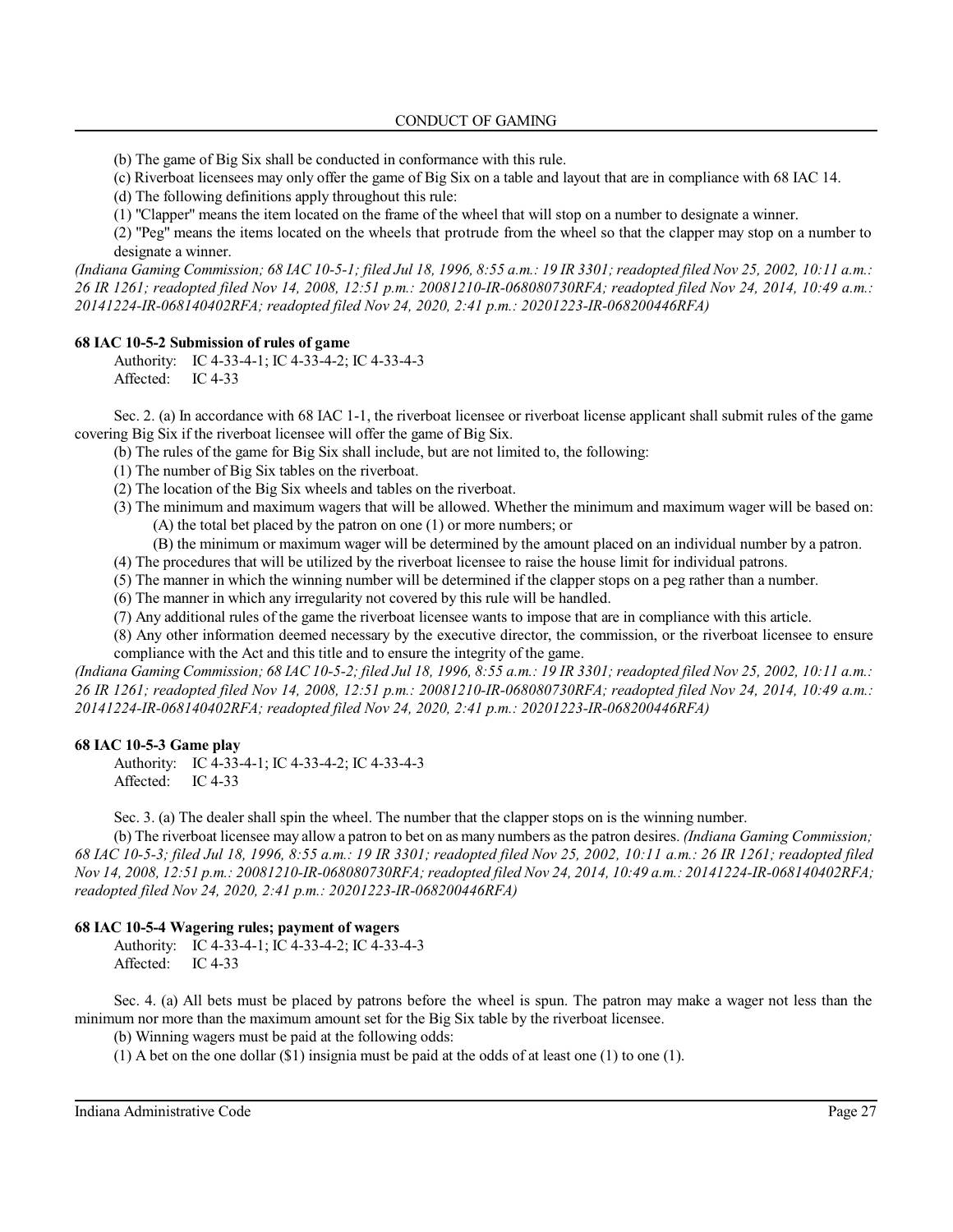(2) A bet on the two dollar (\$2) insignia must be paid at the odds of at least two (2) to one (1).

(3) A bet on the five dollar (\$5) insignia must be paid at the odds of at least five (5) to one (1).

(4) A bet on the ten dollar (\$10) insignia must be paid at the odds of at least ten (10) to one (1).

(5) A bet on the twenty dollar (\$20) insignia must be paid at the odds of at least twenty (20) to one (1).

(6) A bet on the joker insignia must be paid at the odds of at least forty (40) to one (1).

(7) A bet on the logo or design insignia approved by the executive director in accordance with 68 IAC 14-9-2 shall be paid at the odds of at least forty (40) to one (1).

(c) Promotional wagers must be paid at odds approved by the executive director. *(Indiana Gaming Commission; 68 IAC 10-5- 4; filed Jul 18, 1996, 8:55 a.m.: 19 IR 3302; readopted filed Nov 25, 2002, 10:11 a.m.: 26 IR 1261; readopted filed Nov 14, 2008, 12:51 p.m.: 20081210-IR-068080730RFA; readopted filed Nov 24, 2014, 10:49 a.m.: 20141224-IR-068140402RFA; readopted filed Nov 24, 2020, 2:41 p.m.: 20201223-IR-068200446RFA)*

## **Rule 6. Caribbean Stud Poker**

## **68 IAC 10-6-1 General provisions**

Authority: IC 4-33-4-1; IC 4-33-4-2; IC 4-33-4-3 Affected: IC 4-33

Sec. 1. (a) This rule applies to all riverboat licensees.

(b) Caribbean Stud Poker shall be conducted in conformance with this rule.

(c) Riverboat licensees may only offer the game of Caribbean Stud Poker on a table and layout that is in compliance with 68

IAC 14-10.

(d) The following definitions apply throughout this rule:

- (1) "Bonus payment hand" means a hand in which the patron has one (1) of the following combinations:
	- (A) Royal flush.
	- (B) Straight flush.

(C) Four (4) of a kind.

- (D) Full house.
- (E) Flush.
- (F) Straight.
- (G) Three (3) of a kind.
- (H) Two (2) pairs.

(2) "Deal" means the distribution of the playing cards among the players and the dealer.

(3) "Dealer"means the occupational licensee ofthe riverboat licensee who isresponsible for dealing the cards at the Caribbean Stud Poker table.

(4) "Minimum play level hand" means a hand in which the dealer has an ace king combination or better in the dealer's hand.

(5) "Minimum win level" means a hand in which the patron has a combination that beats the dealer's minimum play level hand, but does not qualify as a bonus payment hand.

(6) "Progressive feature" means a Caribbean Stud Poker game that is attached to a progressive controller that increases the payment uniformly as the progressive feature of the Caribbean Stud Poker games attached to the link is played by the patron. *(Indiana Gaming Commission; 68 IAC 10-6-1; filed Apr 17, 1997, 10:00 a.m.: 20 IR 2282; readopted filed Nov 25, 2002, 10:11 a.m.: 26 IR 1261; readopted filed Nov 14, 2008, 12:51 p.m.: 20081210-IR-068080730RFA; readopted filed Nov 24, 2014, 10:49 a.m.: 20141224-IR-068140402RFA; readopted filed Nov 24, 2020, 2:41 p.m.: 20201223-IR-068200446RFA)*

## **68 IAC 10-6-2 Submission of rules of game**

Authority: IC 4-33-4-1; IC 4-33-4-2; IC 4-33-4-3 Affected: IC 4-33

Sec. 2. (a) In accordance with 68 IAC 10-1, the riverboat license or riverboat license applicant shall submit rules of the game covering Caribbean Stud Poker if the riverboat licensee will offer the game of Caribbean Stud Poker.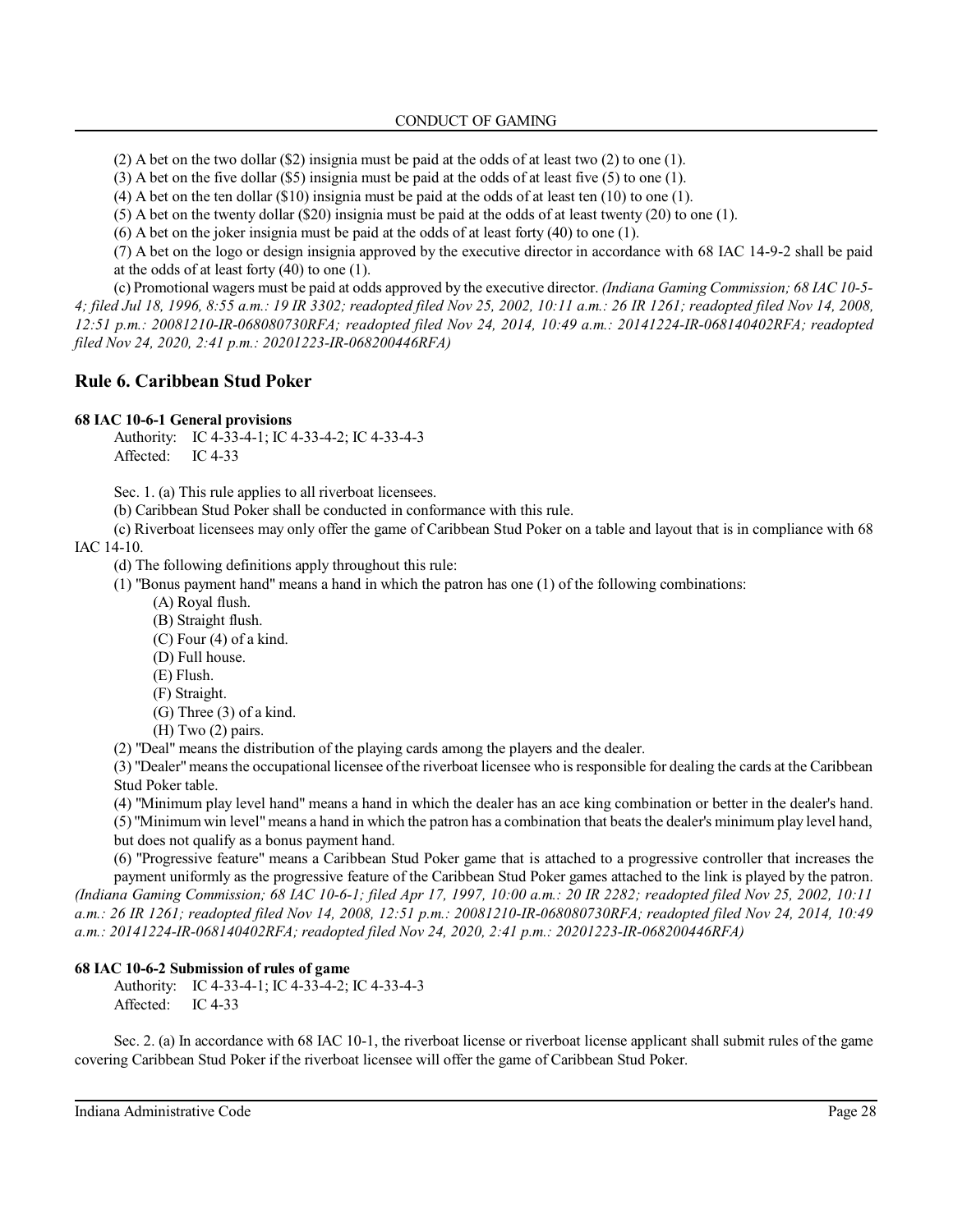(b) The rules of the game for Caribbean Stud Poker shall include, but are not limited to, the following:

(1) Whether the riverboat licensee will utilize an automatic shuffling machine that has been approved as associated equipment in accordance with 68 IAC 2-7.

(2) The number of Caribbean Stud Poker tables that will be on the riverboat.

(3) The Caribbean Stud Poker tables that will utilize a progressive feature in accordance with section 5 of this rule.

(4) The location of the Caribbean Stud Poker tables on the riverboat.

(5) The minimum and maximum wages that will be allowed.

(6) The procedures that will be utilized by the riverboat licensee to raise the house limit for individual patrons.

(7) The odds that the riverboat licensee will pay on the patron's ante if the dealer does not have a minimum play level hand.

(8) The odds that the riverboat licensee will pay on the patron's ante if the patron's hand is better than the dealer's minimum play level hand.

(9) The odds that the riverboat licensee will pay on the patron's bet ifthe patron's hand is better than the dealer's minimum play level hand.

(10) The odds that the riverboat licensee will offer on bonus payment hands if those odds differ from the odds set forth in section 4 of this rule.

(11) The manner in which the riverboat licensee will handle any irregularities.

(12) Any additional rules of the game the riverboat licensee wants to impose that are in compliance with this article.

(13) Any other information deemed necessary by the executive director, the commission, or the riverboat licensee to ensure compliance with this Act and this title and to ensure the integrity of the game.

*(Indiana Gaming Commission; 68 IAC 10-6-2; filed Apr 17, 1997, 10:00 a.m.: 20 IR 2282; readopted filed Nov 25, 2002, 10:11 a.m.: 26 IR 1261; readopted filed Nov 14, 2008, 12:51 p.m.: 20081210-IR-068080730RFA; readopted filed Nov 24, 2014, 10:49 a.m.: 20141224-IR-068140402RFA; readopted filed Nov 24, 2020, 2:41 p.m.: 20201223-IR-068200446RFA)*

## **68 IAC 10-6-3 Cards**

Authority: IC 4-33-4-1; IC 4-33-4-2; IC 4-33-4-3 Affected: IC 4-33

Sec. 3. (a) Playing cards used in Caribbean Stud Poker games shall comply with 68 IAC 14-3.

(b) Each hand of Caribbean Stud Poker shall be conducted utilizing one (1) deck of playing cards.

(c) When a new deck of playing cards is put into play, the cards should be sorted and inspected in accordance with 68 IAC 14-3. After the cards are sorted and inspected, the dealer must spread the cards out, face upward on the table, for visual inspection by the players.

(d) After the cards are visually inspected by the players, the cards must be placed face down on the table and randomly intermixed so that the cards are no longer in sequential order.

(e) After the cards have been randomly intermixed in accordance with subsection (d), the cards must be:

(1) turned face downward on the table;

(2) shuffled so that they are randomly intermixed; and

(3) stacked.

(f) Cards may be shuffled utilizing an automatic card shuffler that has been approved in accordance with 68 IAC 2-7.

(g) The deck of cards must be reshuffled after each hand ofCaribbean Stud Poker is completed. *(Indiana Gaming Commission; 68 IAC 10-6-3; filed Apr 17, 1997, 10:00 a.m.: 20 IR 2283; readopted filed Nov 25, 2002, 10:11 a.m.: 26 IR 1261; readopted filed Nov 14, 2008, 12:51 p.m.: 20081210-IR-068080730RFA; readopted filed Nov 24, 2014, 10:49 a.m.: 20141224-IR-068140402RFA; readopted filed Nov 24, 2020, 2:41 p.m.: 20201223-IR-068200446RFA)*

## **68 IAC 10-6-4 Play of the game; wagers**

Authority: IC 4-33-4-1; IC 4-33-4-2; IC 4-33-4-3 Affected: IC 4-33

Sec. 4. (a) Play of the game shall proceed in accordance with the following:

(1) United States patent number 4,836,553, except that the bonus payment hand for a royal flush is not required to be paid at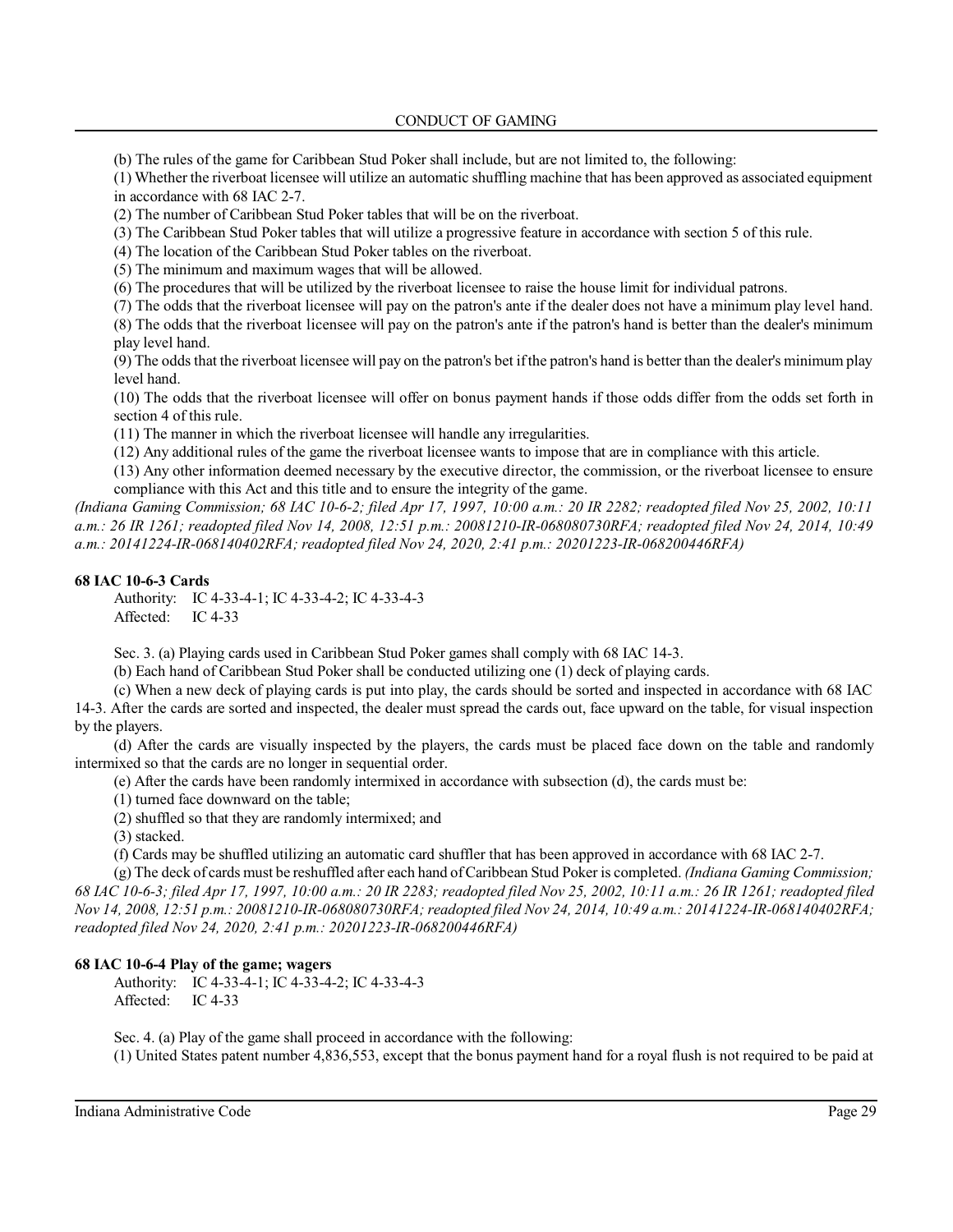odds of at least two hundred fifty (250) to one (1).

(2) United States patent number 4,948,134, except that the bonus payment hand for a royal flush is not required to be paid at odds of at least two hundred fifty (250) to one (1).

(3) United States patent number 5,022,653, except that the bonus payment hand for a royal flush is not required to be paid at odds of at least two hundred fifty (250) to one (1).

(b) Unless otherwise submitted and approved in accordance with section 2 of this rule, bonus payment hands shall be paid at the following odds:

(1) A royal flush must be paid at odds of at least one hundred (100) to one (1).

(2) A straight flush must be paid at odds of at least fifty (50) to one (1).

(3) Four (4) of a kind must be paid at odds of at least twenty (20) to one (1).

(4) A full house must be paid at odds of at least seven (7) to one (1).

(5) A flush must be paid at odds of at least five (5) to one (1).

(6) A straight must be paid at odds of at least four (4) to one (1).

(7) Three (3) of a kind must be paid at odds of at least three (3) to one (1).

(8) Two (2) pairs must be paid at odds of at least two (2) to one (1).

*(Indiana Gaming Commission; 68 IAC 10-6-4; filed Apr 17, 1997, 10:00 a.m.: 20 IR 2283; readopted filed Nov 25, 2002, 10:11 a.m.: 26 IR 1261; readopted filed Nov 14, 2008, 12:51 p.m.: 20081210-IR-068080730RFA; readopted filed Nov 24, 2014, 10:49 a.m.: 20141224-IR-068140402RFA; readopted filed Nov 24, 2020, 2:41 p.m.: 20201223-IR-068200446RFA)*

### **68 IAC 10-6-5 Progressive feature**

Authority: IC 4-33-4-1; IC 4-33-4-2; IC 4-33-4-3 Affected: IC 4-33

Sec. 5. (a) Riverboat licensees may add a progressive feature to Caribbean Stud Poker tables that are located within one (1) riverboat.

(b) The riverboat licensee must maintain a record of the amount shown on a progressive jackpot meter.

(c) Supporting documents must be maintained to explain any reduction in the payoff amount from a previous entry.

(d) The records and documents must be retained in Indiana for a period of five (5) years unless otherwise provided by the executive director in writing.

(e) The Caribbean Stud Poker tables utilizing the progressive feature must be linked to a progressive meter or meters showing the current payoff to all players who are playing a Caribbean Stud Poker game that may potentially win the progressive amount.

(f) During the normal operating mode of the progressive controller, the controller must do the following:

(1) Continuously monitor each Caribbean Stud Poker table attached to the controller to detect any credits wagered.

(2) Multiply the credits wagered by the programmed rate of progression and denomination in order to determine the correct amounts to apply to the progressive jackpot.

(g) The progressive display must be constantly updated as play on the link is continued. It will be acceptable to have a slight delay in the update as long as when a jackpot is triggered the jackpot amount is shown immediately.

(h) At least one (1) progressive display to which a group of Caribbean Stud Poker tables is linked must continuously display the amount of the progressive jackpot that a patron may win.

(i) When more than one (1) Caribbean Stud Poker table is linked to a progressive controller, the progressive controller shall automatically reset to the reset amount and continue normal play. The reset amount must be displayed on the progressive display. During this time, it is sufficient for the progressive display to alternately display the jackpot amount that was won and the reset amount.

(j) If the progressive feature is utilized, it shall proceed in accordance with the following:

(1) United States patent number 4,861,041.

(2) United States patent number 5,078,405.

(3) United States patent number 5,112,060.

(4) United States patent number 5,364,104.

(5) United States patent number 5,377,994.

*(Indiana Gaming Commission; 68 IAC 10-6-5; filed Apr 17, 1997, 10:00 a.m.: 20 IR 2283; readopted filed Nov 25, 2002, 10:11*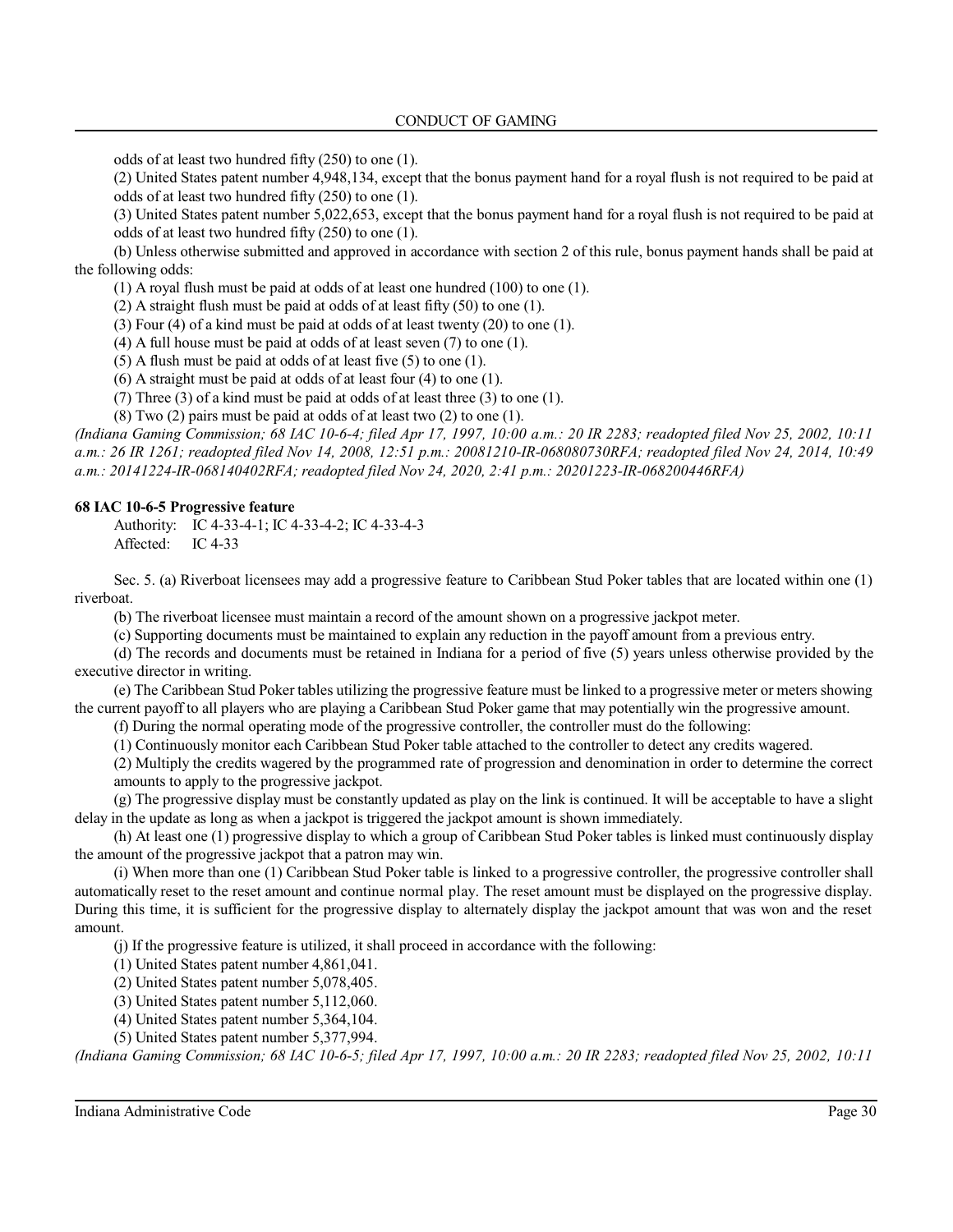*a.m.: 26 IR 1261; readopted filed Nov 14, 2008, 12:51 p.m.: 20081210-IR-068080730RFA; readopted filed Nov 24, 2014, 10:49 a.m.: 20141224-IR-068140402RFA; filed Nov 13, 2015, 2:37 p.m.: 20151209-IR-068150113FRA; readopted filed Nov 24, 2020, 2:41 p.m.: 20201223-IR-068200446RFA)*

# **Rule 7. Let It Ride**

## **68 IAC 10-7-1 General provisions**

Authority: IC 4-33-4-1; IC 4-33-4-2; IC 4-33-4-3 Affected: IC 4-33

Sec. 1. (a) This rule applies to all riverboat licensees.

(b) Let It Ride shall be conducted in conformance with this rule.

(c) Riverboat licensees may only offer the game of Let It Ride on a table and layout that is in compliance with 68 IAC 14-11.

(d) The following definitions apply throughout this rule:

(1) "Deal" means the distribution of the playing cards among the players and the dealer.

(2) "Dealer"means the occupational licensee ofthe riverboat licensee who isresponsible for dealing the cards at the Let It Ride table.

*(Indiana Gaming Commission; 68 IAC 10-7-1; filed Mar 21, 1997, 10:00 a.m.: 20 IR 2095; readopted filed Nov 25, 2002, 10:11 a.m.: 26 IR 1261; readopted filed Nov 14, 2008, 12:51 p.m.: 20081210-IR-068080730RFA; readopted filed Nov 24, 2014, 10:49 a.m.: 20141224-IR-068140402RFA; readopted filed Nov 24, 2020, 2:41 p.m.: 20201223-IR-068200446RFA)*

## **68 IAC 10-7-2 Submission of rules of game**

Authority: IC 4-33-4-1; IC 4-33-4-2; IC 4-33-4-3 Affected: IC 4-33

Sec. 2. (a) In accordance with 68 IAC 10-1, the riverboat licensee or riverboat license applicant shall submit rules of the game covering Let It Ride if the riverboat licensee will offer the game of Let It Ride.

(b) The rules of the game for Let It Ride shall include, but are not limited to, the following:

(1) Whether the riverboat licensee will utilize an automatic shuffling machine that has been approved as associated equipment in accordance with 68 IAC 2-7.

(2) The number of Let It Ride tables that will be on the riverboat.

(3) The location of the Let It Ride tables on the riverboat.

(4) The Let It Ride tables that will offer the bonus feature.

(5) The minimum and maximum wagers that will be allowed.

(6) The odds that the riverboat licensee will pay on the patron's winning hand if those odds differ from the odds set forth in section 4 of this rule.

(7) The procedures that will be utilized by the riverboat licensee to raise the house limit for individual patrons.

(8) The manner in which the riverboat licensee will handle any irregularities.

(9) Any additional rules of the game the riverboat licensee wants to impose that are in compliance with this article.

(10) Any other information deemed necessary by the executive director, the commission, or the riverboat licensee to ensure compliance with this Act and this title and to ensure the integrity of the game.

*(Indiana Gaming Commission; 68 IAC 10-7-2; filed Mar 21, 1997, 10:00 a.m.: 20 IR 2095; errata filed May 7, 1997, 4:00 p.m.: 20 IR 2413; filed Jun 1, 1998, 3:07 p.m.: 21 IR 3708; readopted filed Nov 25, 2002, 10:11 a.m.: 26 IR 1261; readopted filed Nov 14, 2008, 12:51 p.m.: 20081210-IR-068080730RFA; readopted filed Nov 24, 2014, 10:49 a.m.: 20141224-IR-068140402RFA; readopted filed Nov 24, 2020, 2:41 p.m.: 20201223-IR-068200446RFA)*

### **68 IAC 10-7-3 Cards**

Authority: IC 4-33-4-1; IC 4-33-4-2; IC 4-33-4-3 Affected: IC 4-33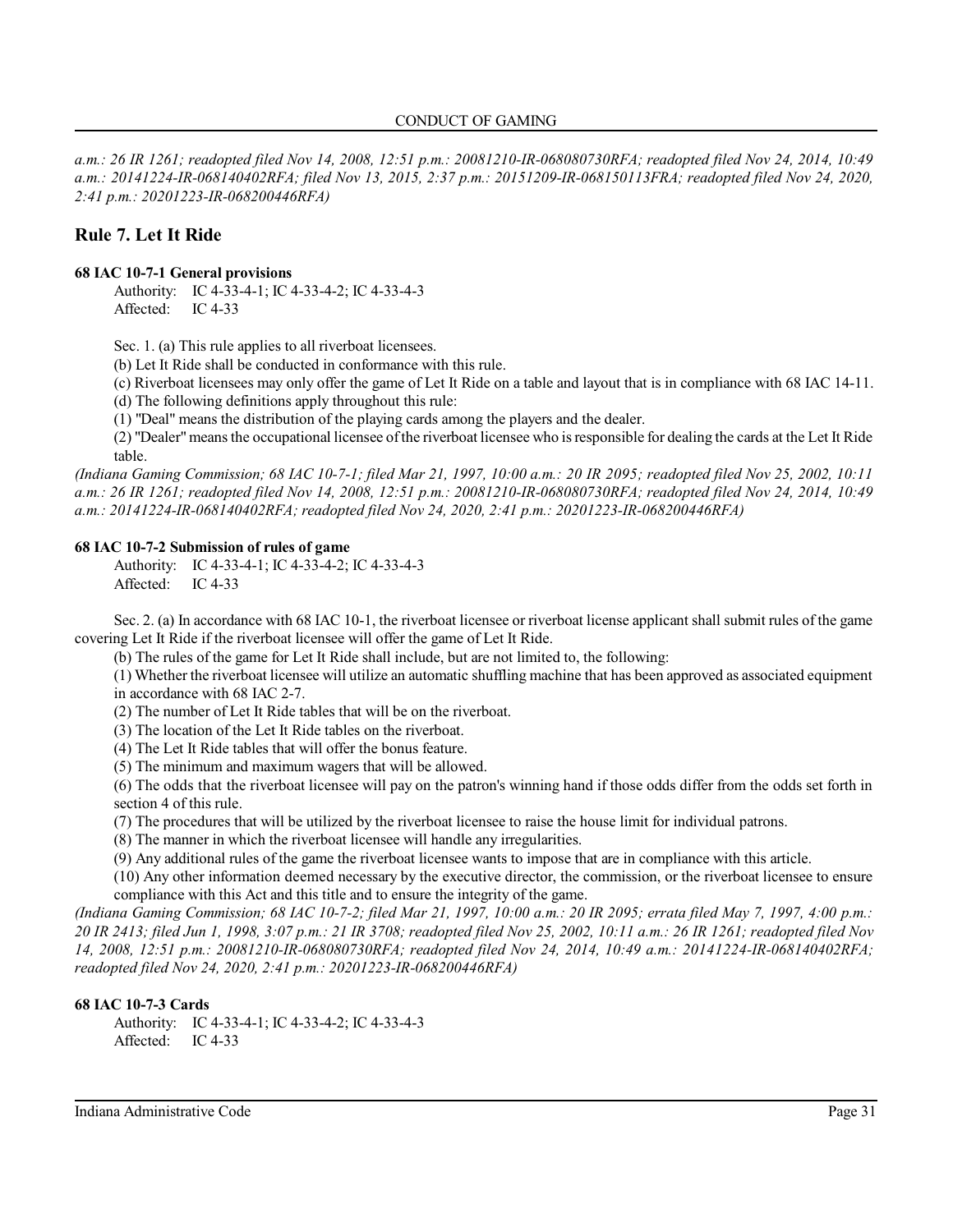Sec. 3. (a) Playing cards used in Let It Ride shall comply with 68 IAC 14-3.

(b) Each hand of Let It Ride shall be conducted utilizing one (1) deck of playing cards.

(c) When a new deck of playing cards is put into play, the cards should be sorted and inspected in accordance with 68 IAC 14-3. After the cards are sorted and inspected, the dealer must spread the cards out, face upward on the table, for visual inspection by the players.

(d) After the cards are visually inspected by the players, the cards must be placed face down on the table and randomly intermixed so that the cards are no longer in sequential order.

(e) After the cards have been randomly intermixed in accordance with subsection (d), the cards must be:

(1) turned face downward on the table;

(2) shuffled so that they are randomly intermixed; and

(3) stacked.

(f) Cards may be shuffled utilizing an automatic card shuffler that has been approved in accordance with 68 IAC 2-7. The automatic card shuffler must dispense the cards in stacks of three (3) playing cards.

(g) The deck of cards must be reshuffled after each hand of Let It Ride is completed.

(h) If an automatic card shuffler is utilized, the riverboat licensee may use a second deck of playing cards that meets the requirements of subsection (a) and that has a different color of back than the first deck of playing cards. If two (2) decks of cards are utilized with an automatic card shuffler, one (1) deck of cards should be placed in play while the second deck of cards is placed in the automatic card shuffler. The two (2) decks of cards with different color backs must be alternated in and out of play with each deck being used for alternate rounds of play. The cards from only one (1) deck of cards shall be placed in the discard rack at a given time. *(Indiana Gaming Commission; 68 IAC 10-7-3; filed Mar 21, 1997, 10:00 a.m.: 20 IR 2096; readopted filed Nov 25, 2002, 10:11 a.m.: 26 IR 1261; readopted filed Nov 14, 2008, 12:51 p.m.: 20081210-IR-068080730RFA; readopted filed Nov 24, 2014, 10:49 a.m.: 20141224-IR-068140402RFA; readopted filed Nov 24, 2020, 2:41 p.m.: 20201223-IR-068200446RFA)*

#### **68 IAC 10-7-4 Play of the game; wagers**

Authority: IC 4-33-4-1; IC 4-33-4-2; IC 4-33-4-3 Affected: IC 4-33

Sec. 4. (a) Play of the game shall proceed in accordance with United States patent number 5,288,081.

(b) Unless otherwise submitted and approved in accordance with section 2 of this rule, winning hands shall be paid at the following odds:

(1) A royal flush must be paid at odds of at least one thousand (1,000) to one (1).

(2) A straight flush must be paid at odds of at least two hundred (200) to one (1).

(3) Four (4) of a kind must be paid at odds of at least fifty (50) to one (1).

(4) A full house must be paid at odds of at least eleven (11) to one (1).

(5) A flush must be paid at odds of at least eight (8) to one (1).

(6) A straight must be paid at odds of at least five (5) to one (1).

(7) Three (3) of a kind must be paid at odds of at least three (3) to one (1).

(8) Two (2) pairs must be paid at odds of at least two (2) to one (1).

(9) A pair of tens (10s) or better must be paid at odds of at least one (1) to one (1).

*(Indiana Gaming Commission; 68 IAC 10-7-4; filed Mar 21, 1997, 10:00 a.m.: 20 IR 2096; readopted filed Nov 25, 2002, 10:11 a.m.: 26 IR 1261; readopted filed Nov 14, 2008, 12:51 p.m.: 20081210-IR-068080730RFA; readopted filed Nov 24, 2014, 10:49 a.m.: 20141224-IR-068140402RFA; readopted filed Nov 24, 2020, 2:41 p.m.: 20201223-IR-068200446RFA)*

#### **68 IAC 10-7-5 Bonus feature**

Authority: IC 4-33-4-1; IC 4-33-4-2; IC 4-33-4-3 Affected: IC 4-33

Sec. 5. (a) Riverboat licensees may add a bonus feature to Let It Ride tables.

(b) Let It Ride tables with the bonus feature must be connected to a table controller located on the table in close proximity to the dealer. The table controller is connected to the central computer system and must register the placement of the one dollar (\$1)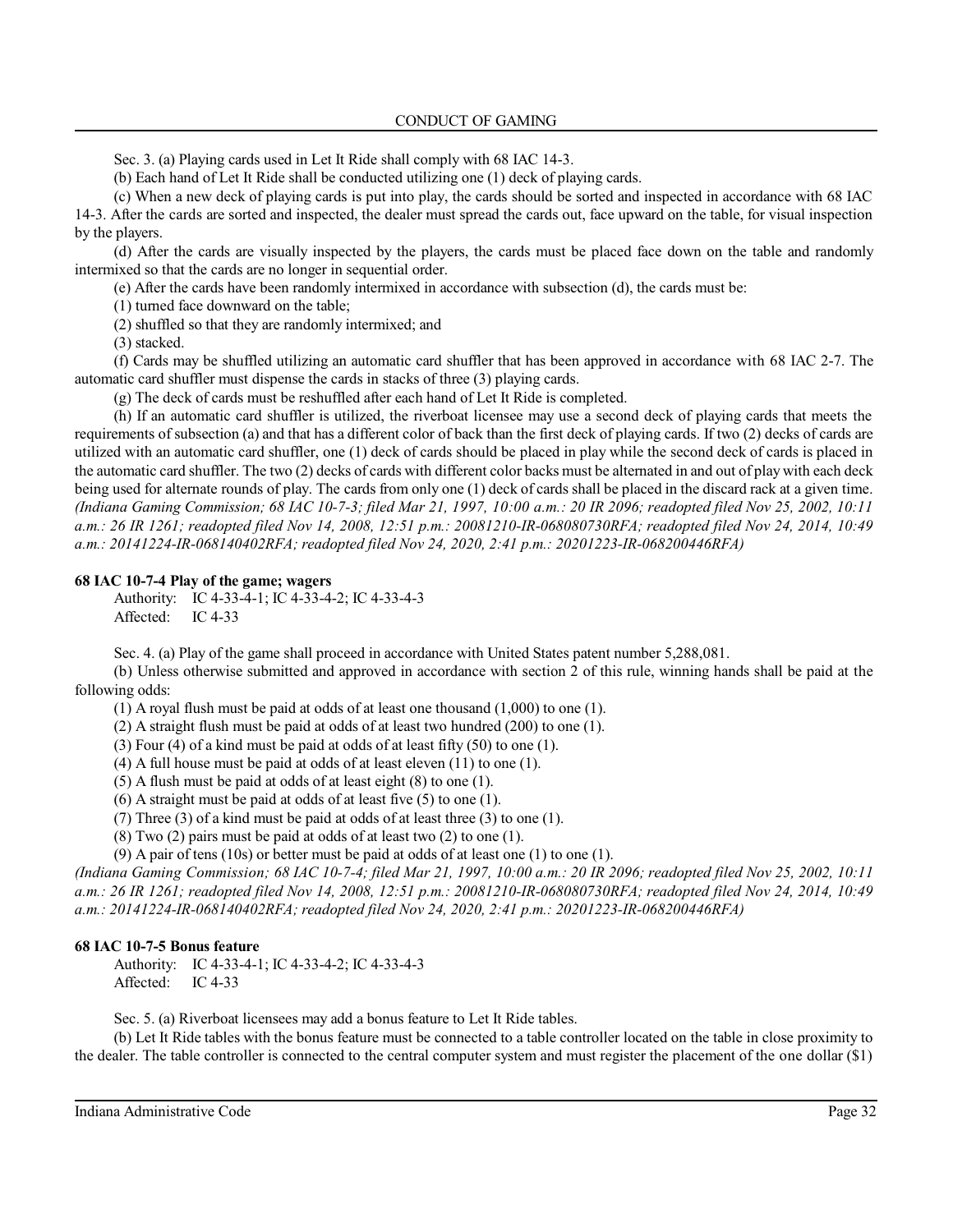bonus bet that may be placed by a player.

(c) A player may place a bonus bet by depositing a one dollar (\$1) chip in the appropriate depository. A sensor light must illuminate that indicates that the player has placed a bonus bet. After the dealer has announced, "No more bets", the dealershall press the lock out switch that bars the placement of additional bonus bets.

(d) The bonus hand will not be paid unless the player obtains a hand containing at least two (2) pairs.

(e) Winning bonus hands shall be paid the following amounts:

(1) A royal flush bonus hand shall receive ten thousand dollars (\$10,000).

(2) A straight flush bonus hand shall receive two thousand dollars (\$2,000).

(3) Four (4) of a kind shall receive one hundred dollars (\$100).

(4) A full house shall receive seventy-five dollars (\$75).

(5) A flush shall receive fifty dollars (\$50).

(6) A straight shall receive twenty-five dollars (\$25).

(7) Three (3) of a kind shall receive eight dollars (\$8).

(8) Two (2) pairs shall receive four dollars (\$4).

*(Indiana Gaming Commission; 68 IAC 10-7-5; filed Jun 1, 1998, 3:07 p.m.: 21 IR 3709; readopted filed Nov 25, 2002, 10:11 a.m.: 26 IR 1261; readopted filed Nov 14, 2008, 12:51 p.m.: 20081210-IR-068080730RFA; readopted filed Nov 24, 2014, 10:49 a.m.: 20141224-IR-068140402RFA; filed Nov 13, 2015, 2:37 p.m.: 20151209-IR-068150113FRA; readopted filed Nov 24, 2020, 2:41 p.m.: 20201223-IR-068200446RFA)*

## **Rule 8. Caribbean Draw Poker**

## **68 IAC 10-8-1 General provisions**

Authority: IC 4-33-4-1; IC 4-33-4-2; IC 4-33-4-3 Affected: IC 4-33

Sec. 1. (a) This rule applies to all riverboat licensees.

(b) Caribbean Draw Poker shall be conducted only in conformance with this rule.

(c) Riverboat licensees may only offer the game of Caribbean Draw Poker on a table and layout that is in compliance with 68 IAC 14-12.

(d) The following definitions apply throughout this rule:

(1) "Bonus payment hand" means a hand in which the patron has one (1) or more of the following combinations:

(A) Royal flush.

- (B) Straight flush.
- (C) Four (4) of a kind.
- (D) Full house.

(E) Flush.

(F) Straight.

(G) Three (3) of a kind.

(2) "Deal" means the distribution of the playing cards among the players and the dealer.

(3) "Dealer" means the occupational licensee of the riverboat licensee who is responsible for dealing cards at the Caribbean Draw Poker table.

(4) "Minimum play level hand" means a hand in which the dealer has a pair of eights or better in the dealer's hand.

(5) "Progressive feature" means a Caribbean Draw Poker game that is attached to a progressive controller that increases the

payment uniformly as the progressive feature of the Caribbean Draw Poker games attached to the link is played by the patron. *(Indiana Gaming Commission; 68 IAC 10-8-1; filed Dec 29, 1998, 10:41 a.m.: 22 IR 1421; filed Jan 27, 2000, 7:52 a.m.: 23 IR 1362; readopted filed Nov 25, 2002, 10:11 a.m.: 26 IR 1261; readopted filed Nov 14, 2008, 12:51 p.m.: 20081210-IR-068080730RFA;readopted filed Nov 24, 2014, 10:49 a.m.: 20141224-IR-068140402RFA;readopted filed Nov 24, 2020, 2:41 p.m.: 20201223-IR-068200446RFA)*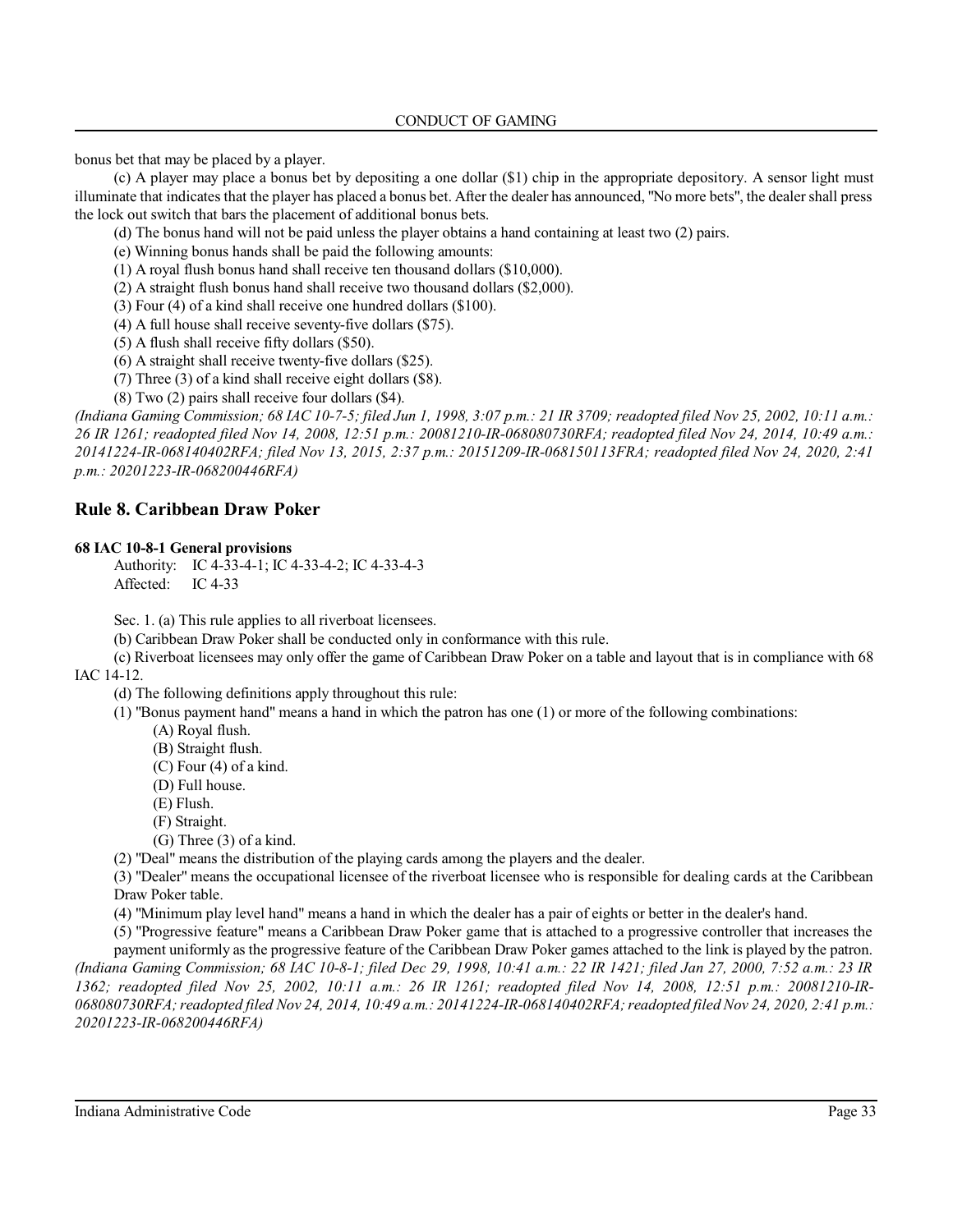### **68 IAC 10-8-2 Submission of rules of game**

Authority: IC 4-33-4-1; IC 4-33-4-2; IC 4-33-4-3 Affected: IC 4-33

Sec. 2. (a) In accordance with 68 IAC 10-1, the riverboat licensee or riverboat license applicant shall submit rules of the game covering Caribbean Draw Poker if the riverboat licensee will offer the game of Caribbean Draw Poker.

(b) The rules of the game for Caribbean Draw Poker shall include, but are not limited to, the following:

(1) Whether the riverboat licensee will utilize an automatic shuffling machine that has been approved as associated equipment in accordance with 68 IAC 2-7.

(2) The number of Caribbean Draw Poker tables that will be on the riverboat.

(3) The Caribbean Draw Poker tables that will utilize a progressive feature in accordance with section 5 of this rule.

(4) The location of the Caribbean Draw Poker tables on the riverboat.

(5) The minimum and maximum wagers that will be allowed.

(6) The procedures that will be utilized by the riverboat licensee to raise the house limit for individual patrons.

(7) The odds that the riverboat licensee will pay on the patron's ante if the dealer does not have a minimum play level hand. (8) The odds that the riverboat licensee will pay on the patron's ante if the patron's hand is better than the dealer's minimum play level hand.

(9) The odds that the riverboat licensee will pay on the patron's bet ifthe patron's hand is better than the dealer's minimum play level hand.

(10) The odds that the riverboat licensee will offer on bonus payment hands if those odds differ from the odds set forth in section 4 of this rule.

(11) The manner in which the riverboat licensee will handle any irregularities.

(12) Any additional rules of the game the riverboat licensee or riverboat license applicant wants to impose that are in compliance with this article.

(13) Any other information deemed necessary by the executive director, the commission, or the riverboat licensee to ensure:

(A) compliance with this Act and this title; and

(B) to ensure the integrity of the game.

*(Indiana Gaming Commission; 68 IAC 10-8-2; filed Dec 29, 1998, 10:41 a.m.: 22 IR 1421; readopted filed Nov 25, 2002, 10:11 a.m.: 26 IR 1261; readopted filed Nov 14, 2008, 12:51 p.m.: 20081210-IR-068080730RFA; readopted filed Nov 24, 2014, 10:49 a.m.: 20141224-IR-068140402RFA; readopted filed Nov 24, 2020, 2:41 p.m.: 20201223-IR-068200446RFA)*

## **68 IAC 10-8-3 Cards**

Authority: IC 4-33-4-1; IC 4-33-4-2; IC 4-33-4-3 Affected: IC 4-33

Sec. 3. (a) Playing cards used in Caribbean Draw Poker games shall comply with 68 IAC 14-3.

(b) Each hand of Caribbean Draw Poker shall be conducted utilizing one (1) deck of playing cards.

(c) When a new deck of playing cards is put into play, the cards should be sorted and inspected in accordance with 68 IAC

14-3. After the cards are sorted and inspected, the dealer must spread the cards out, face upward on the table, for visual inspection by the players.

(d) After the cards are visually inspected by the players, the cards must be placed face down on the table and randomly intermixed so that the cards are no longer in sequential order.

(e) After the cards have been randomly intermixed in accordance with subsection (d), the cards must be:

(1) turned face downward on the table;

(2) shuffled so that they are randomly intermixed; and

(3) stacked.

(f) Cards may be shuffled utilizing an automatic card shuffler that has been approved in accordance with 68 IAC 2-7.

(g) The deck of cards must be reshuffled after each hand of Caribbean Draw Poker is completed. *(Indiana Gaming Commission; 68 IAC 10-8-3; filed Dec 29, 1998, 10:41 a.m.: 22 IR 1422; readopted filed Nov 25, 2002, 10:11 a.m.: 26 IR 1261; readopted filed Nov 14, 2008, 12:51 p.m.: 20081210-IR-068080730RFA; readopted filed Nov 24, 2014, 10:49 a.m.: 20141224-IR-*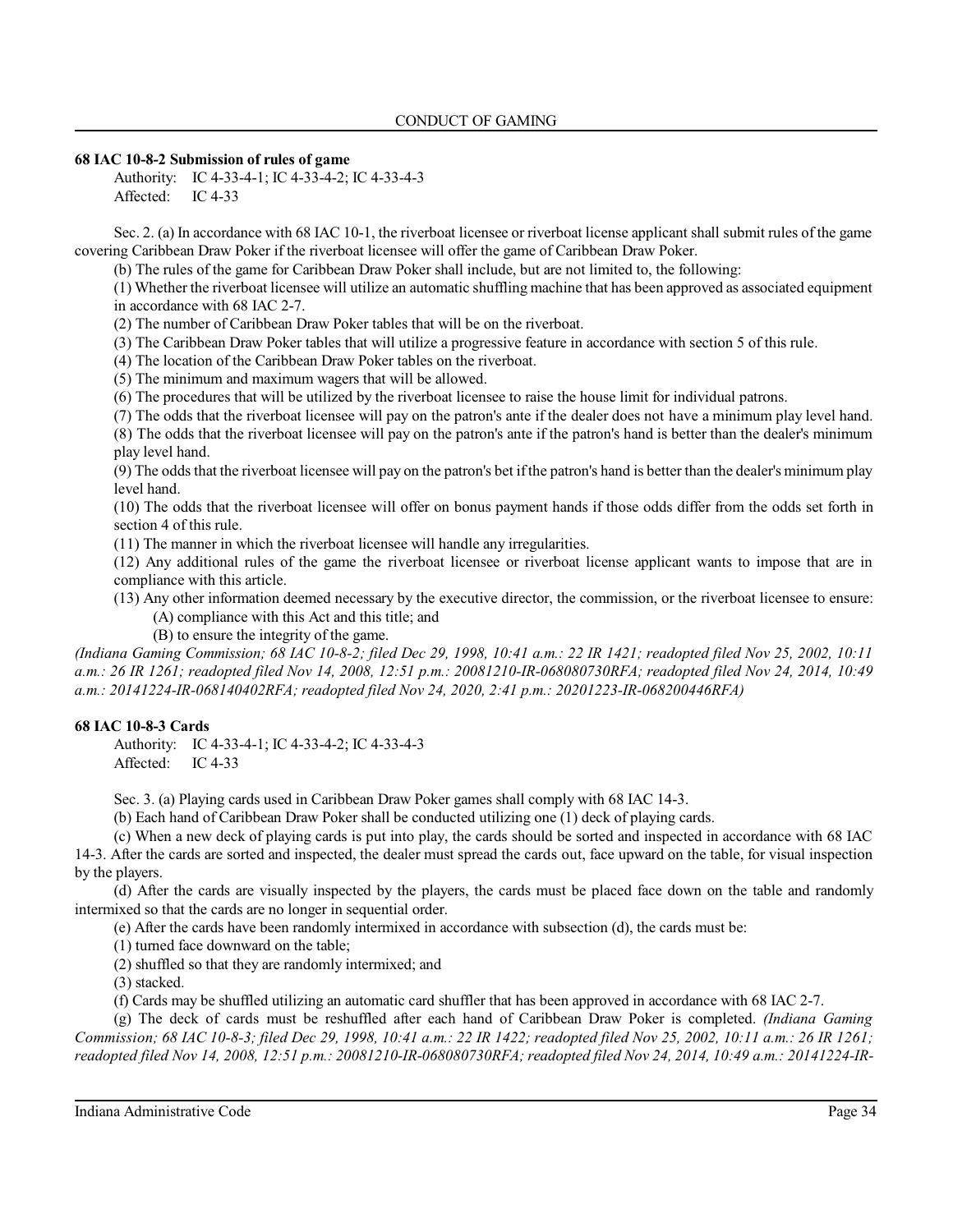*068140402RFA; readopted filed Nov 24, 2020, 2:41 p.m.: 20201223-IR-068200446RFA)*

## **68 IAC 10-8-4 Play of the game; wagers**

Authority: IC 4-33-4-1; IC 4-33-4-2; IC 4-33-4-3 Affected: IC 4-33

Sec. 4. (a) Play of the game shall proceed in accordance with United States patent number 5,725,216.

(b) Unless otherwise submitted and approved in accordance with section 2 of this rule, bonus payment hands shall be paid at the following odds:

(1) A royal flush must be paid at odds of at least one hundred (100) to one (1).

(2) A straight flush must be paid at odds of at least forty (40) to one (1).

(3) A four (4) of a kind must be paid at odds of at least seven (7) to one (1).

(4) A full house must be paid at odds of at least three (3) to one (1).

(5) A flush must be paid at odds of at least two (2) to one (1).

(6) A straight must be paid at odds of at least two (2) to one (1).

(7) A three (3) of a kind must be paid at odds of at least two (2) to one (1).

*(Indiana Gaming Commission; 68 IAC 10-8-4; filed Dec 29, 1998, 10:41 a.m.: 22 IR 1422; readopted filed Nov 25, 2002, 10:11 a.m.: 26 IR 1261; readopted filed Nov 14, 2008, 12:51 p.m.: 20081210-IR-068080730RFA; readopted filed Nov 24, 2014, 10:49 a.m.: 20141224-IR-068140402RFA; readopted filed Nov 24, 2020, 2:41 p.m.: 20201223-IR-068200446RFA)*

### **68 IAC 10-8-5 Progressive feature**

Authority: IC 4-33-4-1; IC 4-33-4-2; IC 4-33-4-3 Affected: IC 4-33

Sec. 5. (a) Riverboat licensees may add a progressive feature to the Caribbean Draw Poker tables that are located within one (1) riverboat.

(b) The riverboat licensee must maintain a record of the amount shown on a progressive jackpot meter.

(c) Supporting documents must be maintained to explain any reduction in the payoff amount from a previous entry.

(d) The records and documents must be retained in Indiana for a period of five (5) years unless otherwise provided by the executive director in writing after the executive director has determined that the requested retention period will ensure compliance with the Act, this title, and the integrity of the game.

(e) The Caribbean Draw Poker tables utilizing the progressive feature must be linked to a progressive meter or meters showing the current payoff to all players who are playing the Caribbean Draw Poker game that may potentially win the progressive amount. (f) During the normal operating mode of the progressive controller, the controller must do the following:

(1) Continuously monitor each Caribbean Draw Poker table attached to the controller to detect any credits wagered.

(2) Multiply the credits wagered by the programmed rate of progression and denomination in order to determine the correct amounts to apply to the progressive jackpot.

(g) The progressive display must be constantly updated as play on the link is continued. It will be acceptable to have a slight delay in the update so long as when a jackpot is triggered the jackpot amount is shown immediately.

(h) At least one (1) progressive display to which a group of Caribbean Draw Poker tables is linked must continuously display the amount of the progressive jackpot that a patron may win.

(i) When more than one (1) Caribbean Draw Poker table is linked to a progressive controller, the progressive controller shall automatically reset to the reset amount and continue normal play when a jackpot is hit. The reset amount must be displayed on the progressive display. During this time, it is sufficient for the progressive display to alternately display the jackpot amount that was won and the reset amount.

(j) If the progressive feature is utilized, it shall proceed in accordance with United States patent number 5,725,216. *(Indiana Gaming Commission; 68 IAC 10-8-5; filed Dec 29, 1998, 10:41 a.m.: 22 IR 1422; readopted filed Nov 25, 2002, 10:11 a.m.: 26 IR 1261; readopted filed Nov 14, 2008, 12:51 p.m.: 20081210-IR-068080730RFA; readopted filed Nov 24, 2014, 10:49 a.m.: 20141224-IR-068140402RFA; filed Nov 13, 2015, 2:37 p.m.: 20151209-IR-068150113FRA; readopted filed Nov 24, 2020, 2:41 p.m.: 20201223-IR-068200446RFA)*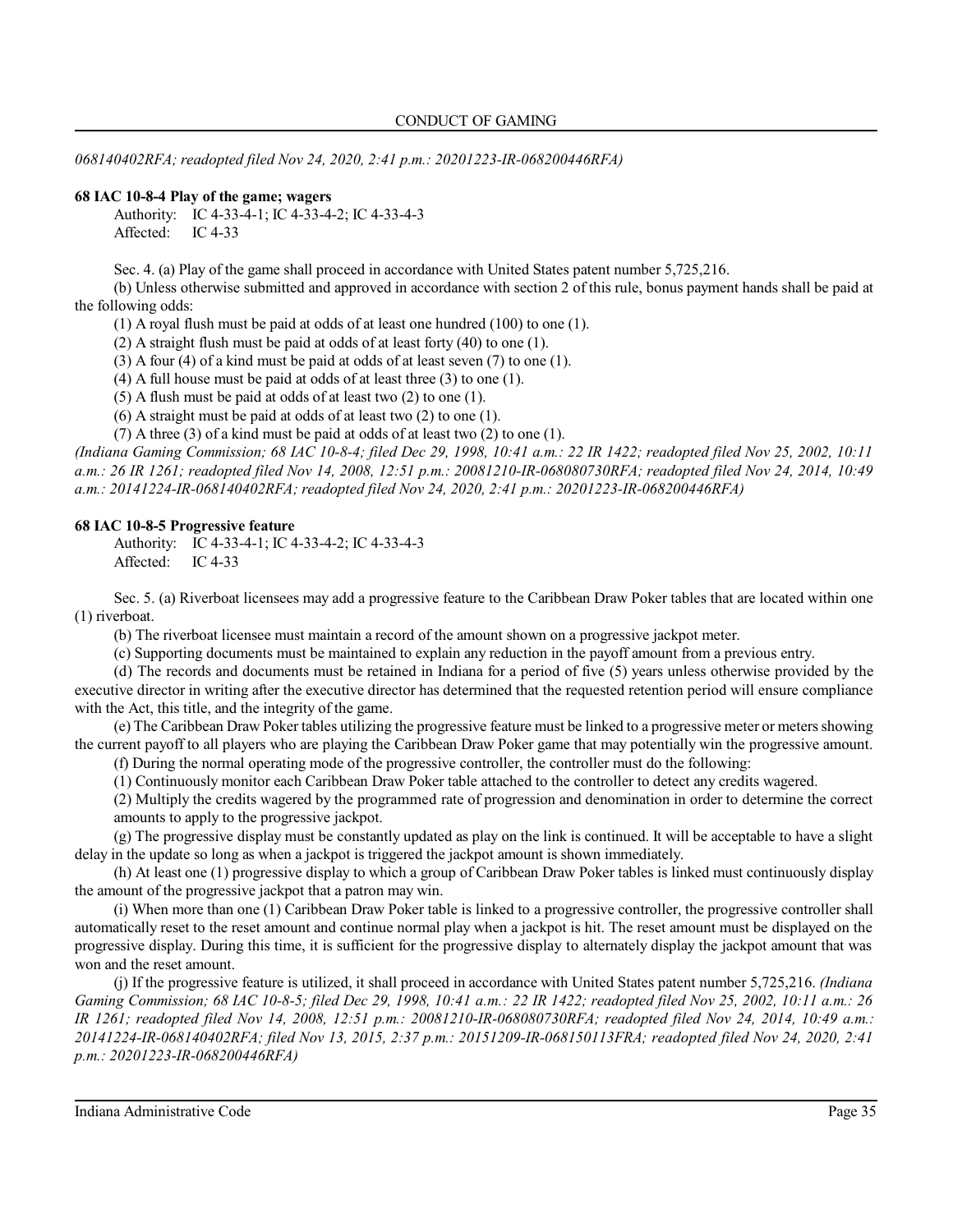# **Rule 9. Pai Gow Poker**

### **68 IAC 10-9-1 General provisions**

Authority: IC 4-33-4-1; IC 4-33-4-2; IC 4-33-4-3 Affected: IC 4-33

Sec. 1. (a) This rule applies to all riverboat licensees.

(b) Pai gow poker shall be conducted in conformance with this rule.

(c) Riverboat licensees may only offer the game of pai gow poker on a table and layout that is in compliance with 68 IAC 14. (d) The following definitions apply throughout this rule:

 $(1)$  "Banker" means the player who elects to have other players and dealer play against the player and accepts the responsibility of paying all wagers.

(2) "Co-bank" means the period of the game where a player accepts half of the bank and the riverboat licensee accepts the balance.

(3) "Copy hand" means two (2) hands of identical rank.

(4) "Dealer" means the occupational licensee of the riverboat licensee who is responsible for dealing the cards at the pai gow poker table.

(5) "Five (5) aces" means a hand of four (4) aces and one (1) joker.

(6) "Flush" means a hand of five (5) cards all of the same suit with no regard to rank.

(7) "Four (4) of a kind" means a hand of four (4) cards of the same rank.

(8) "Full house" means a hand of three (3) cards of the same rank and two (2) cards of a different rank.

(9) "High hand" means the hand made up of a five (5) card combination. This hand must be higher in rank than the low hand and will be placed in the appropriate area of the layout.

(10) "House way" means the preset rules that govern the way the dealer must set both the dealer's high and low hands.

(11) "Low hand" or "second hand" means the hand made up of the remaining two (2) card combination of the player's or dealer's hand.

(12) "Pai gow poker shaker" means a covered container that will hold three (3) dice and that is designed to prevent the dice from being seen while the dealer is shaking it.

(13) "Pair" means a hand of two (2) cards that are the same regardless of suit.

(14) "Random number generator" means a computerized random number generator that selects and displays a number from

one (1) through seven (7) and displays the number of the player designated as the starting player.

(15) "Rank" means the relative position of cards set forth in the pai gow poker rules.

(16) "Royal flush" means a hand consisting of the following cards of the same suit:

- (A) One (1) ace.
- (B) One (1) king.
- $(C)$  One  $(1)$  queen.
- (D) One (1) jack.
- (E) One (1) ten (10) of the same suit.

(17) "Setting a hand" means the process of arranging cards into two (2) hands for the dealer and the six (6) players, one (1) five (5) card and one (1) two (2) card hand.

(18) "Straight" means a hand of five (5) cards of consecutive rank with no regard to suit.

(19) "Straight flush" means a hand of five (5) consecutive cards of the same suit.

(20) "Three (3) of a kind" means a hand of three (3) cards of the same rank and two (2) others.

(21) "Two (2) pairs" means a hand of two (2) cards of the same rank and two (2) other cards of the same rank but different from the first two (2).

(22) "Vigorish" or "commission"means a charge that constitutes a percentage collected by the riverboat licensee on all winning player hands.

(e) The player banker option and the co-bank option cannot be offered by a riverboat licensee.

(f) The vigorish charged by a riverboat licensee shall not exceed five percent (5%). The amount of vigorish charged by a riverboat licensee shall be posted at the live gaming device. *(Indiana Gaming Commission; 68 IAC 10-9-1; filed Oct 18, 1999, 1:27*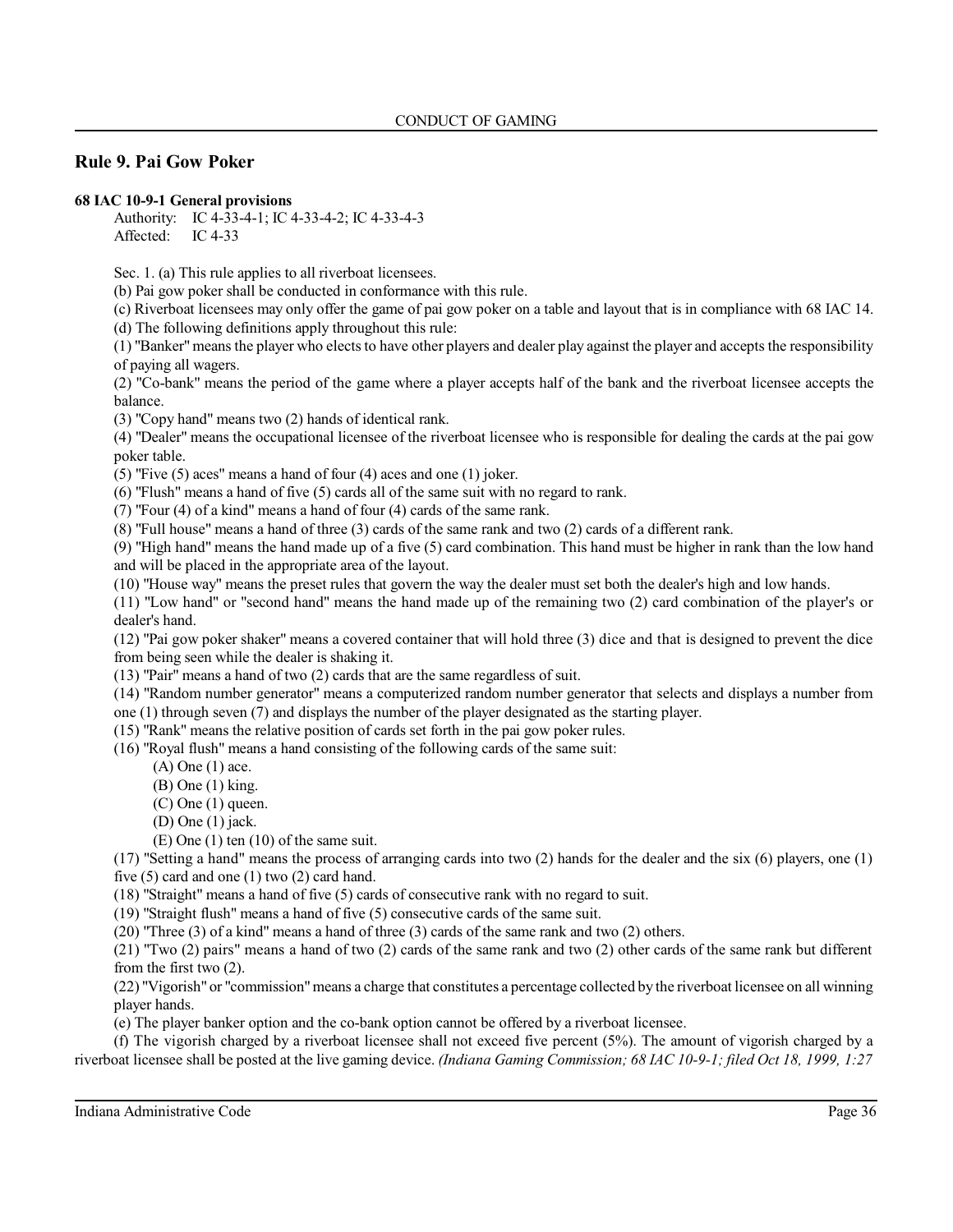*p.m.: 23 IR 538; readopted filed Nov 25, 2002, 10:11 a.m.: 26 IR 1261; readopted filed Nov 14, 2008, 12:51 p.m.: 20081210-IR-068080730RFA;readopted filed Nov 24, 2014, 10:49 a.m.: 20141224-IR-068140402RFA;readopted filed Nov 24, 2020, 2:41 p.m.: 20201223-IR-068200446RFA)*

## **68 IAC 10-9-2 Submission of rules of game**

Authority: IC 4-33-4-1; IC 4-33-4-2; IC 4-33-4-3 Affected: IC 4-33

Sec. 2. (a) In accordance with 68 IAC 10-1, the riverboat licensee or riverboat license applicant shall submit rules of the game concerning pai gow poker if the riverboat licensee will offer the game of pai gow poker.

(b) The rules of the game for pai gow poker shall include, but are not limited to, the following:

- (1) The options that will be offered by the riverboat licensee, including, but not limited to, the following options:
	- (A) Surrender.

(B) Any variation of pai gow poker not covered by this rule that the riverboat licensee would like to offer, and the rules by which the variation of pai gow poker will be conducted.

- (2) The number of pai gow poker tables that will be on the riverboat.
- (3) The minimum and maximum wagers that will be allowed.
- (4) The procedures that will be utilized by the riverboat licensee to raise the house limit for individual patrons.
- (5) The location of the pai gow poker tables on the riverboat.
- (6) The manner in which the riverboat licensee will handle any irregularities not covered in section 17 of this rule.
- (7) Whether the riverboat licensee will use an automatic card shuffler that has been approved in accordance with 68 IAC 2-7.
- (8) Any additional rules of the game the riverboat licensee wants to impose that are in compliance with this article.

(9) Any other information deemed necessary by the executive director, the commission, or the riverboat licensee to ensure compliance with the Act and this title and to ensure the integrity of the game.

(10) Whether the riverboat licensee will use a random number generator or a pai gow shaker to determine the starting position. *(Indiana Gaming Commission; 68 IAC 10-9-2; filed Oct 18, 1999, 1:27 p.m.: 23 IR 539; errata filed Dec 10, 1999, 3:29 p.m.: 23 IR 812; readopted filed Nov 25, 2002, 10:11 a.m.: 26 IR 1261; readopted filed Nov 14, 2008, 12:51 p.m.: 20081210-IR-068080730RFA;readopted filed Nov 24, 2014, 10:49 a.m.: 20141224-IR-068140402RFA;readopted filed Nov 24, 2020, 2:41 p.m.: 20201223-IR-068200446RFA)*

## **68 IAC 10-9-3 Cards**

Authority: IC 4-33-4-1; IC 4-33-4-2; IC 4-33-4-3 Affected: IC 4-33

Sec. 3. (a) Playing cards used in pai gow poker shall comply with 68 IAC 14-3.

- (b) The riverboat licensee shall use one (1) deck of fifty-two (52) playing cards plus one (1) joker.
- (c) A joker may only be used:

 $(1)$  as an ace;

(2) to complete a straight; or

(3) to complete any flush.

*(Indiana Gaming Commission; 68 IAC 10-9-3; filed Oct 18, 1999, 1:27 p.m.: 23 IR 539; readopted filed Nov 25, 2002, 10:11 a.m.: 26 IR 1261; readopted filed Nov 14, 2008, 12:51 p.m.: 20081210-IR-068080730RFA; readopted filed Nov 24, 2014, 10:49 a.m.: 20141224-IR-068140402RFA; readopted filed Nov 24, 2020, 2:41 p.m.: 20201223-IR-068200446RFA)*

## **68 IAC 10-9-4 Wagers; wagering rules; outcomes**

Authority: IC 4-33-4-1; IC 4-33-4-2; IC 4-33-4-3 Affected: IC 4-33

Sec. 4. (a) Before the first card is dealt in a round of play, a player may make a wager in an amount not less than the minimum nor more than the maximum amount set for the table by the riverboat licensee. All wagers must be made by placing gaming chips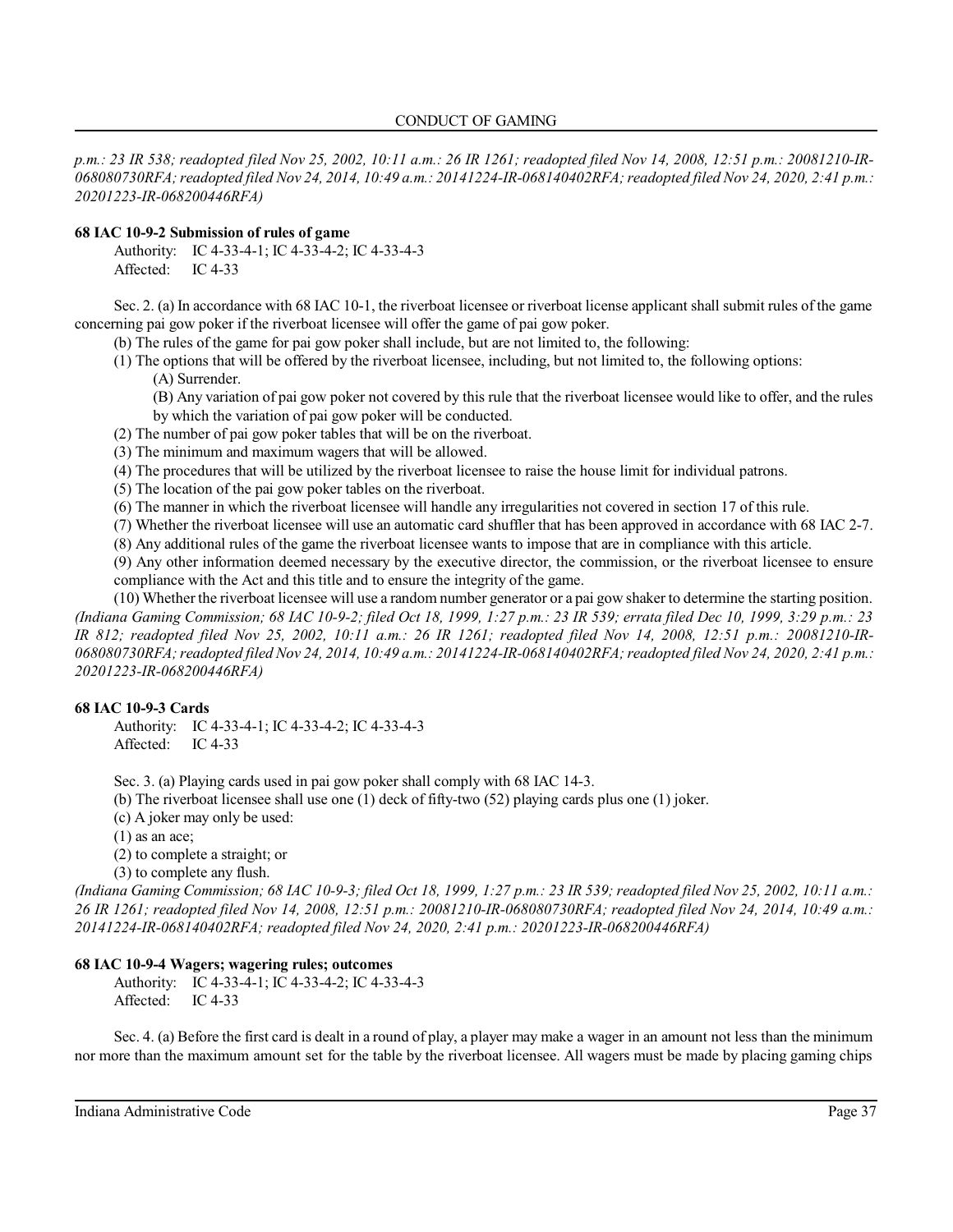on the appropriate areas of the pai gow poker layout. The player wins an amount as determined in accordance with section 6 of this rule if the sum of both of the player's hands are higher in rank than both of the dealer's hands.

(b) The following outcomes are possible in the game of pai gow poker:

(1) The player wins an amount determined in accordance with section 6 of this rule if both of the player's hands are higher in rank than both of the dealer's hands.

(2) If all cards of one (1) hand are identical in value to all cards of another hand, the hand shall be considered a copy hand. The player loses a copy hand.

(3) The wager is void and returned to the player when the player wins one (1) hand and the dealer wins the other hand.

(4) A player's wager is lost if both of the dealer's hands are higher than those of the player.

(c) Except for the surrender option, no player may handle, remove, or alter any wagers that have been made after the first card of the hand has been dealt by the dealer until the hand has been completed.

(d) No dealer or other occupational licensee may permit a player to violate this rule.

(e) A riverboat licensee may permit a player to place a wager in more than one (1) box or may limit multiple play during hours when there are insufficient seatsin an establishment to accommodate patron demand. *(Indiana Gaming Commission; 68 IAC 10-9-4; filed Oct 18, 1999, 1:27 p.m.: 23 IR 540;readopted filed Nov 25, 2002, 10:11 a.m.: 26 IR 1261;readopted filed Nov 14, 2008, 12:51 p.m.: 20081210-IR-068080730RFA; readopted filed Nov 24, 2014, 10:49 a.m.: 20141224-IR-068140402RFA; filed Nov 13, 2015, 2:37 p.m.: 20151209-IR-068150113FRA; readopted filed Nov 24, 2020, 2:41 p.m.: 20201223-IR-068200446RFA)*

## **68 IAC 10-9-5 Winning hands**

Authority: IC 4-33-4-1; IC 4-33-4-2; IC 4-33-4-3 Affected: IC 4-33

Sec. 5. The following are winning hands in the game of pai gow poker from highest to lowest:

 $(1)$  Five  $(5)$  aces. (2) Royal flush. (3) Straight flush. (4) Four (4) of a kind. (5) Full house. (6) Flush. (7) Straight.  $(8)$  Three  $(3)$  of a kind. (9) Two (2) pairs. (10) One (1) pair. (11) Highest card.

*(Indiana Gaming Commission; 68 IAC 10-9-5; filed Oct 18, 1999, 1:27 p.m.: 23 IR 540; readopted filed Nov 25, 2002, 10:11 a.m.: 26 IR 1261; readopted filed Nov 14, 2008, 12:51 p.m.: 20081210-IR-068080730RFA; readopted filed Nov 24, 2014, 10:49 a.m.: 20141224-IR-068140402RFA; readopted filed Nov 24, 2020, 2:41 p.m.: 20201223-IR-068200446RFA)*

## **68 IAC 10-9-6 Payment of wagers**

Authority: IC 4-33-4-1; IC 4-33-4-2; IC 4-33-4-3 Affected: IC 4-33

Sec. 6. (a) Winning wagers must be paid at odds of at least one (1) to one (1) except that a commission or vigorish may be taken from the amount won. The vigorish shall be collected at the time that the winning wager is paid.

(b) Promotional wagers must be paid at odds approved by the executive director. *(Indiana Gaming Commission; 68 IAC 10-9- 6; filed Oct 18, 1999, 1:27 p.m.: 23 IR 540; readopted filed Nov 25, 2002, 10:11 a.m.: 26 IR 1261; readopted filed Nov 14, 2008, 12:51 p.m.: 20081210-IR-068080730RFA; readopted filed Nov 24, 2014, 10:49 a.m.: 20141224-IR-068140402RFA; readopted filed Nov 24, 2020, 2:41 p.m.: 20201223-IR-068200446RFA)*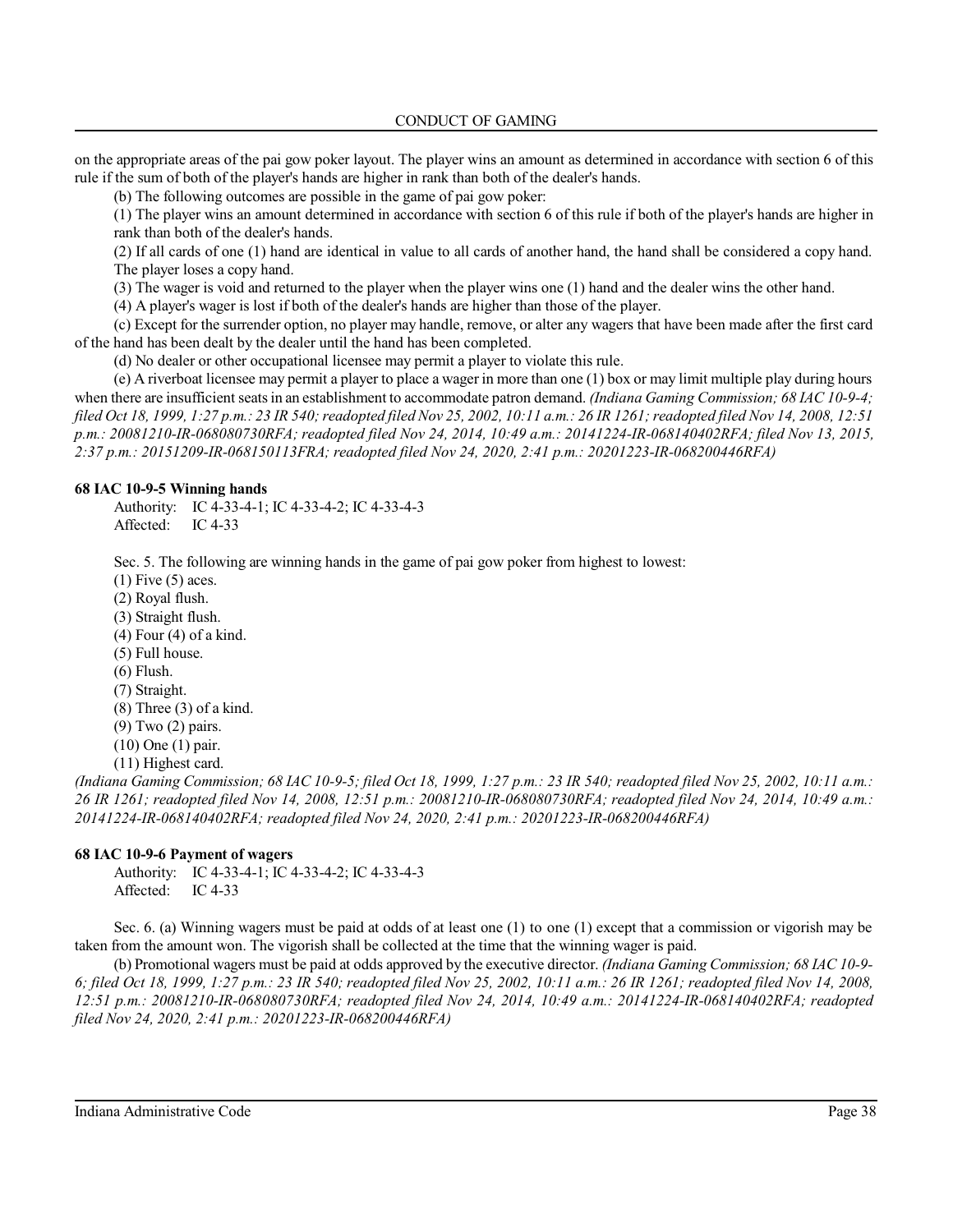#### **68 IAC 10-9-7 Presentation of cards; shuffle and reshuffle**

Authority: IC 4-33-4-1; IC 4-33-4-2; IC 4-33-4-3 Affected: IC 4-33

Sec. 7. (a) When a new deck is put into play, the cards should be sorted and inspected in accordance with 68 IAC 14-3. After the cards are sorted and inspected, the dealer must spread the cards out, face up on the table, for visual inspection by the players.

(b) After the cards have been visually inspected by the players, the cards must be placed face down on the table and randomly intermixed so that the cards are no longer in sequential order.

(c) After the cards have been randomly intermixed in accordance with subsection (b), the cards must be:

(1) turned face down on the table;

(2) shuffled so that they are randomly intermixed; and

(3) stacked and placed in seven (7) piles for each of the six (6) gaming positions and the dealer.

(d) The riverboat licensee may allow an occupational licensee to complete the steps set forth in subsections (a) and (b), in the presence of a supervisor, before the initial embarkation period of the gaming day.

(e) The dealer must reshuffle the cards after each round so that they are randomly intermixed. *(Indiana Gaming Commission; 68 IAC 10-9-7; filed Oct 18, 1999, 1:27 p.m.: 23 IR 540; readopted filed Nov 25, 2002, 10:11 a.m.: 26 IR 1261; readopted filed Nov 14, 2008, 12:51 p.m.: 20081210-IR-068080730RFA; readopted filed Nov 24, 2014, 10:49 a.m.: 20141224-IR-068140402RFA; readopted filed Nov 24, 2020, 2:41 p.m.: 20201223-IR-068200446RFA)*

### **68 IAC 10-9-8 Cut**

Authority: IC 4-33-4-1; IC 4-33-4-2; IC 4-33-4-3 Affected: IC 4-33

Sec. 8. After the cards have been shuffled, the dealer must offer the deck of cards with the back facing away from the dealer to the cutting player to be cut in a manner that does not expose the value of any cards to a player or a spectator. The cards must be cut at least ten (10) cards from either end of the deck. *(Indiana Gaming Commission; 68 IAC 10-9-8; filed Oct 18, 1999, 1:27 p.m.: 23 IR 541; readopted filed Nov 25, 2002, 10:11 a.m.: 26 IR 1261; readopted filed Nov 14, 2008, 12:51 p.m.: 20081210-IR-068080730RFA;readopted filed Nov 24, 2014, 10:49 a.m.: 20141224-IR-068140402RFA;readopted filed Nov 24, 2020, 2:41 p.m.: 20201223-IR-068200446RFA)*

### **68 IAC 10-9-9 Procedures for dealing cards**

Authority: IC 4-33-4-1; IC 4-33-4-2; IC 4-33-4-3 Affected: IC 4-33

Sec. 9. (a) Cards used in a pai gow poker game must be dealt from the hand or from a dealing shoe specifically designed for the purpose and located on the table to the left of the dealer.

(b) The dealer may not turn the deck upside down and must keep the deck flat. The cards must be held and dealt in a manner that does not expose the value of any card to a player or a spectator. *(Indiana Gaming Commission; 68 IAC 10-9-9; filed Oct 18, 1999, 1:27 p.m.: 23 IR 541; readopted filed Nov 25, 2002, 10:11 a.m.: 26 IR 1261; readopted filed Nov 14, 2008, 12:51 p.m.: 20081210-IR-068080730RFA; readopted filed Nov 24, 2014, 10:49 a.m.: 20141224-IR-068140402RFA; readopted filed Nov 24, 2020, 2:41 p.m.: 20201223-IR-068200446RFA)*

#### **68 IAC 10-9-10 Player touching cards**

Authority: IC 4-33-4-1; IC 4-33-4-2; IC 4-33-4-3 Affected: IC 4-33

Sec. 10. (a) The riverboat licensee may allow the players to touch or hold, or both, the cards dealt to a player.

(b) Only the dealer and the player to whom the cards have been dealt may touch that player's cards.

(c) A player may not touch the cards with the player's person or any instrument in any manner that would alter, mark, bend, or otherwise allow any card to be distinguished from any other card. *(Indiana Gaming Commission; 68 IAC 10-9-10; filed Oct 18,*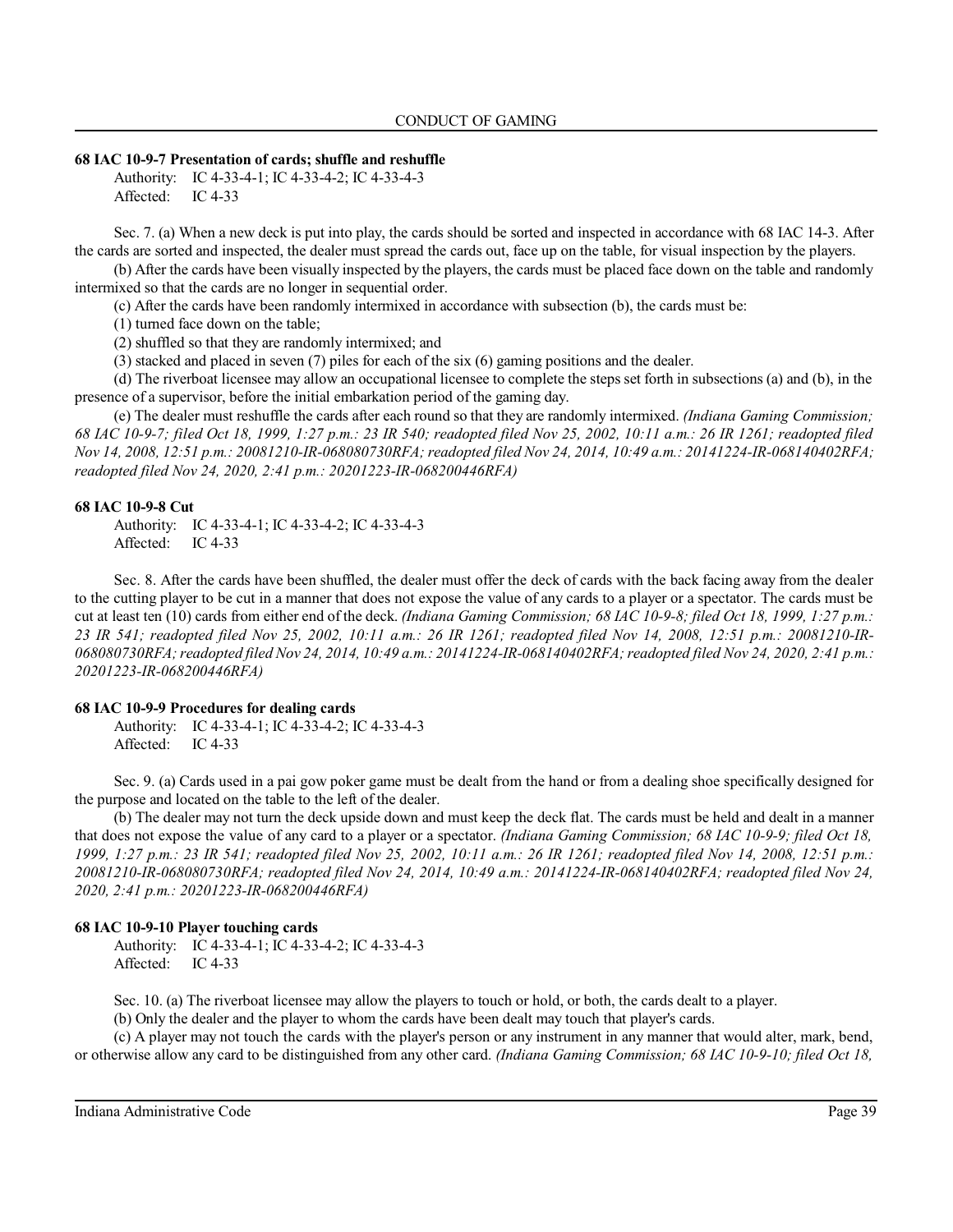*1999, 1:27 p.m.: 23 IR 541; readopted filed Nov 25, 2002, 10:11 a.m.: 26 IR 1261; readopted filed Nov 14, 2008, 12:51 p.m.: 20081210-IR-068080730RFA; readopted filed Nov 24, 2014, 10:49 a.m.: 20141224-IR-068140402RFA; readopted filed Nov 24, 2020, 2:41 p.m.: 20201223-IR-068200446RFA)*

#### **68 IAC 10-9-11 Selection of the starting position**

Authority: IC 4-33-4-1; IC 4-33-4-2; IC 4-33-4-3 Affected: IC 4-33

Sec. 11. (a) Before the cards are distributed, the dealer shall select the player who will be in the starting position for the distribution of the cards in the next hand of pai gow poker. The dealer may select the starting position for the play of the game by using one (1) of the following methods:

(1) A random number generator.

(2) A pai gow shaker.

(b) If a random number generator is used, it shall conspicuously display the number corresponding to the seat of the player who will be in the starting position.

(c) If a pai gow poker shaker is used to select the starting position, the following procedure shall be utilized:

(1) The dealer shall shake the pai gow poker shaker at least three (3) times to ensure a random mix of the dice.

(2) The dealer shall remove the lid, expose the dice, and announce the total of the dice. The number of the seat corresponding to the dice total shall become the starting position.

(d) The starting position shall be marked by placing the second cut card in the area of the betting circle near the player seated in the starting position.

(e) Any of the six (6) positions designated for players or the position designated for the dealer may be selected as the starting position. *(Indiana Gaming Commission; 68 IAC 10-9-11; filed Oct 18, 1999, 1:27 p.m.: 23 IR 541; readopted filed Nov 25, 2002, 10:11 a.m.: 26 IR 1261; readopted filed Nov 14, 2008, 12:51 p.m.: 20081210-IR-068080730RFA; readopted filed Nov 24, 2014, 10:49 a.m.: 20141224-IR-068140402RFA; readopted filed Nov 24, 2020, 2:41 p.m.: 20201223-IR-068200446RFA)*

### **68 IAC 10-9-12 The deal and play**

Authority: IC 4-33-4-1; IC 4-33-4-2; IC 4-33-4-3 Affected: IC 4-33

Sec. 12. (a) After the cards have been shuffled, the dealer shall distribute the cards into seven (7) stacks, each containing seven (7) cards. The cards shall be distributed in a clockwise direction. The cards shall be distributed into seven (7) stacks regardless of the number of players present at the pai gow poker table.

(b) Once the cards have been distributed into seven (7) stacks, the dealer shall determine that four (4) cards remain in the deck without exposing any of the cards. The four (4) remaining cards shall be placed in the discard holder. The dealer shall announce "No more bets" and then determine the starting position.

(c) The dealer shall, beginning with the starting position, place one (1) stack of seven (7) cards at each wagering position and the dealer's position in a clockwise direction. The cards shall remain face down.

(d) If no wager has been placed in the area of the layout designated for a player, the dealer shall collect the stack of seven (7) cards and place them in the discard holder without exposing any of the cards.

(e) The dealer shall then instruct the players to "Set your hands". *(Indiana Gaming Commission; 68 IAC 10-9-12; filed Oct 18, 1999, 1:27 p.m.: 23 IR 541; readopted filed Nov 25, 2002, 10:11 a.m.: 26 IR 1261; readopted filed Nov 14, 2008, 12:51 p.m.: 20081210-IR-068080730RFA; readopted filed Nov 24, 2014, 10:49 a.m.: 20141224-IR-068140402RFA; readopted filed Nov 24, 2020, 2:41 p.m.: 20201223-IR-068200446RFA)*

### **68 IAC 10-9-13 Setting the hands**

Authority: IC 4-33-4-1; IC 4-33-4-2; IC 4-33-4-3 Affected: IC 4-33

Sec. 13. (a) Once the cards are dealt by the dealer, the player shall set the player's own hand, without the assistance of the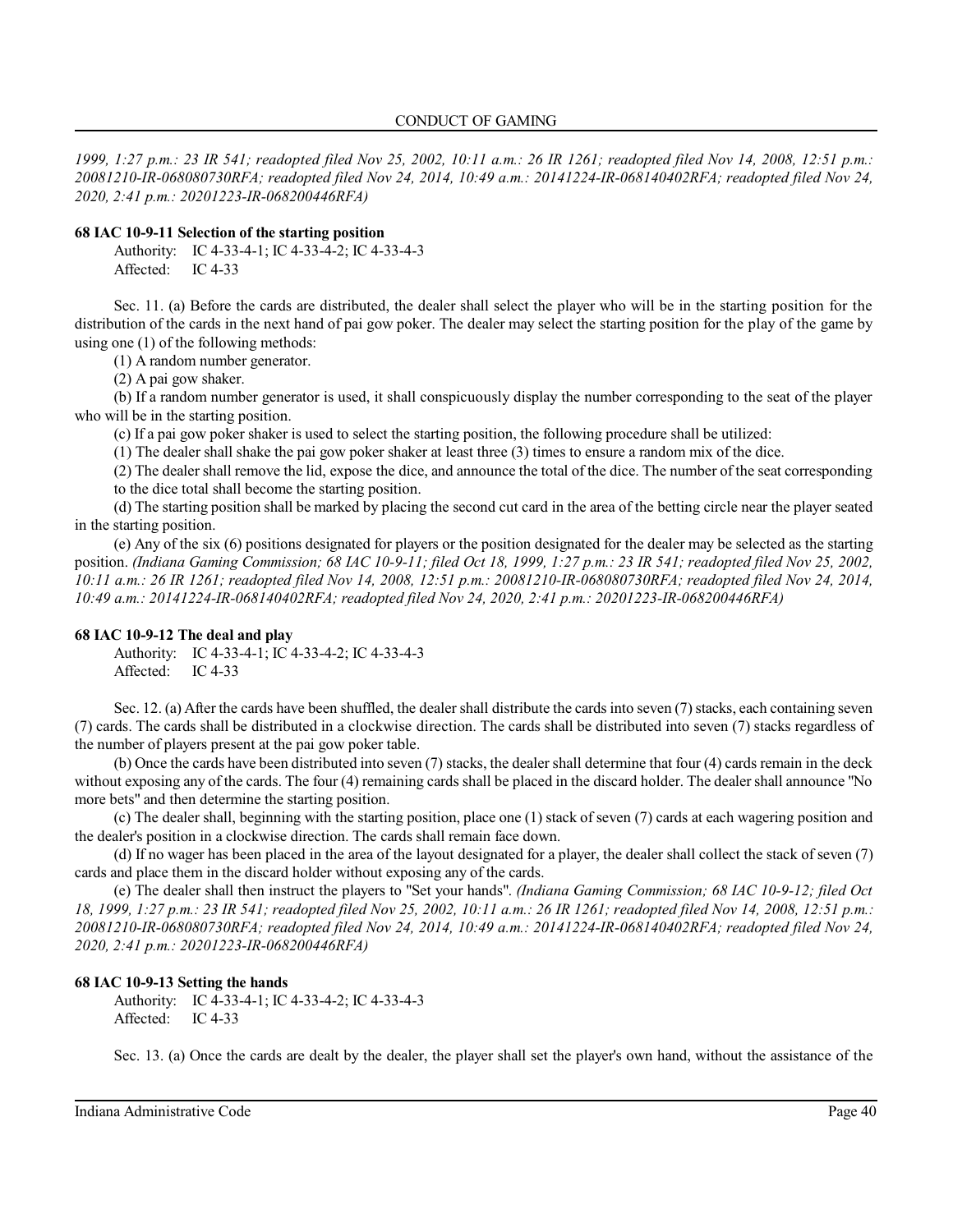dealer, by arranging the seven (7) cards into two (2) hands:

(1) a high hand; and

(2) a second highest hand.

When setting the two (2) hands, the five (5) card high hand must be higher in rank than the two (2) card low hand. Both of the player's hands must beat the dealer's hands in order to win. If a player fails to set the player's hand with the highest ranking cards in the five (5) card hand, it is considered a foul hand and it will lose immediately.

(b) Each player at the table is responsible for setting the player's own hands. Each player shall keep the seven (7) cards in full view of the dealer at all times.

(c) Once the player has set the player's own hands, the high and low hand shall be placed face down in the appropriate area of the layout. Once a player places the cards in these areas, the player may not touch them again.

(d) Once all players have set the players' hands and placed them in the layout, the dealer shall turn over the seven (7) cards dealt to the dealer's position, setting the dealer's hands, and arrange them into two (2) hands, a high hand and a low hand in the house way. The dealer shall then place the dealer's hands on the appropriate area of the layout.

(e) The dealer shall expose both hands of each player, starting from the far right and proceeding counterclockwise around the table.

(f) The dealer shall compare the high hand and low hand of each player to the high hand and low hand of the dealer and then announce if a player's wager wins, loses, or is considered a copy hand. The dealer shall immediately collect all losing wagers along with the cards of that player, indicate which wagers are tie or push wagers and collect the cards. The player loses a copy hand.

(g) All winning hands shall remain face up on the layout. Winning wagers are paid after all hands have been exposed.

(h) All cards collected by the dealer when completing the round of play shall immediately be placed in the discard holder in the manner collected to allow reconstruction of the hand if a dispute or question arises. *(Indiana Gaming Commission; 68 IAC 10-9- 13; filed Oct 18, 1999, 1:27 p.m.: 23 IR 542; readopted filed Nov 25, 2002, 10:11 a.m.: 26 IR 1261; readopted filed Nov 14, 2008, 12:51 p.m.: 20081210-IR-068080730RFA; readopted filed Nov 24, 2014, 10:49 a.m.: 20141224-IR-068140402RFA; readopted filed Nov 24, 2020, 2:41 p.m.: 20201223-IR-068200446RFA)*

### **68 IAC 10-9-14 Pai gow poker rankings**

Authority: IC 4-33-4-1; IC 4-33-4-2; IC 4-33-4-3 Affected: IC 4-33

Sec. 14. (a) The manner in which winning hands are determined in order of highest to lowest shall be the following:  $(1)$  Five  $(5)$  aces.

(2) Royal flush. (3) Straight flush. (4) Four (4) of a kind. (5) Full house. (6) Flush. (7) Straight.  $(8)$  Three  $(3)$  of a kind. (9) Two (2) pairs. (10) One (1) pair.

(b) When comparing two (2) hands of identical poker rankings under this section, or which contain none of the poker hands authorized herein, the hand that contains the highest ranking card shall be the hand of highest rank. *(Indiana Gaming Commission; 68 IAC 10-9-14; filed Oct 18, 1999, 1:27 p.m.: 23 IR 542; readopted filed Nov 25, 2002, 10:11 a.m.: 26 IR 1261; readopted filed Nov 14, 2008, 12:51 p.m.: 20081210-IR-068080730RFA; readopted filed Nov 24, 2014, 10:49 a.m.: 20141224-IR-068140402RFA; readopted filed Nov 24, 2020, 2:41 p.m.: 20201223-IR-068200446RFA)*

### **68 IAC 10-9-15 Surrender option**

Authority: IC 4-33-4-1; IC 4-33-4-2; IC 4-33-4-3 Affected: IC 4-33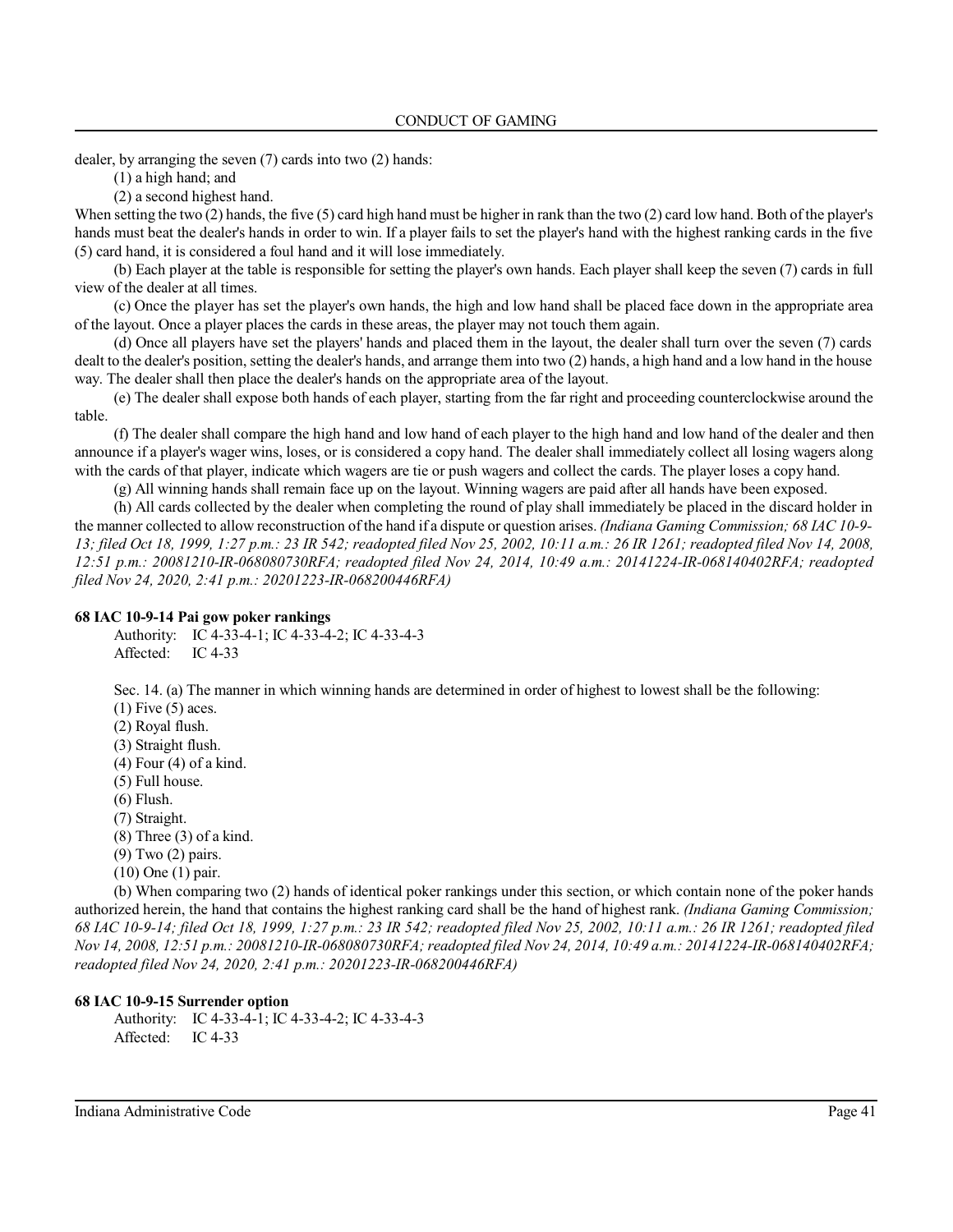CONDUCT OF GAMING

Sec. 15. (a) A player may announce that the player wishes to surrender the player's hand before the dealer exposes the player's hand. The player exercising the surrender option forfeits his or her wager.

(b) If the player exercises the option, the dealer shall take the following steps:

(1) Collect the player's wager.

(2) Collect the player's cards.

(3) Verify there are seven (7) cards in the player's stack of cards without exposing the value of any of the cards.

(4) Discard the player's cards without exposing the value of any of the cards.

*(Indiana Gaming Commission; 68 IAC 10-9-15; filed Oct 18, 1999, 1:27 p.m.: 23 IR 542; readopted filed Nov 25, 2002, 10:11 a.m.: 26 IR 1261; readopted filed Nov 14, 2008, 12:51 p.m.: 20081210-IR-068080730RFA; readopted filed Nov 24, 2014, 10:49 a.m.: 20141224-IR-068140402RFA; readopted filed Nov 24, 2020, 2:41 p.m.: 20201223-IR-068200446RFA)*

## **68 IAC 10-9-16 Prohibited acts**

Authority: IC 4-33-4-1; IC 4-33-4-2; IC 4-33-4-3 Affected: IC 4-33

Sec. 16. (a) A player may touch cards only as provided in this rule.

(b) A spectator may never touch the cards.

(c) No patron or occupational licensee shall touch the cards with a patron's or a dealer's person or any instrument in any manner that would alter, mark, bend, or otherwise allow any card to be distinguished from any other card.

(d) No dealer or other riverboat licensee employee may permit a player or spectator to engage in any activity that violates this rule. *(Indiana Gaming Commission; 68 IAC 10-9-16; filed Oct 18, 1999, 1:27 p.m.: 23 IR 542;readopted filed Nov 25, 2002, 10:11 a.m.: 26 IR 1261; readopted filed Nov 14, 2008, 12:51 p.m.: 20081210-IR-068080730RFA; readopted filed Nov 24, 2014, 10:49 a.m.: 20141224-IR-068140402RFA; readopted filed Nov 24, 2020, 2:41 p.m.: 20201223-IR-068200446RFA)*

## **68 IAC 10-9-17 Irregularities**

Authority: IC 4-33-4-1; IC 4-33-4-2; IC 4-33-4-3 Affected: IC 4-33

Sec. 17. (a) A card found turned face up in the deck shall not be used in the game and shall be placed in the discard holder. If more than one (1) card is found turned face up in the deck, all hands shall be void and the cards reshuffled.

(b) If the dealer uncovers the pai gow poker shaker and all three (3) dice do not land flat on the bottom of the shaker or the die or dice fall out of the shaker, the dealer shall call a "No roll" and reshake the dice.

(c) If the dealer:

(1) incorrectly totals the dice and deals the first card or delivers the first pile of cards to the wrong position, all hands shall be called dead;

(2) draws a card out of order; or

(3) deals a card to the dealer's hand that is exposed;

all hands shall be void and the dealer shall reshuffle the cards and all wagers are void and returned to the players.

(d) A card drawn out of order without its face being exposed shall be used as though it was the next card from the deck.

(e) If any player or the dealer is dealt an incorrect number of cards, all hands shall be void and the cards reshuffled.

(f) If the dealer does not set the dealer's hand in the manner authorized by this rule, the hands must be reset in accordance with this rule and the round of play completed.

(g) If a card is exposed while the dealer is dealing the seven (7) stacks, the cards shall be reshuffled and all wagers shall be void and returned to the players.

(h) If cards are being dealt and the dealer fails to deal the seven (7) stacks in accordance with this rule, all wagers shall be void and the cards shall be reshuffled.

(i) If there are not four (4) cards remaining, the dealer shall call the supervisor to determine if there was a misdeal; if so, all hands are void and wagers returned to the players. *(Indiana Gaming Commission; 68 IAC 10-9-17; filed Oct 18, 1999, 1:27 p.m.: 23 IR 543; readopted filed Nov 25, 2002, 10:11 a.m.: 26 IR 1261; readopted filed Nov 14, 2008, 12:51 p.m.: 20081210-IR-068080730RFA;readopted filed Nov 24, 2014, 10:49 a.m.: 20141224-IR-068140402RFA;readopted filed Nov 24, 2020, 2:41 p.m.:*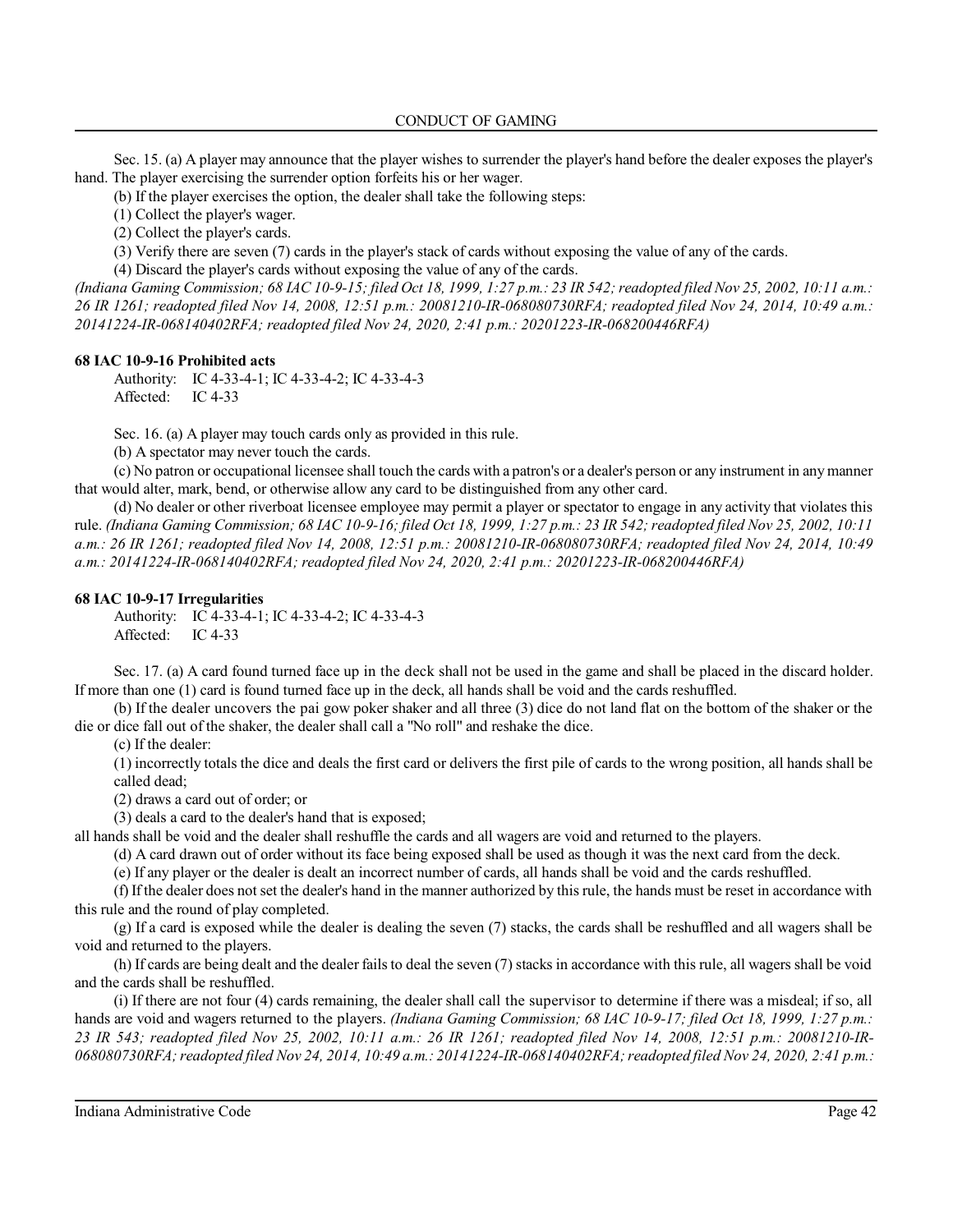*20201223-IR-068200446RFA)*

## **Rule 10. Baccarat and Mini Baccarat**

### **68 IAC 10-10-1 General provisions**

Authority: IC 4-33-4-1; IC 4-33-4-2; IC 4-33-4-3 Affected: IC 4-33

Sec. 1. (a) This rule applies to all riverboat licensees.

(b) Baccarat and mini baccarat shall be conducted in conformance with this rule.

(c) Riverboat licensees may only offer the game of baccarat and mini baccarat on a table and layout that is in compliance with 68 IAC 14.

(d) The following definitions for baccarat and mini baccarat apply throughout this rule:

(1) "Banker's hand" means the hand played in that portion designated on the layout for the banker's hand.

(2) "Burn" means the act of placing a card face downward in the discard rack if it is not to be utilized in play in accordance with this rule.

(3) "Curator" means the player who is dealing the cards from the shoe in the game of baccarat.

(4) "Deal" means the distribution of playing cards to the player's hand and the banker's hand.

(5) "Dealer" means the occupational licensee of the riverboat who is responsible for dealing the cards at the baccarat or mini baccarat table. In the game of baccarat, there may be one (1) to four (4) dealers. The following definitions apply:

(A) "Baseman" means the occupational licensee who pays winning wagers and takes losing wagers from the table.

(B) "Relief dealer" means the occupational licensee who relieves one (1) of the basemen during the game.

(C) "Stickperson" means the occupational licensee who calls the cards.

(6) "Natural" means that the point count for the player's hand or the banker's hand in the first round of cards is eight (8) or nine (9).

(7) "Player's hand" means the hand played in that portion designated on the layout for the player's hand.

(8) "Point count" means a single digit number from zero (0) to nine (9), inclusive, that is determined by totaling the face value of the cards in the hand. If the total face value of the cards in the hand is a two (2) digit number, the left digit of the number shall be deemed to have no value and the right digit shall constitute the point count of the hand.

(9) "Vigorish" or "commission" means a charge which constitutes a percentage collected by the riverboat licensee on an amount won on a wager made by a player on the banker's hand.

(e) The vigorish charged by a riverboat licensee shall not exceed five percent (5%). The amount of vigorish charged by the riverboat licensee shall be posted at the live gaming device. *(Indiana Gaming Commission; 68 IAC 10-10-1; filed Oct 18, 1999, 1:27 p.m.: 23 IR 543; readopted filed Nov 25, 2002, 10:11 a.m.: 26 IR 1261; readopted filed Nov 14, 2008, 12:51 p.m.: 20081210-IR-068080730RFA;readopted filed Nov 24, 2014, 10:49 a.m.: 20141224-IR-068140402RFA;readopted filed Nov 24, 2020, 2:41 p.m.: 20201223-IR-068200446RFA)*

## **68 IAC 10-10-2 Submission of rules of the game of baccarat**

Authority: IC 4-33-4-1; IC 4-33-4-2; IC 4-33-4-3 Affected: IC 4-33

Sec. 2. (a) In accordance with 68 IAC 10-1, the riverboat licensee or riverboat license applicant shall submit rules of the game covering baccarat if the riverboat licensee will offer the game of baccarat.

(b) The rules of the game of baccarat shall include, but are not limited to, the following:

(1) Whether the riverboat licensee will utilize an automatic shuffling machine that has been approved as associated equipment in accordance with 68 IAC 2-7.

(2) The circumstances under which an occupational licensee will perform the duties as dealer in the game of baccarat.

(3) The number of occupational licensees utilized as dealers in the game and the duties those individuals will fulfill.

(4) Whether the riverboat licensee will utilize a shoe or the cards will be dealt by hand, or both.

(5) Whether and when the riverboat licensee will allow patrons to touch the cards.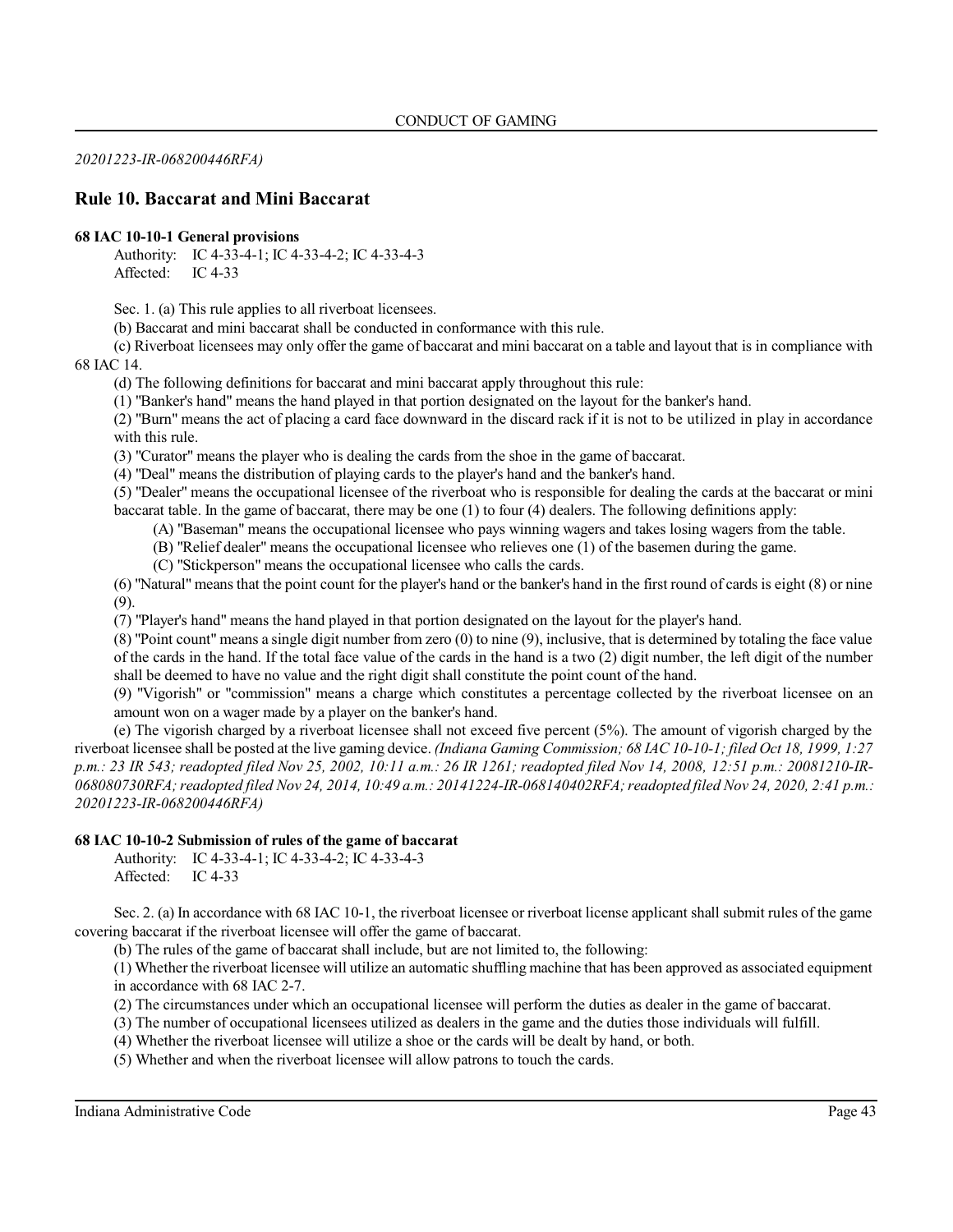## CONDUCT OF GAMING

- (6) The number and location of baccarat tables that will be on the riverboat.
- (7) The minimum and maximum wagers that will be allowed.
- (8) The procedures that will be utilized by the riverboat licensee to raise the house limit for individual patrons.
- (9) The manner in which the riverboat licensee will handle any irregularities not covered in section 17 of this rule.
- (10) The amount of vigorish to be charged by the riverboat licensee when a bet placed on the banker's hand is won by a player.
- (11) Any additional rules of the game the riverboat licensee wants to impose that are in compliance with this article.
- (12) Any other information deemed necessary by:
	- (A) the executive director;
	- (B) the commission;
	- (C) the riverboat licensee; or
	- (D) the riverboat license applicant;
- to ensure compliance with the Act and this title and to ensure the integrity of the game.

*(Indiana Gaming Commission; 68 IAC 10-10-2; filed Oct 18, 1999, 1:27 p.m.: 23 IR 544;readopted filed Nov 25, 2002, 10:11 a.m.: 26 IR 1261; readopted filed Nov 14, 2008, 12:51 p.m.: 20081210-IR-068080730RFA; readopted filed Nov 24, 2014, 10:49 a.m.: 20141224-IR-068140402RFA; readopted filed Nov 24, 2020, 2:41 p.m.: 20201223-IR-068200446RFA)*

## **68 IAC 10-10-3 Submission of rules of game of mini baccarat**

Authority: IC 4-33-4-1; IC 4-33-4-2; IC 4-33-4-3 Affected: IC 4-33

Sec. 3. (a) In accordance with 68 IAC 10-1, the riverboat licensee or riverboat license applicant shall submit rules of the game covering mini baccarat if the riverboat licensee will offer the game.

(b) The rules of the game of mini baccarat include, but are not limited to, the following:

(1) Whether the riverboat licensee will utilize an automatic shuffling machine that has been approved as associated equipment in accordance with 68 IAC 2-7.

(2) Whether the riverboat licensee will utilize a shoe or the cards will be dealt by hand, or both.

- (3) The location and number of mini baccarat tables that will be on the riverboat.
- (4) The minimum and maximum wagers that will be allowed.
- (5) The procedures that will be utilized by the riverboat licensee to raise the house limit for individual patrons.
- (6) The amount of vigorish to be charged by the riverboat licensee when a bet placed on the banker's hand is won by a player.
- (7) The manner in which the riverboat licensee will handle any irregularities not covered in section 17 of this rule.
- (8) Any additional rules of the game the riverboat licensee wants to impose that are in compliance with this article.

(9) Any other information deemed necessary by:

- (A) the executive director;
- (B) the commission;
- (C) the riverboat licensee; or
- (D) the riverboat license applicant;

to ensure compliance with the Act and this title and to ensure the integrity of the game.

*(Indiana Gaming Commission; 68 IAC 10-10-3; filed Oct 18, 1999, 1:27 p.m.: 23 IR 544;readopted filed Nov 25, 2002, 10:11 a.m.: 26 IR 1261; readopted filed Nov 14, 2008, 12:51 p.m.: 20081210-IR-068080730RFA; readopted filed Nov 24, 2014, 10:49 a.m.: 20141224-IR-068140402RFA; readopted filed Nov 24, 2020, 2:41 p.m.: 20201223-IR-068200446RFA)*

## **68 IAC 10-10-4 Cards; number of decks; value; point count of hand**

Authority: IC 4-33-4-1; IC 4-33-4-2; IC 4-33-4-3 Affected: IC 4-33

Sec. 4. (a) Playing cards used in baccarat and mini baccarat shall comply with 68 IAC 14-3.

(b) The riverboat licensee may use six (6) to eight (8) decks of cards and two (2) additional cutting cards of a different color.

(c) Except as otherwise provided in this rule, the value of the cards contained in a deck of cards is as follows:

(1) Any card from two (2) to nine (9) has its face value.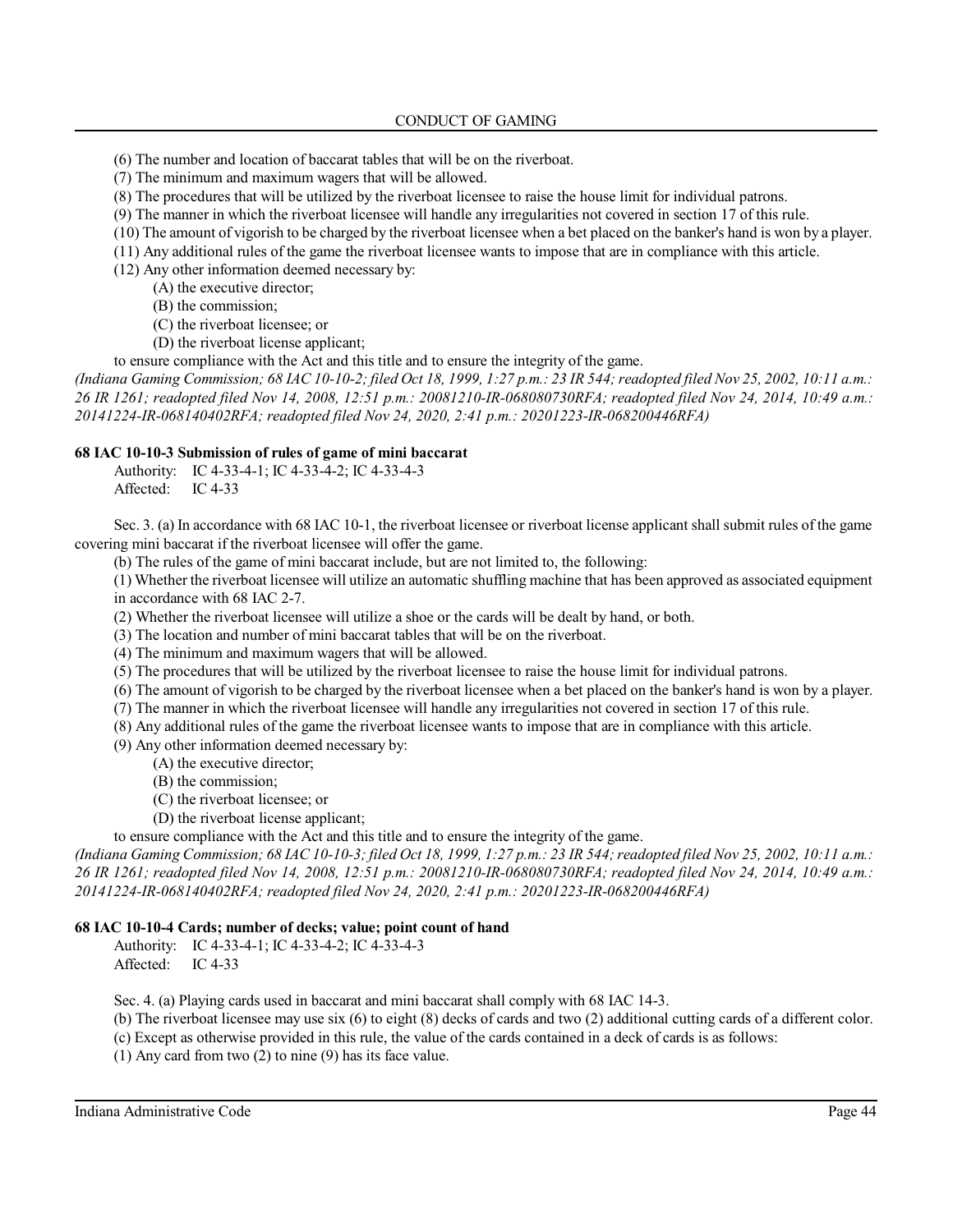## CONDUCT OF GAMING

(2) Any ten (10), jack, queen, or king has a value of zero (0).

(3) Any ace has a value of one (1).

*(Indiana Gaming Commission; 68 IAC 10-10-4; filed Oct 18, 1999, 1:27 p.m.: 23 IR 544;readopted filed Nov 25, 2002, 10:11 a.m.: 26 IR 1261; readopted filed Nov 14, 2008, 12:51 p.m.: 20081210-IR-068080730RFA; readopted filed Nov 24, 2014, 10:49 a.m.: 20141224-IR-068140402RFA; readopted filed Nov 24, 2020, 2:41 p.m.: 20201223-IR-068200446RFA)*

## **68 IAC 10-10-5 Wagers; wagering rules; outcomes**

Authority: IC 4-33-4-1; IC 4-33-4-2; IC 4-33-4-3 Affected: IC 4-33

Sec. 5. (a) Before the first card is dealt for a round of play, a player may make a wager in an amount not less than the minimum nor more than the maximum amount set for the table by the riverboat licensee. All wagers must be made by placing gaming chips on the appropriate areas of the baccarat or the mini baccarat layout.

(b) The following wagers may be made by a player at the game of baccarat or mini baccarat:

(1) A wager that the player's hand will win.

(2) A wager that the banker's hand will win.

(3) A wager that the point total of the player's hand and the banker's will result in a tie.

(c) The player wins an amount as determined in accordance with section 6 of this rule if any of the following events occur:

(1) The player places a wager on the player's hand and the player's hand wins.

(2) The player places a wager on the banker's hand and the banker's hand wins.

(3) The player places a wager on a tie bet and the point total of the player's hand and the point total ofthe banker's hand results in a tie.

(d) No wager shall be made, increased, or withdrawn after the first card has been dealt in baccarat or mini baccarat.

(e) No dealer or other occupational licensee may permit a player to violate this rule. *(Indiana Gaming Commission; 68 IAC 10-10-5; filed Oct 18, 1999, 1:27 p.m.: 23 IR 545; readopted filed Nov 25, 2002, 10:11 a.m.: 26 IR 1261; readopted filed Nov 14, 2008, 12:51 p.m.: 20081210-IR-068080730RFA; readopted filed Nov 24, 2014, 10:49 a.m.: 20141224-IR-068140402RFA; readopted filed Nov 24, 2020, 2:41 p.m.: 20201223-IR-068200446RFA)*

## **68 IAC 10-10-6 Payment of wagers**

Authority: IC 4-33-4-1; IC 4-33-4-2; IC 4-33-4-3 Affected: IC 4-33

Sec. 6. Winning wagers shall be paid in the following manner:

(1) A winning wager on the player's hand shall be paid off by a riverboat licensee at odds of at least one (1) to one (1).

(2) A winning wager on the banker's hand shall be paid off at odds of at least one (1) to one (1) except that a commission or vigorish may be taken from the amount won. The commission or vigorish will be paid by the player at the end of the shoe. (3) A winning tie bet shall be paid at odds at least eight (8) to one (1).

*(Indiana Gaming Commission; 68 IAC 10-10-6; filed Oct 18, 1999, 1:27 p.m.: 23 IR 545;readopted filed Nov 25, 2002, 10:11 a.m.: 26 IR 1261; readopted filed Nov 14, 2008, 12:51 p.m.: 20081210-IR-068080730RFA; readopted filed Nov 24, 2014, 10:49 a.m.: 20141224-IR-068140402RFA; readopted filed Nov 24, 2020, 2:41 p.m.: 20201223-IR-068200446RFA)*

## **68 IAC 10-10-7 Presentation of cards; shuffle and reshuffle**

Authority: IC 4-33-4-1; IC 4-33-4-2; IC 4-33-4-3 Affected: IC 4-33

Sec. 7. (a) When a new deck is put into play, the cards should be sorted and inspected in accordance with 68 IAC 14-3. Once the cards are sorted and inspected, the dealer mustspread the cards out, face upward on the table, for visual inspection by the players.

(b) After the cards are visually inspected by the players, the cards must be placed face down on the table and randomly intermixed so that the cards are no longer in sequential order.

(c) After the cards have been randomly intermixed in accordance with subsection (b), the cards must be: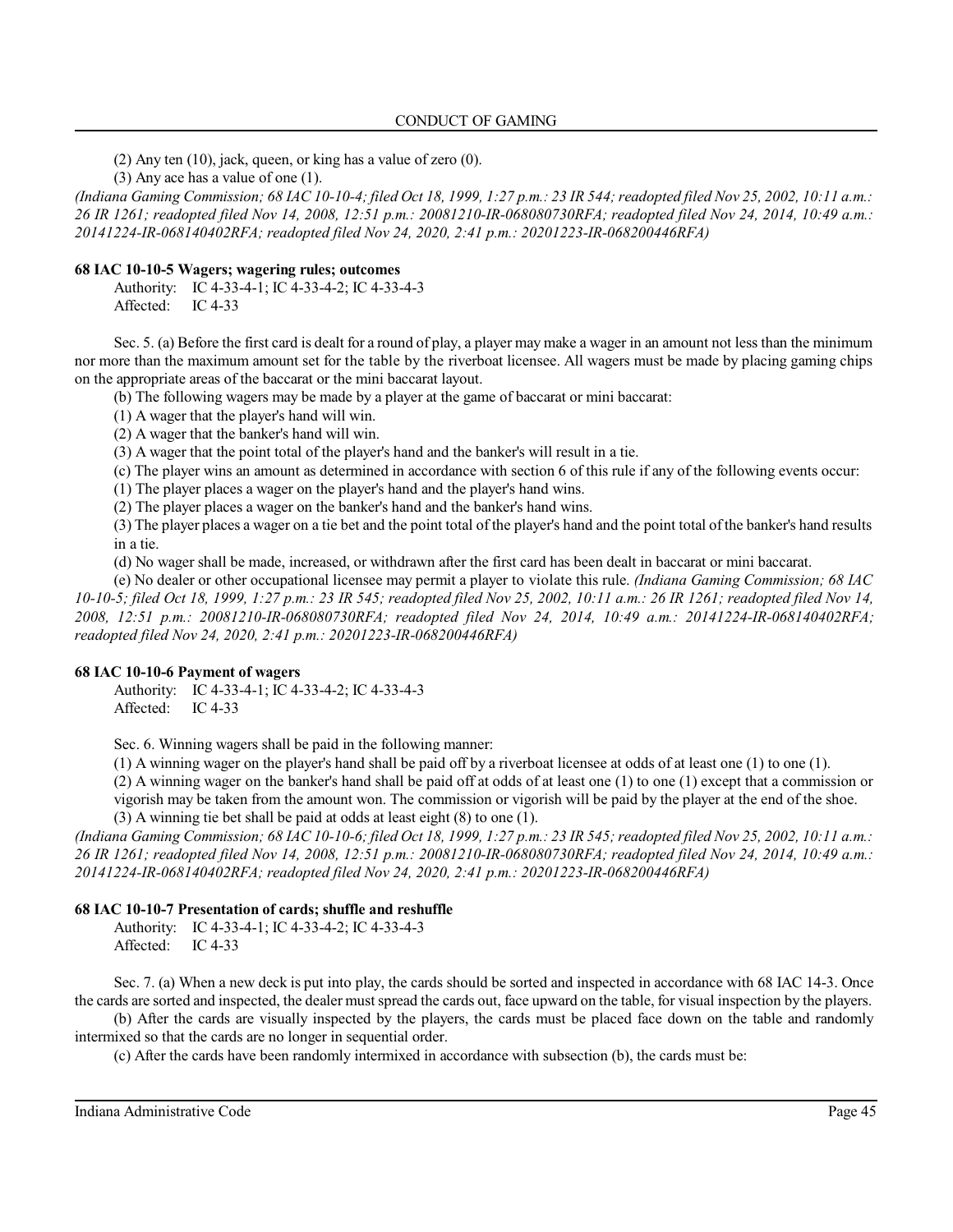(1) turned face downward on the table;

(2) shuffled so that they are randomly intermixed; and

(3) stacked.

(d) Cards may be shuffled utilizing an automatic card shuffler that has been approved in accordance with 68 IAC 2-7.

(e) The riverboat licensee may allow an occupational licensee to complete the steps set forth in subsections (a) and (b), in the presence of a supervisor, before the initial embarkation period of the gaming day.

(f) After each stack of cards is dealt, the dealer must reshuffle the cards so that they are randomly intermixed. A reshuffle of cards must take place after the cutting card isreached. *(Indiana Gaming Commission; 68 IAC 10-10-7; filed Oct 18, 1999, 1:27 p.m.: 23 IR 545; readopted filed Nov 25, 2002, 10:11 a.m.: 26 IR 1261; readopted filed Nov 14, 2008, 12:51 p.m.: 20081210-IR-068080730RFA;readopted filed Nov 24, 2014, 10:49 a.m.: 20141224-IR-068140402RFA;readopted filed Nov 24, 2020, 2:41 p.m.: 20201223-IR-068200446RFA)*

#### **68 IAC 10-10-8 Cut**

Authority: IC 4-33-4-1; IC 4-33-4-2; IC 4-33-4-3 Affected: IC 4-33

Sec. 8. (a) After the cards have been shuffled, the dealer must offer the stack of cards with the backs facing away from the dealer to the cutting player to be cut in a manner that does not expose the value of any cards to a player or a spectator.

(b) The dealer must make a reasonable attempt to alternate the cut among all players.

(c) Once the cutting card has been inserted into the stack, the dealershall take all the cards in front of the cutting card and place them to the back of the stack. The dealer shall then insert one (1) cutting card in a position at least fourteen (14) cards from the back of the stack, to create a cushion, and the second cutting card at the back of the stack for game protection. The stack of cards shall then be inserted into the dealing shoe for commencement of play.

(d) After the cut card appears in a round of play, one (1) more hand may be dealt and the cards must then be shuffled. *(Indiana Gaming Commission; 68 IAC 10-10-8; filed Oct 18, 1999, 1:27 p.m.: 23 IR 545; readopted filed Nov 25, 2002, 10:11 a.m.: 26 IR 1261; readopted filed Nov 14, 2008, 12:51 p.m.: 20081210-IR-068080730RFA; readopted filed Nov 24, 2014, 10:49 a.m.: 20141224-IR-068140402RFA; readopted filed Nov 24, 2020, 2:41 p.m.: 20201223-IR-068200446RFA)*

#### **68 IAC 10-10-9 Procedures for dealing cards**

Authority: IC 4-33-4-1; IC 4-33-4-2; IC 4-33-4-3 Affected: IC 4-33

Sec. 9. (a) This section applies to the games of baccarat and mini baccarat.

(b) All cards used at a baccarat or mini baccarat table must be dealt from the hand or a dealing shoe specifically designed for that purpose and located on the table to the left of the dealer.

(c) If the dealer deals the cards by hand, the dealer may not turn the deck upside down and must keep the deck flat. The cards must be held and dealt in a manner that does not expose the value of any card to a player or a spectator.

(d) If a shoe is used, it must be attached to the table by means of a chain or another mechanism to prevent it from being removed from the table. *(Indiana Gaming Commission; 68 IAC 10-10-9; filed Oct 18, 1999, 1:27 p.m.: 23 IR 546; readopted filed Nov 25, 2002, 10:11 a.m.: 26 IR 1261; readopted filed Nov 14, 2008, 12:51 p.m.: 20081210-IR-068080730RFA; readopted filed Nov 24, 2014, 10:49 a.m.: 20141224-IR-068140402RFA; readopted filed Nov 24, 2020, 2:41 p.m.: 20201223-IR-068200446RFA)*

### **68 IAC 10-10-10 Player touching cards**

Authority: IC 4-33-4-1; IC 4-33-4-2; IC 4-33-4-3 Affected: IC 4-33

Sec. 10. (a) The riverboat licensee may allow the players to touch or hold, or both, the cards dealt to the player in the game of baccarat.

(b) Only the player to whom the cards have been dealt may touch that player's cards.

(c) The player may not touch the cards with the player's person or any instrument in any manner that would alter, mark, bend,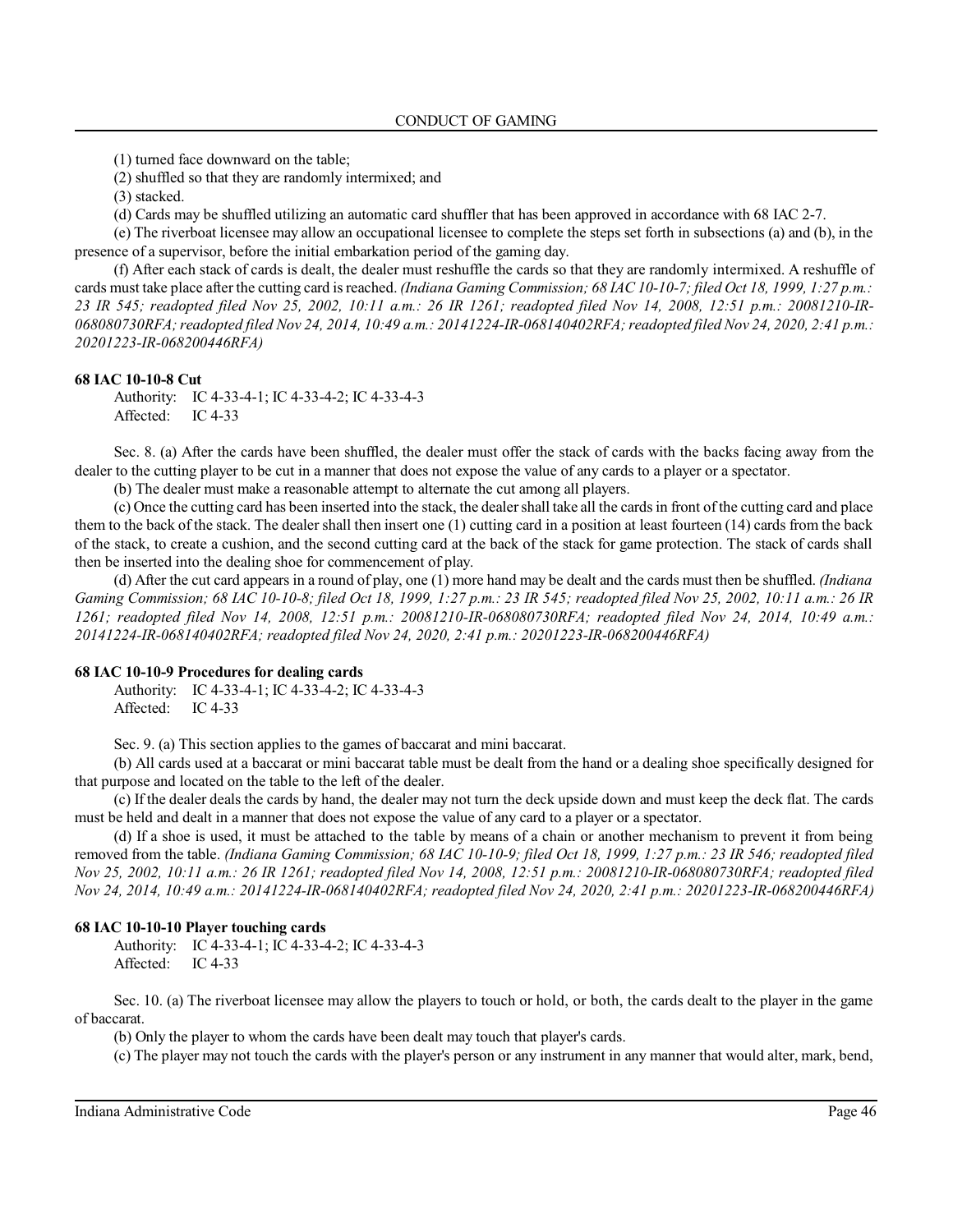### CONDUCT OF GAMING

or otherwise allow any card to be distinguished from any other card. *(Indiana Gaming Commission; 68 IAC 10-10-10; filed Oct 18, 1999, 1:27 p.m.: 23 IR 546; readopted filed Nov 25, 2002, 10:11 a.m.: 26 IR 1261; readopted filed Nov 14, 2008, 12:51 p.m.: 20081210-IR-068080730RFA; readopted filed Nov 24, 2014, 10:49 a.m.: 20141224-IR-068140402RFA; readopted filed Nov 24, 2020, 2:41 p.m.: 20201223-IR-068200446RFA)*

#### **68 IAC 10-10-11 Burn procedure**

Authority: IC 4-33-4-1; IC 4-33-4-2; IC 4-33-4-3 Affected: IC 4-33

Sec. 11. Before play begins, the dealershall remove the first card from the shoe and place it, and an additional amount of cards equal to the value of the first card drawn, in the discard holder after all drawn cards have been shown to the players. *(Indiana Gaming Commission; 68 IAC 10-10-11; filed Oct 18, 1999, 1:27 p.m.: 23 IR 546; readopted filed Nov 25, 2002, 10:11 a.m.: 26 IR 1261; readopted filed Nov 14, 2008, 12:51 p.m.: 20081210-IR-068080730RFA; readopted filed Nov 24, 2014, 10:49 a.m.: 20141224-IR-068140402RFA; readopted filed Nov 24, 2020, 2:41 p.m.: 20201223-IR-068200446RFA)*

#### **68 IAC 10-10-12 The deal and play of baccarat**

Authority: IC 4-33-4-1; IC 4-33-4-2; IC 4-33-4-3 Affected: IC 4-33

Sec. 12. (a) This section applies to the deal and play in the game of baccarat.

(b) At the beginning of play, the dealer calling the game shall offer the shoe to the player in seat number one (1) at the table. If that player rejects the shoe or if there is no one in seat number one (1), the dealer shall offer the shoe to each player in turn, counterclockwise, around the table until one (1) of the players accepts the shoe and becomes the curator.

(c) The curator shall be responsible for dealing the cards in accordance with this rule and the instructions of the dealer.

(d) A player who is not seated shall not be allowed to be the curator and shall not be allowed to make a wager.

(e) A player may place a bet in the designated area on the layout on either hand before the cards are dealt.

(f) At the beginning of each round of play, the dealer calling the game shall announce "No more bets" after which the dealer shall instruct the curator to commence dealing the cards by announcing "Cards".

(g) In the game of baccarat, the first four (4) cards are dealt alternately from the shoe. The first and third cards shall become the first and second cards of the player's hand. The second and fourth cards shall become the first and second cards of the banker's hand. These cards are dealt by the curator and placed in a space on the layout in front of the players in the following manner:

(1) First card is dealt face down by the curator to the stickperson calling the game.

(2) Second card is dealt by the curator and placed face down under the corner of the shoe.

(3) Third card is dealt face down by the curator to the stickperson calling the game.

(4) Fourth card is dealt by the curator and placed face down under the corner of the shoe.

(5) The stickperson delivers the player's cards to the patron placing the highest wager; the patron turns the cards face up and returns them to the stickperson to place them in the section of the layout designated for the player's hand. In the event that two (2) patrons place the same wagers that are determined to be the highest, the patron located at the right of the stickperson and who was one (1) of the patrons placing the highest wager, turns the player's cards face up and returns them to the stickperson

to place them in the section of the layout designated for the player's hand.

(6) The stickperson instructs the curator to turn the banker's cards face up and the stickperson then places them in the section of the layout designated for the banker's hand.

(h) The deal and play of baccarat shall continue in accordance with section 14 of this rule. *(Indiana Gaming Commission; 68 IAC* 10-10-12; filed Oct 18, 1999, 1:27 p.m.: 23 IR 546; readopted filed Nov 25, 2002, 10:11 a.m.: 26 IR 1261; readopted filed Nov *14, 2008, 12:51 p.m.: 20081210-IR-068080730RFA; readopted filed Nov 24, 2014, 10:49 a.m.: 20141224-IR-068140402RFA; readopted filed Nov 24, 2020, 2:41 p.m.: 20201223-IR-068200446RFA)*

## **68 IAC 10-10-13 The deal and play of mini baccarat**

Authority: IC 4-33-4-1; IC 4-33-4-2; IC 4-33-4-3 Affected: IC 4-33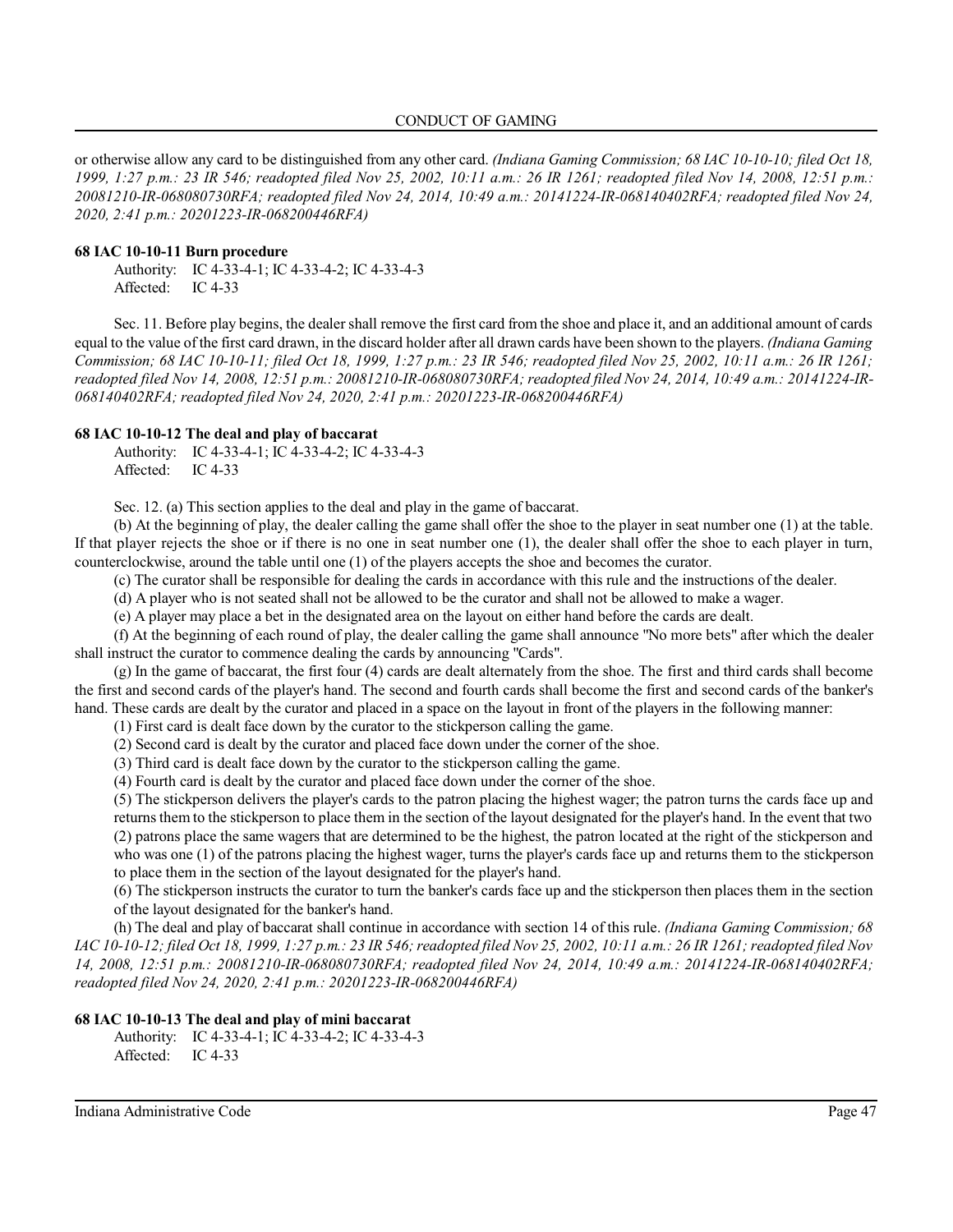Sec. 13. (a) The following section applies to the deal and play in the game of mini baccarat.

(b) At the beginning of each round of play, the dealer calling the game shall announce "No more bets" and then the dealer shall deal the initial four (4) cards from the shoe face up by the dealer and in the manner set forth in subsection (c).

(c) The first four (4) cards are dealt alternately from the shoe forming the player's and the banker's hands respectively; these cards are dealt by the dealer and placed in a space on the layout in front of the players in the following manner:

(1) First and third cards are dealt face up for the player's hand.

(2) Second and fourth cards are dealt face up for the banker's hand.

(3) After the cards are dealt to each hand, the dealer calling the game shall place them face upward in front of the dealer.

(d) The deal and play of mini baccarat shall continue in accordance with section 14 of thisrule. *(Indiana Gaming Commission; 68 IAC 10-10-13; filed Oct 18, 1999, 1:27 p.m.: 23 IR 547; errata filed Dec 10, 1999, 3:29 p.m.: 23 IR 812; readopted filed Nov 25, 2002, 10:11 a.m.: 26 IR 1261; readopted filed Nov 14, 2008, 12:51 p.m.: 20081210-IR-068080730RFA; readopted filed Nov 24, 2014, 10:49 a.m.: 20141224-IR-068140402RFA; readopted filed Nov 24, 2020, 2:41 p.m.: 20201223-IR-068200446RFA)*

## **68 IAC 10-10-14 Dealing additional cards in the game of baccarat and mini baccarat**

Authority: IC 4-33-4-1; IC 4-33-4-2; IC 4-33-4-3 Affected: IC 4-33

Sec. 14. (a) After the initial four (4) cards are dealt, the dealer calling the game shall announce the point count of the player's hand. After the dealer takes and places the cards of the banker's hand in front of the banker, the dealer shall announce the point count of the banker's hand.

(b) After the point counts of each hand are announced, the dealer shall instruct the curator in baccarat or shall determine in mini baccarat, whether to deal a third card to each hand based on the following:

(1) If the player's hand has a point count total of zero (0) to five (5), the player's hand must draw an additional card.

(2) If the player's hand has a point count total of six (6) or seven (7), the player's hand stands.

(3) If either the player's or the banker's hand is an eight (8) or nine (9), this is a natural and no more cards shall be dealt to either hand.

(4) If the point count total of the banker's hand is zero (0) to seven (7) inclusive, the player's hand shall draw unless the player has a natural eight (8) or a natural nine (9).

(5) If the point count total of the banker's hand is three (3), the banker's hand will draw a third card if the player's third card is zero  $(0)$  to nine  $(9)$ , excluding eight  $(8)$ .

(6) If the point count total of the banker's hand is four (4), the banker's hand will draw a third card if the player's third card is a two (2) to seven (7) inclusive.

(7) If the point count total of the banker's hand is five (5), the banker's hand will draw a third card if the player's third card is four (4) to seven (7) inclusive.

(8) If the point count total of the banker's hand is six (6), the banker's hand will draw a third card if the player's third card is a six  $(6)$  or seven  $(7)$ .

(9) If the point count total of the banker's hand is zero (0) through five (5) inclusive, the banker's hand must draw an additional card if the two (2) card total of the player's hand is a six (6) or a seven (7).

(10) If the point count total of the player's hand is a six (6) and the bank has a six (6), a tie is the result.

(11) If the point count of the banker's two (2) card hand is zero (0) through two (2) inclusive, the banker's hand will always draw a third card unless the player's two (2) card point count is a natural eight (8) or a natural nine (9).

(c) Any third card required to be dealt at the direction of the dealer shall first be dealt face upwards to the player's hand and then to the banker's hand if necessary by the curator or the dealer.

(d) In no event shall more than one (1) additional card be dealt to either hand in the game of baccarat or mini baccarat.

(e) Whenever the cutting card appears during play, the cutting card will be removed and placed to the side and the hand will be completed. Upon completion of the hand, the dealershall announce "Last hand". At the completion of one (1) more hand, no more cards will be dealt until the reshuffle occurs. *(Indiana Gaming Commission; 68 IAC 10-10-14; filed Oct 18, 1999, 1:27 p.m.: 23 IR 547; readopted filed Nov 25, 2002, 10:11 a.m.: 26 IR 1261; readopted filed Nov 14, 2008, 12:51 p.m.: 20081210-IR-068080730RFA;readopted filed Nov 24, 2014, 10:49 a.m.: 20141224-IR-068140402RFA;readopted filed Nov 24, 2020, 2:41 p.m.: 20201223-IR-068200446RFA)*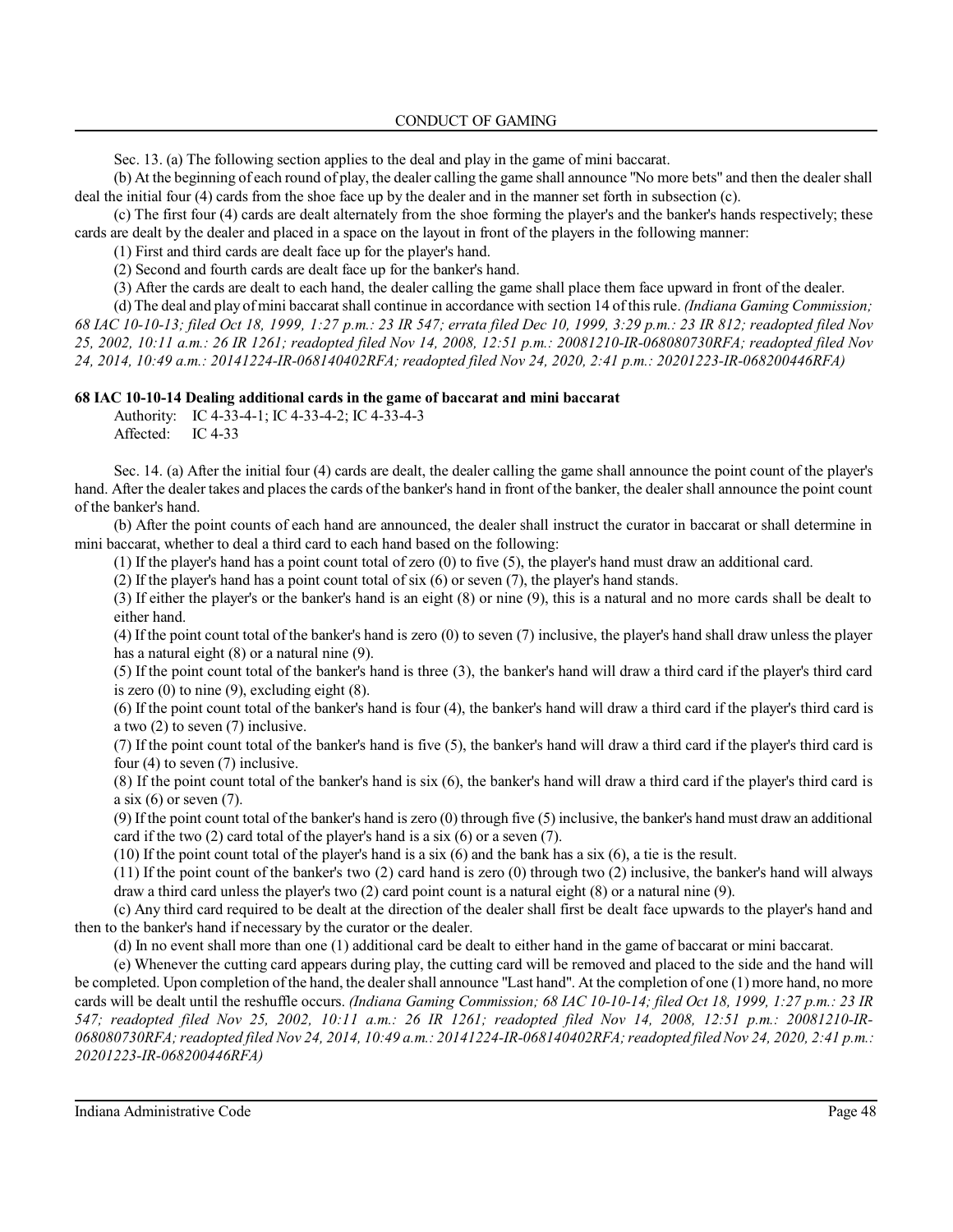### **68 IAC 10-10-15 Prohibited acts**

Authority: IC 4-33-4-1; IC 4-33-4-2; IC 4-33-4-3 Affected: IC 4-33

Sec. 15. (a) A player may touch cards only as provided in this rule.

(b) A spectator may never touch the cards.

(c) The player may not touch the cards with the player's person or any instrument in any manner that would alter, mark, bend, or otherwise allow any card to be distinguished from any other card.

(d) No dealer or other riverboat licensee employee may permit a player or spectator to engage in any activity that violates this rule.

(e) A player may only touch the cards dealt to that player. *(Indiana Gaming Commission; 68 IAC 10-10-15; filed Oct 18, 1999, 1:27 p.m.: 23 IR 547; readopted filed Nov 25, 2002, 10:11 a.m.: 26 IR 1261; readopted filed Nov 14, 2008, 12:51 p.m.: 20081210- IR-068080730RFA; readopted filed Nov 24, 2014, 10:49 a.m.: 20141224-IR-068140402RFA; readopted filed Nov 24, 2020, 2:41 p.m.: 20201223-IR-068200446RFA)*

## **68 IAC 10-10-16 Continuation of curator as such; selection of new curator**

Authority: IC 4-33-4-1; IC 4-33-4-2; IC 4-33-4-3 Affected: IC 4-33

Sec. 16. (a) This section applies to the game of baccarat.

(b) It shall be the option of the curator, after any round of play, either to pass the shoe or to remain as curator, with the following exceptions:

(1) The curator shall pass the shoe whenever the banker's hand loses.

- (2) The dealer or supervisor assigned to the table may order the curator to pass the shoe if the curator:
	- (A) unreasonably delays the game;
	- (B) repeatedly makes invalid deals;
	- (C) is unable to place a wager; or
	- (D) violates the Act or this title.

(c) Whenever a voluntary or compulsory relinquishment of the shoe occurs, the dealer shall offer the shoe to the player immediately to the right of the previous curator and, if the player does not accept it or there is no player in that position, the dealer shall offer the shoe to each of the other players in turn, counterclockwise, around the table. The first to accept the shoe when offered shall become the new curator. *(Indiana Gaming Commission; 68 IAC 10-10-16; filed Oct 18, 1999, 1:27 p.m.: 23 IR 548;readopted filed Nov 25, 2002, 10:11 a.m.: 26 IR 1261; readopted filed Nov 14, 2008, 12:51 p.m.: 20081210-IR-068080730RFA; readopted filed Nov 24, 2014, 10:49 a.m.: 20141224-IR-068140402RFA; readopted filed Nov 24, 2020, 2:41 p.m.: 20201223-IR-068200446RFA)*

## **68 IAC 10-10-17 Irregularities**

Authority: IC 4-33-4-1; IC 4-33-4-2; IC 4-33-4-3 Affected: IC 4-33

Sec. 17. (a) A third card dealt to the player's hand when no third card is authorized shall become the third card of the banker's hand if the banker's hand is to receive a third card in accordance with section 15 of this rule. If the banker's hand is required to stay, the card dealt in error shall become the first card of the next hand unless it has been exposed. If the card has been exposed, that card and an additional number of cards equal to the face value of this card shall be drawn face upward from the shoe and placed in the discard rack in accordance with section 12 of this rule.

(b) Any card found face upward in the shoe shall be burned.

(c) If there are insufficient cards remaining in the shoe to complete a round of play, that round shall be void and a new round shall commence after the entire set of cards is reshuffled and placed in the shoe and any wagers placed are returned to the players. *(Indiana Gaming Commission; 68 IAC 10-10-17; filed Oct 18, 1999, 1:27 p.m.: 23 IR 548; readopted filed Nov 25, 2002, 10:11 a.m.: 26 IR 1261; readopted filed Nov 14, 2008, 12:51 p.m.: 20081210-IR-068080730RFA; readopted filed Nov 24, 2014, 10:49*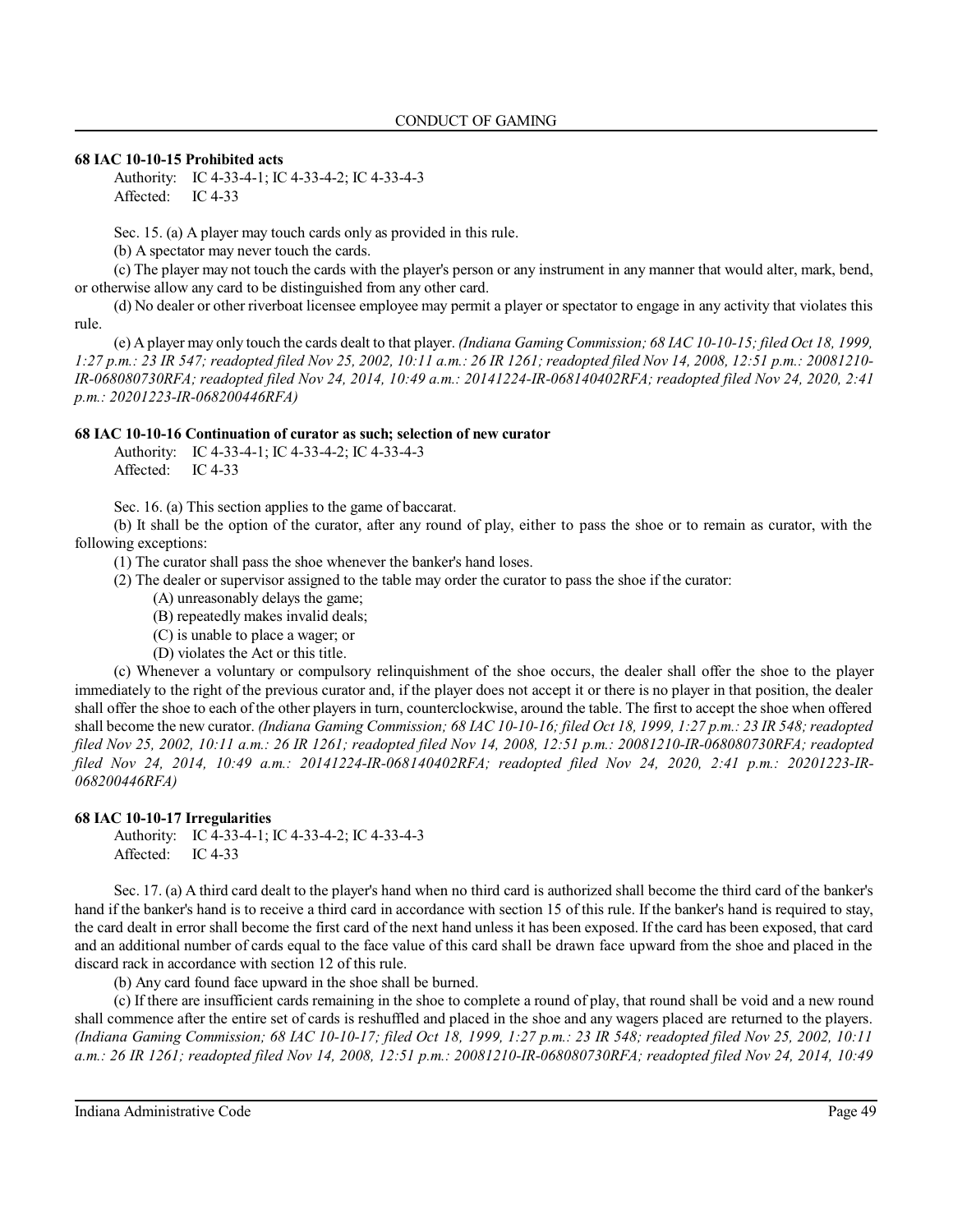*a.m.: 20141224-IR-068140402RFA; readopted filed Nov 24, 2020, 2:41 p.m.: 20201223-IR-068200446RFA)*

# **Rule 11. Three Card Poker**

## **68 IAC 10-11-1 General provisions**

Authority: IC 4-33-4-1; IC 4-33-4-2; IC 4-33-4-3 Affected: IC 4-33

Sec. 1. (a) This rule applies to all riverboat licensees.

(b) Three Card Poker shall be conducted in conformance with this rule.

(c) Riverboat licensees may only offer the game of Three Card Poker on a table and layout that are in compliance with 68 IAC

14.

(d) The following definitions apply throughout this rule:

(1) "Ante bonus"means a bonus payment that is given to a patron who has bet against the dealer and who has a hand consisting of one (1) of the following:

(A) A straight flush.

- (B) Three (3) of a kind.
- (C) A straight.

(2) "Pairplus" means a wager that allows the patron to bet on the value of the patron's hand so that the patron's hand is not compared to the dealer's hand.

(3) "Stub" means the stack of cards remaining in the deck of cards after the dealer has dealt three (3) cards to each participating patron and the dealer.

*(Indiana Gaming Commission; 68 IAC 10-11-1; filed Jun 19, 2000, 10:34 a.m.: 23 IR 2694; readopted filed Nov 25, 2002, 10:11 a.m.: 26 IR 1261; readopted filed Nov 14, 2008, 12:51 p.m.: 20081210-IR-068080730RFA; readopted filed Nov 24, 2014, 10:49 a.m.: 20141224-IR-068140402RFA; readopted filed Nov 24, 2020, 2:41 p.m.: 20201223-IR-068200446RFA)*

## **68 IAC 10-11-2 Submission of rules of game**

Authority: IC 4-33-4-1; IC 4-33-4-2; IC 4-33-4-3 Affected: IC 4-33

Sec. 2. (a) In accordance with 68 IAC 10-1, the riverboat licensee or riverboat license applicant shall submit rules of the game covering Three Card Poker if the riverboat licensee will offer the game of Three Card Poker.

(b) The rules of the game for Three Card Poker shall include, but are not limited to, the following:

(1) Whether the riverboat licensee will utilize an automatic shuffling machine that has been approved as associated equipment in accordance with 68 IAC 2-7.

(2) Whether the riverboat licensee will utilize a shoe or the cards will be dealt by hand, or both.

(3) Whether the riverboat licensee will allow patrons to touch the cards.

(4) The number of Three Card Poker tables that will be on the riverboat.

(5) The location of Three Card Poker tables on the riverboat.

(6) The minimum and maximum wagers that will be allowed.

(7) The procedures that will be utilized by the riverboat licensee to raise the house limit for individual patrons.

(8) The manner in which toke bets may be placed by the patron on behalf of the dealer.

(9) The manner in which the riverboat licensee will handle any irregularities not covered in section 8 of this rule.

(10) Any additional rules of the game the riverboat licensee wants to impose that are in compliance with this article.

(11) Any other information deemed necessary by the executive director, the commission, or the riverboat licensee to ensure compliance with the Act and this title and to ensure the integrity of the game.

*(Indiana Gaming Commission; 68 IAC 10-11-2; filed Jun 19, 2000, 10:34 a.m.: 23 IR 2694; readopted filed Nov 25, 2002, 10:11 a.m.: 26 IR 1261; readopted filed Nov 14, 2008, 12:51 p.m.: 20081210-IR-068080730RFA; readopted filed Nov 24, 2014, 10:49 a.m.: 20141224-IR-068140402RFA; readopted filed Nov 24, 2020, 2:41 p.m.: 20201223-IR-068200446RFA)*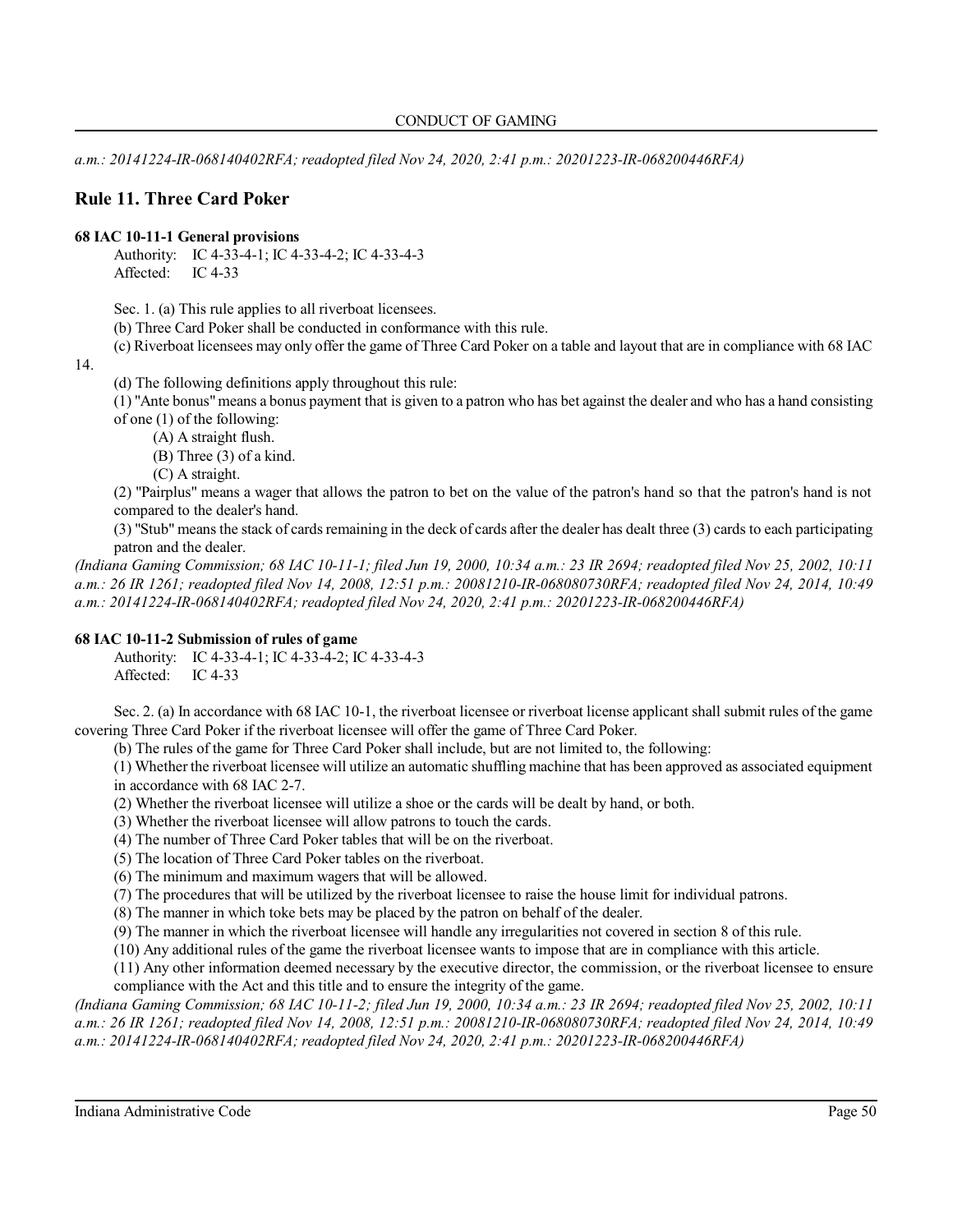### **68 IAC 10-11-3 Cards; deal of the cards**

Authority: IC 4-33-4-1; IC 4-33-4-2; IC 4-33-4-3 Affected: IC 4-33

Sec. 3. (a) Playing cards used in Three Card Poker games shall comply with 68 IAC 14-3.

(b) Three Card Poker is played with one (1) deck of playing cards.

(c) When a new deck of cards is put into play, the cards should be sorted and shuffled in accordance with 68 IAC 14-3. After the cards are sorted and inspected, the dealer mustspread the cards out, face upward on the table, for visual inspection by the players.

(d) After the cards are visually inspected by the players, the cards must be placed face down on the table and randomly intermixed so that the cards are no longer in sequential order.

(e) After the cards have been randomly intermixed in accordance with subsection (d), the cards must be:

(1) turned face downward on the table;

(2) shuffled so that they are randomly intermixed; and

(3) stacked.

(f) Cards may be shuffled utilizing an automatic card shuffler that has been approved in accordance with 68 IAC 2-7.

(g) The deck of cards must be reshuffled after each hand of Three Card Poker is completed. *(Indiana Gaming Commission; 68 IAC 10-11-3; filed Jun 19, 2000, 10:34 a.m.: 23 IR 2694; readopted filed Nov 25, 2002, 10:11 a.m.: 26 IR 1261; readopted filed Nov 14, 2008, 12:51 p.m.: 20081210-IR-068080730RFA;readopted filed Nov 24, 2014, 10:49 a.m.: 20141224-IR-068140402RFA; readopted filed Nov 24, 2020, 2:41 p.m.: 20201223-IR-068200446RFA)*

## **68 IAC 10-11-4 Procedure for cutting and dealing cards**

Authority: IC 4-33-4-1; IC 4-33-4-2; IC 4-33-4-3 Affected: IC 4-33

Sec. 4. (a) After the cards have been shuffled, the dealer shall cut the cards utilizing a cut card.

(b) The dealer shall deal the cards, face down, in rotation, to each patron who has placed a wager and then to the dealer. The patron to the dealer's left receives the first card, and the dealer receivesthe last card. *(Indiana Gaming Commission; 68 IAC 10-11-4; filed Jun 19, 2000, 10:34 a.m.: 23 IR 2695; readopted filed Nov 25, 2002, 10:11 a.m.: 26 IR 1261; readopted filed Nov 14, 2008, 12:51 p.m.: 20081210-IR-068080730RFA; readopted filed Nov 24, 2014, 10:49 a.m.: 20141224-IR-068140402RFA; readopted filed Nov 24, 2020, 2:41 p.m.: 20201223-IR-068200446RFA)*

### **68 IAC 10-11-5 Wagers; wagering rules; outcomes**

Authority: IC 4-33-4-1; IC 4-33-4-2; IC 4-33-4-3 Affected: IC 4-33

Sec. 5. (a) A patron may make any of the following wagers:

(1) An ante wager to play against the dealer.

(2) A pairplus wager to play the value of the hand.

(3) Both the ante and the pairplus wager.

(b) Prior to the first card being dealt, a patron may make a wager in an amount not less than the minimum nor more than the maximum amount set for the table by the riverboat licensee as an ante wager or a pairplus wager, or both.

(c) The original bets placed as ante wager or pairplus wager may not be increased, decreased, or withdrawn after the first card has been dealt.

(d) The following are winning hands in the game of Three Card Poker from highest to lowest:

(1) Straight flush.

 $(2)$  Three  $(3)$  of a kind.

(3) Straight.

(4) Flush.

(5) Pair.

(6) High card.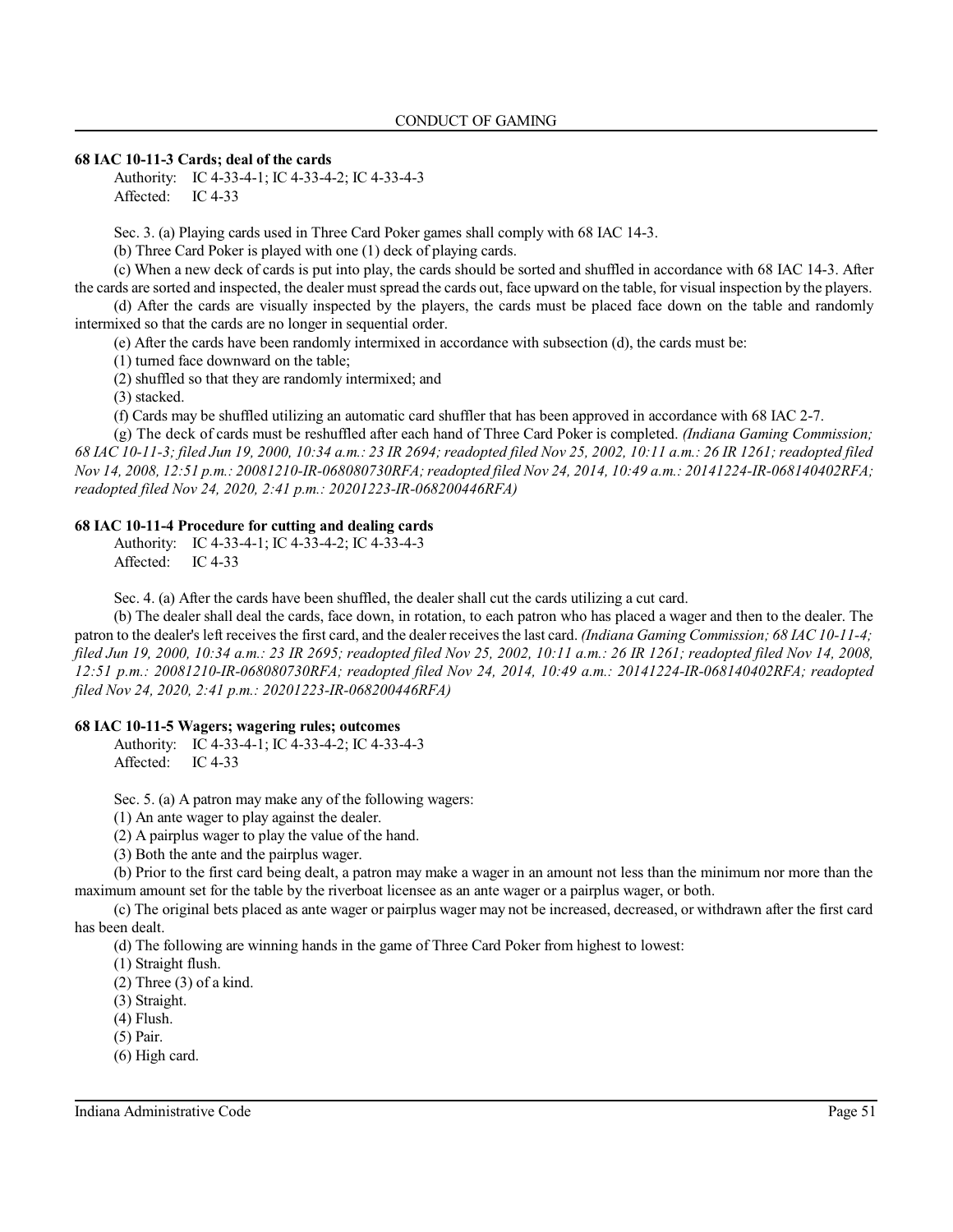(e) An ace is always high, but will be the low card in a three  $(3)$ , two  $(2)$ , and ace combination for a straight or a straight flush. (f) Wagers are collected or paid in the following order:

(1) Play.

(2) Ante bonus.

(3) Ante.

(4) Pairplus.

(g) A patron may play only one (1) hand. A patron may not bet on or against another patron. *(Indiana Gaming Commission; 68 IAC 10-11-5; filed Jun 19, 2000, 10:34 a.m.: 23 IR 2695; readopted filed Nov 25, 2002, 10:11 a.m.: 26 IR 1261; readopted filed Nov 14, 2008, 12:51 p.m.: 20081210-IR-068080730RFA;readopted filed Nov 24, 2014, 10:49 a.m.: 20141224-IR-068140402RFA; readopted filed Nov 24, 2020, 2:41 p.m.: 20201223-IR-068200446RFA)*

### **68 IAC 10-11-6 Patron betting against the dealer**

Authority: IC 4-33-4-1; IC 4-33-4-2; IC 4-33-4-3 Affected: IC 4-33

Sec. 6. (a) The patron must place an ante wager to play against the dealer. After the player receives his or her cards, the player may do one (1) of the following:

(1) Fold and forfeit the ante bet.

(2) Place a play bet that is in the same amount as the ante bet. The patron must place a play bet in order to continue participation in the hand.

If a patron decides to fold his or her hand, the patron should place the cards beside the patron's bet or bets. The dealer should verify folded hands consist of three (3) cards before placing the cards in the discard rack. If the patron decides to continue to play against the dealer, the patron should place his or her cards under the patron's play bet.

(b) The dealer's hand must have a value of queen high or better to qualify to play against the patrons' hands.

(c) The following are the possible outcomes and payouts when the patron bets against the dealer:

(1) If the dealer's hand does not qualify, all ante bets are won by the patrons and are paid at odds of at least one (1) to one (1). All play bets are considered a push and are returned to the patron.

(2) If the dealer's hand qualifies and beats the patron's hand, the patron loses the ante bet and the play bet.

(3) If the dealer's hand qualifies and does not beat the patron's hand, the patron wins. The ante bet and the play bet are both paid at odds of at least one (1) to one (1).

(4) If the dealer's hand qualifies and ties with the patron's hand, both the ante bet and the play bet are considered a push and the wagers are returned to the patron.

(d) The patron's hand is not compared to the dealer's hand for purposes ofthe ante bonus. A patron with a qualifying ante bonus hand will be paid the bonus even if the dealer's hand beats the patron's hand. The ante bonus shall be paid at the following odds:

(1) A straight flush must be paid at odds of at least five (5) to one (1).

(2) Three (3) of a kind must be paid at odds of at least four (4) to one (1).

(3) A straight must be paid at odds of at least one (1) to one (1).

*(Indiana Gaming Commission; 68 IAC 10-11-6; filed Jun 19, 2000, 10:34 a.m.: 23 IR 2695; readopted filed Nov 25, 2002, 10:11 a.m.: 26 IR 1261; readopted filed Nov 14, 2008, 12:51 p.m.: 20081210-IR-068080730RFA; readopted filed Nov 24, 2014, 10:49 a.m.: 20141224-IR-068140402RFA; readopted filed Nov 24, 2020, 2:41 p.m.: 20201223-IR-068200446RFA)*

## **68 IAC 10-11-7 Pairplus bet**

Authority: IC 4-33-4-1; IC 4-33-4-2; IC 4-33-4-3 Affected: IC 4-33

Sec. 7. (a) The patron must place a pairplus wager to bet the value of the player's hand.

(b) If the patron does not receive a pair, the patron's wager is lost.

(c) If the patron receives a pair or better, the patron wins the pairplus wager regardless of the dealer's hand. Unless otherwise submitted and approved in accordance with section 2 of this rule, pairplus hands shall be paid at the following odds:

(1) A straight flush must be paid at odds of at least forty (40) to one (1).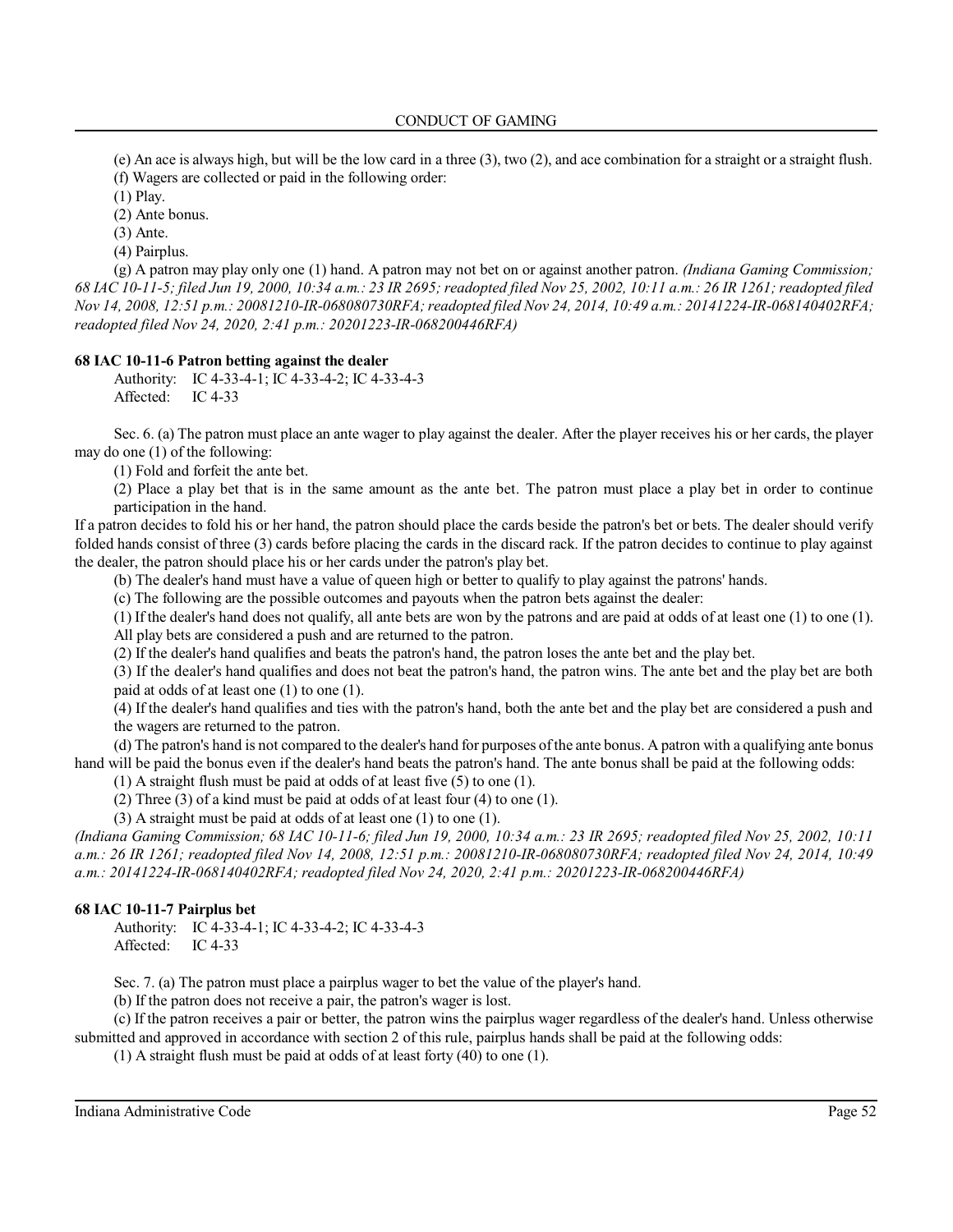(2) Three (3) of a kind must be paid at odds of at least thirty (30) to one (1).

(3) A straight must be paid at odds of at least six (6) to one (1).

(4) A flush must be paid at odds of at least four (4) to one (1).

(5) A pair must be paid at odds of at least one (1) to one (1).

*(Indiana Gaming Commission; 68 IAC 10-11-7; filed Jun 19, 2000, 10:34 a.m.: 23 IR 2696; readopted filed Nov 25, 2002, 10:11 a.m.: 26 IR 1261; readopted filed Nov 14, 2008, 12:51 p.m.: 20081210-IR-068080730RFA; readopted filed Nov 24, 2014, 10:49 a.m.: 20141224-IR-068140402RFA; readopted filed Nov 24, 2020, 2:41 p.m.: 20201223-IR-068200446RFA)*

#### **68 IAC 10-11-8 Irregularities**

Authority: IC 4-33-4-1; IC 4-33-4-2; IC 4-33-4-3 Affected: IC 4-33

Sec. 8. (a) An incorrect number of cards dealt to a patron or the dealer constitutes a misdeal.

(b) An exposed card shall be placed in the discard rack, and the deal ofthe game shall continue. *(Indiana Gaming Commission; 68 IAC 10-11-8; filed Jun 19, 2000, 10:34 a.m.: 23 IR 2696; readopted filed Nov 25, 2002, 10:11 a.m.: 26 IR 1261; readopted filed Nov 14, 2008, 12:51 p.m.: 20081210-IR-068080730RFA;readopted filed Nov 24, 2014, 10:49 a.m.: 20141224-IR-068140402RFA; readopted filed Nov 24, 2020, 2:41 p.m.: 20201223-IR-068200446RFA)*

## **Rule 12. Super Sevens**

#### **68 IAC 10-12-1 General provisions**

Authority: IC 4-33-4-1; IC 4-33-4-2; IC 4-33-4-3 Affected: IC 4-33

Sec. 1. (a) This rule applies to all riverboat licensees.

(b) Super Sevens shall be conducted in conformance with this rule.

(c) Riverboat licensees may only offer the game of Super Sevens on a table and layout that are in compliance with 68 IAC 14. *(Indiana Gaming Commission; 68 IAC 10-12-1; filed Jun 19, 2000, 10:34 a.m.: 23 IR 2696; readopted filed Nov 25, 2002, 10:11 a.m.: 26 IR 1261; readopted filed Nov 14, 2008, 12:51 p.m.: 20081210-IR-068080730RFA; readopted filed Nov 24, 2014, 10:49 a.m.: 20141224-IR-068140402RFA; readopted filed Nov 24, 2020, 2:41 p.m.: 20201223-IR-068200446RFA)*

#### **68 IAC 10-12-2 Submission of rules of game**

Authority: IC 4-33-4-1; IC 4-33-4-2; IC 4-33-4-3 Affected: IC 4-33

Sec. 2. (a) In accordance with 68 IAC 10-1, the riverboat licensee or riverboat license applicant shall submit rules of the game covering Super Sevens if the riverboat licensee will offer the game of Super Sevens.

(b) The rules of the game for Super Sevens shall include, but are not limited to, the following:

(1) The number of Super Sevens tables that will be on the riverboat.

(2) The location of the Super Sevens tables on the riverboat.

(3) The manner in which the patron can place toke bets on behalf of the dealers. The odds at which toke bets will be paid.

(4) Any additional rules of the game the riverboat licensee wants to impose that are in compliance with this rule.

(5) Any other information deemed necessary by the executive director, the commission, or the riverboat licensee to ensure compliance with the Act and this title and to ensure the integrity of the game.

*(Indiana Gaming Commission; 68 IAC 10-12-2; filed Jun 19, 2000, 10:34 a.m.: 23 IR 2696; readopted filed Nov 25, 2002, 10:11 a.m.: 26 IR 1261; readopted filed Nov 14, 2008, 12:51 p.m.: 20081210-IR-068080730RFA; readopted filed Nov 24, 2014, 10:49 a.m.: 20141224-IR-068140402RFA; readopted filed Nov 24, 2020, 2:41 p.m.: 20201223-IR-068200446RFA)*